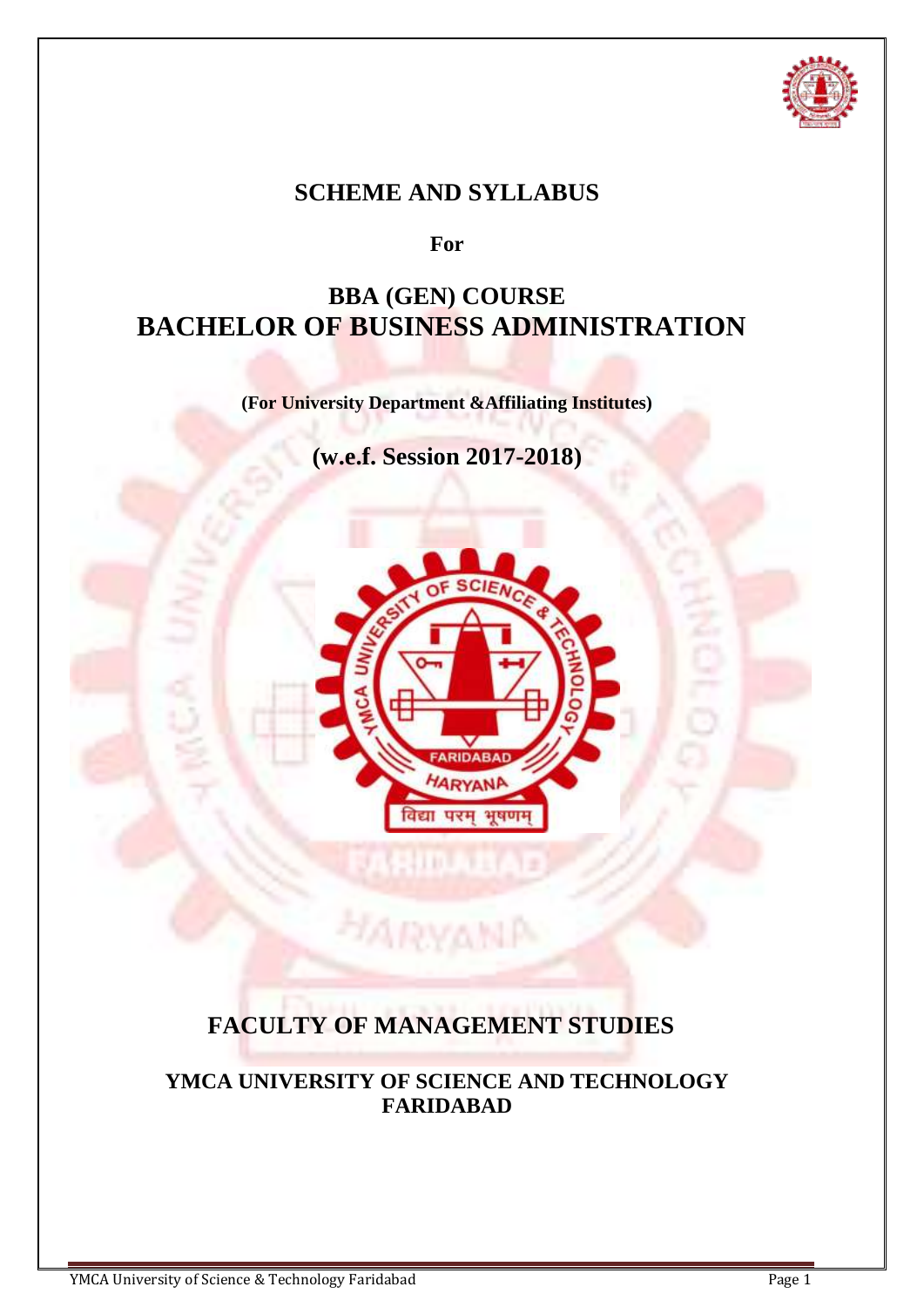# **CURRICULUM AND SCHEME OF EXAMINATIONS OF BBA**

# **FIRST YEAR:**

## **First Semester**

| Paper No               | <b>Title of</b><br>Paper(s)                         |                |                          | <b>Hours</b>             |              |                | <b>Credits</b> |                 |                  | Code            |                    |
|------------------------|-----------------------------------------------------|----------------|--------------------------|--------------------------|--------------|----------------|----------------|-----------------|------------------|-----------------|--------------------|
|                        |                                                     | L              | T                        | ${\bf P}$                | S            | <b>Total</b>   |                | <b>Internal</b> | <b>Practical</b> | <b>External</b> |                    |
| <b>BBA/GEN/</b><br>101 | <b>Business</b><br>Organization                     | $\overline{4}$ | $\overline{\phantom{0}}$ | $\overline{\phantom{a}}$ | $\Omega$     | $\overline{4}$ | $\overline{4}$ | 25              |                  | 75              | DCC                |
| <b>BBA/GEN/</b><br>102 | <b>Business</b><br><b>Mathematics</b>               | $\overline{4}$ |                          | $\overline{\phantom{0}}$ | 0            | 5              | $\overline{4}$ | 25              |                  | 75              | DCC                |
| <b>BBA/GEN/</b><br>103 | Financial<br>Accounting                             | 4              | $\mathbf{1}$             | $\overline{\phantom{0}}$ | 0            | 5              | $\overline{4}$ | 25              |                  | 75              | <b>DCC</b>         |
| <b>BBA/GEN/</b><br>104 | Computer<br>Fundamentals                            | 3              | $\overline{\phantom{0}}$ | $\overline{2}$           | <sup>o</sup> | 5              | $\overline{4}$ |                 | 25               | 75              | DCC/<br><b>SEC</b> |
| <b>BBA/GEN/</b><br>105 | Presentation<br>$\&$<br>Communica-<br>tion Skills-I | 3              | $\mathbf{1}$             | $\overline{\phantom{0}}$ | n            | $\overline{4}$ | $\overline{4}$ | 25              |                  | 75              | <b>DCC</b>         |
| <b>BBA/GEN/</b><br>106 | Micro-<br>economics<br>for Business<br>Decisions    | 3              | $\mathbf{1}$             | $\blacksquare$           | $\Omega$     | $\overline{4}$ | $\overline{4}$ | 25              |                  | 75              | DCC                |
|                        | <b>TOTAL</b>                                        | 21             |                          | n                        | 0            | 27             | 24             | 125             | 25               | 450             |                    |

**MOOC Subject** (List is provided by the Svayam Portal of UGC)\*

| Paper<br>Code | <b>Course</b> | <b>Course</b><br><b>Requirements</b><br>(Hrs) | <b>Credits University Internal</b><br><b>Exams</b> | <b>Assessm</b><br>ents | Total | <b>Course Type</b> |
|---------------|---------------|-----------------------------------------------|----------------------------------------------------|------------------------|-------|--------------------|
|               | MOOC*         |                                               |                                                    |                        |       |                    |

**\*Note:** Any one subject from the list of MOOC subject is to be *qualified during the Semester-1 to Semester-V* through Svayam Portal of UGC. For this subject, the Institute or the Department concerned will appoint a coordinator to track the activities of the student and will ensure that all students of the programme have qualified the MOOC subject in the specified time period.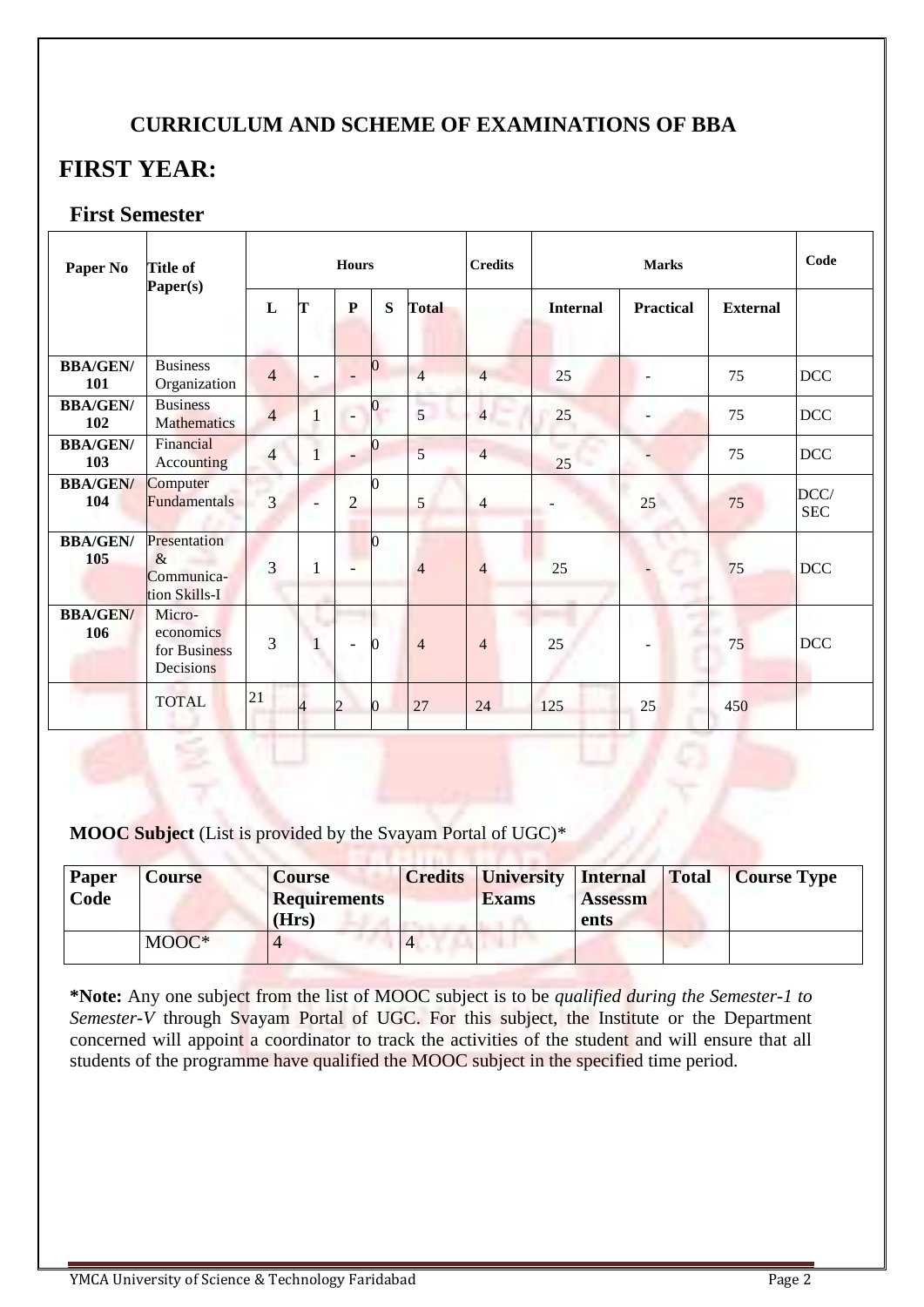# **Second Semester**

|                        |                                                        |                | <b>Hours</b>             |                          |                | <b>Credits</b> |                          | <b>Marks</b>    |                  | Code            |                    |
|------------------------|--------------------------------------------------------|----------------|--------------------------|--------------------------|----------------|----------------|--------------------------|-----------------|------------------|-----------------|--------------------|
| Paper No               | <b>Title of Paper(s)</b>                               | L              | T                        | $\mathbf P$              | ${\bf S}$      | <b>Total</b>   |                          | <b>Internal</b> | <b>Practical</b> | <b>External</b> | <b>DCC</b>         |
| <b>BBA/GEN/</b><br>201 | Management<br>Process &<br>Organizational<br>Behaviour | 4              | $\overline{\phantom{a}}$ | $\overline{\phantom{a}}$ | $\mathbf{0}$   | $\overline{4}$ | 4                        | 25              |                  | 75              | <b>DCC</b>         |
| <b>BBA/GEN/</b><br>202 | Macro-<br>economic<br>Analysis and<br>Policy           | 3              | $\mathbf{1}$             | $\overline{a}$           | $\overline{0}$ | $\overline{4}$ | $\overline{4}$           | 25              |                  | 75              | DCC                |
| <b>BBA/GEN/</b><br>203 | Company<br><b>Accounts</b>                             | $\overline{4}$ | $\overline{1}$           | Ч                        | $\bf{0}$       | 5 <sup>5</sup> | $\overline{\mathcal{L}}$ | 25              |                  | 75              | DCC                |
| <b>BBA/GEN/</b><br>204 | Computer<br>Applications in<br>Management              | $\overline{3}$ |                          | $\overline{2}$           | $\mathbf{0}$   | 5              | $\overline{4}$           |                 | 25               | 75              | DCC/<br><b>SEC</b> |
| <b>BBA/GEN/205</b>     | Presentation &<br>Communication<br>Skills-II           | $\overline{4}$ | $\mathbf{1}$             | $\overline{\phantom{a}}$ | $\mathbf{0}$   | 5              | $\overline{4}$           | 25              |                  | 75              | DCC                |
| <b>BBA/GEN/</b><br>206 | <b>Business</b><br><b>Statistics</b>                   | 3              | $\mathbf{1}$             | $\overline{\phantom{a}}$ | $\overline{0}$ | $\overline{4}$ | $\overline{4}$           | 25              |                  | 75              | <b>DCC</b>         |
|                        | <b>TOTAL</b>                                           | 21             | 4                        | 2                        | $\Omega$       | 27             | 24                       | 125             | 25               | 450             |                    |

# **Nomenclature of Codes**

3

| S.No. | Abbreviation | Description                     |
|-------|--------------|---------------------------------|
|       | <b>DCC</b>   | <b>Discipline Core Course</b>   |
|       | <b>SEC</b>   | <b>Skill Enhancement Course</b> |
|       | <b>MAC</b>   | <b>Mandatory Audit Course</b>   |
|       | OEC          | <b>Open Elective Course</b>     |
|       |              |                                 |

1000034

विद्या पश्म

 $\circ$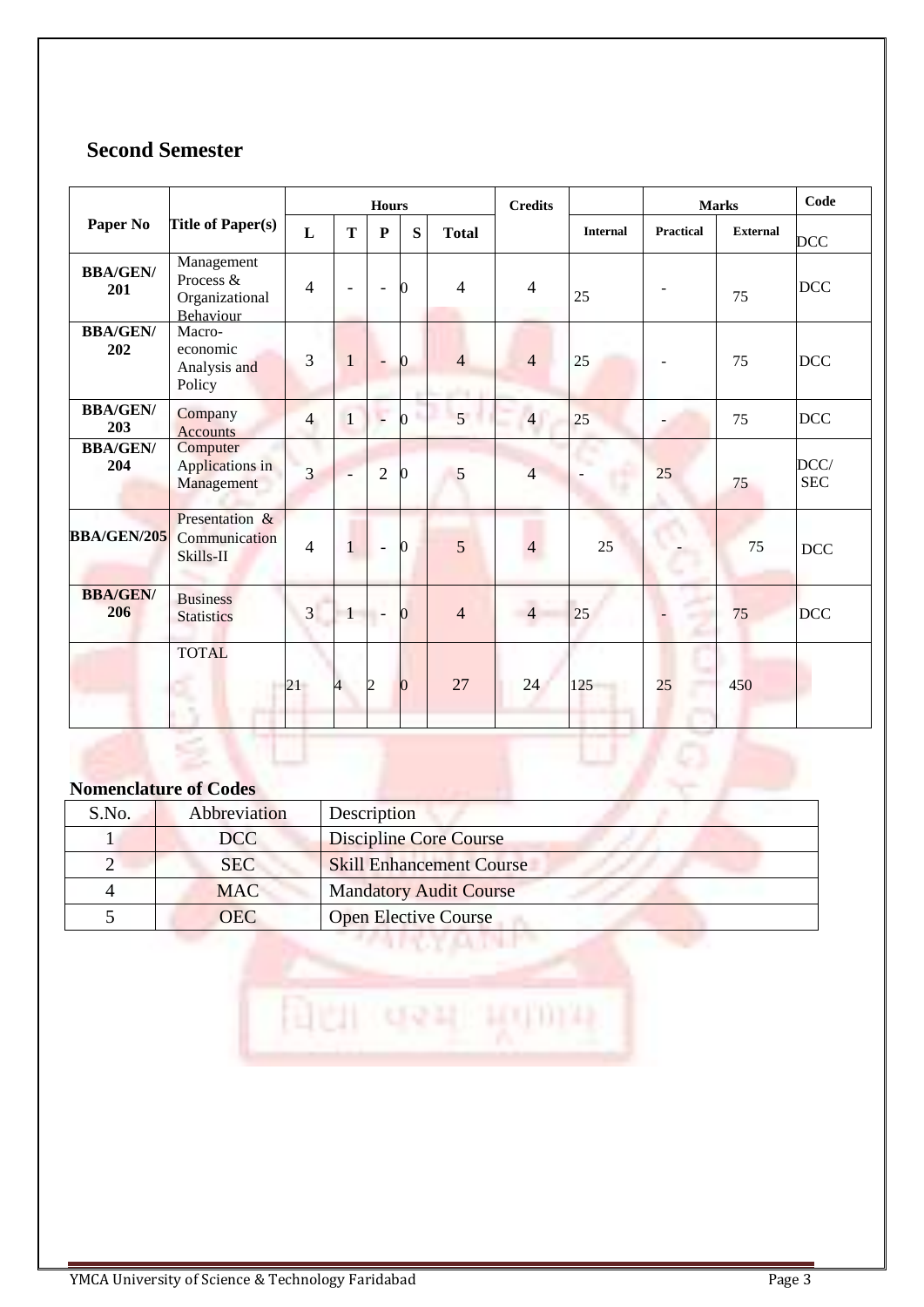# **SECOND YEAR:**

# **Third Semester**

|                           |                                                 |                |                          | <b>Hours</b>             |          |                | <b>Credits</b> |                 | <b>Marks</b>     |                 | Code               |
|---------------------------|-------------------------------------------------|----------------|--------------------------|--------------------------|----------|----------------|----------------|-----------------|------------------|-----------------|--------------------|
| Paper No                  | <b>Title of</b><br>Paper(s)                     | L              | T                        | ${\bf P}$                | S        | <b>Total</b>   |                | <b>Internal</b> | <b>Practical</b> | <b>External</b> |                    |
| <b>BBA/GEN/</b><br>301    | Cost and<br>Management<br>Accounting            | $\overline{4}$ | $\overline{2}$           | $\overline{\phantom{m}}$ | $\bf{0}$ | 6              | 5              | 25              |                  | 75              | <b>DCC</b>         |
| <b>BBA/GEN/</b><br>302    | Marketing<br>Management                         | $\overline{4}$ |                          | $\overline{\phantom{a}}$ | 0        | $\overline{4}$ | $\overline{4}$ | 25              |                  | 75              | <b>DCC</b>         |
| <b>BBA/GEN/</b><br>303    | Capital<br><b>Markets</b>                       | $\overline{3}$ | $\overline{2}$           | $\overline{a}$           | 0        | 5              | $\overline{4}$ | 25              |                  | 75              | <b>DCC</b>         |
| <b>BBA/GEN/</b><br>304    | Introduction<br>to<br>Information<br>Technology | 3              | $\overline{\phantom{a}}$ | $\overline{2}$           | 0        | 5              | 5              |                 | 25               | 75              | DCC/<br><b>SEC</b> |
| <b>BBA/GEN/</b><br>305    | Indian<br><b>Business</b><br>Environment        | $\overline{4}$ |                          | $\overline{\phantom{0}}$ | 0        | $\overline{4}$ | $\overline{4}$ | 25              |                  | 75              | <b>DCC</b>         |
| <b>BBA/GEN/</b><br>306A-C | Mandatory<br>Audit<br>Course*<br>(MAC)          | $\overline{2}$ | ۰                        | $\overline{\phantom{a}}$ | $\Omega$ | $\overline{2}$ | $\overline{0}$ | $25*$           |                  | $75*$           | <b>MAC</b>         |
|                           | <b>TOTAL</b>                                    | 20             | 4                        | $\mathfrak{D}$           | $\Omega$ | 26             | 22             | 100             | 25               | 375             |                    |

\*Only qualifying. No Credits. Marks will not be added in total.

|        | 24 R.V.A.N.P                                       |                            |                      |  |  |  |  |  |  |  |  |  |
|--------|----------------------------------------------------|----------------------------|----------------------|--|--|--|--|--|--|--|--|--|
|        | Mandatory Audit Course(MAC) (Mandatory to Qualify) |                            |                      |  |  |  |  |  |  |  |  |  |
| Sr. No | Code                                               | Name the Subject           | No. of contact hours |  |  |  |  |  |  |  |  |  |
| 1.     | BBA/GEN/306A                                       | <b>Moral Values</b>        | 2                    |  |  |  |  |  |  |  |  |  |
| 2.     | BBA/GEN/306B                                       | Introduction to Psychology | $\overline{c}$       |  |  |  |  |  |  |  |  |  |
| 3.     | BBA/GEN/306C                                       | <b>Health Psychology</b>   | 2                    |  |  |  |  |  |  |  |  |  |

**FARIDABAD**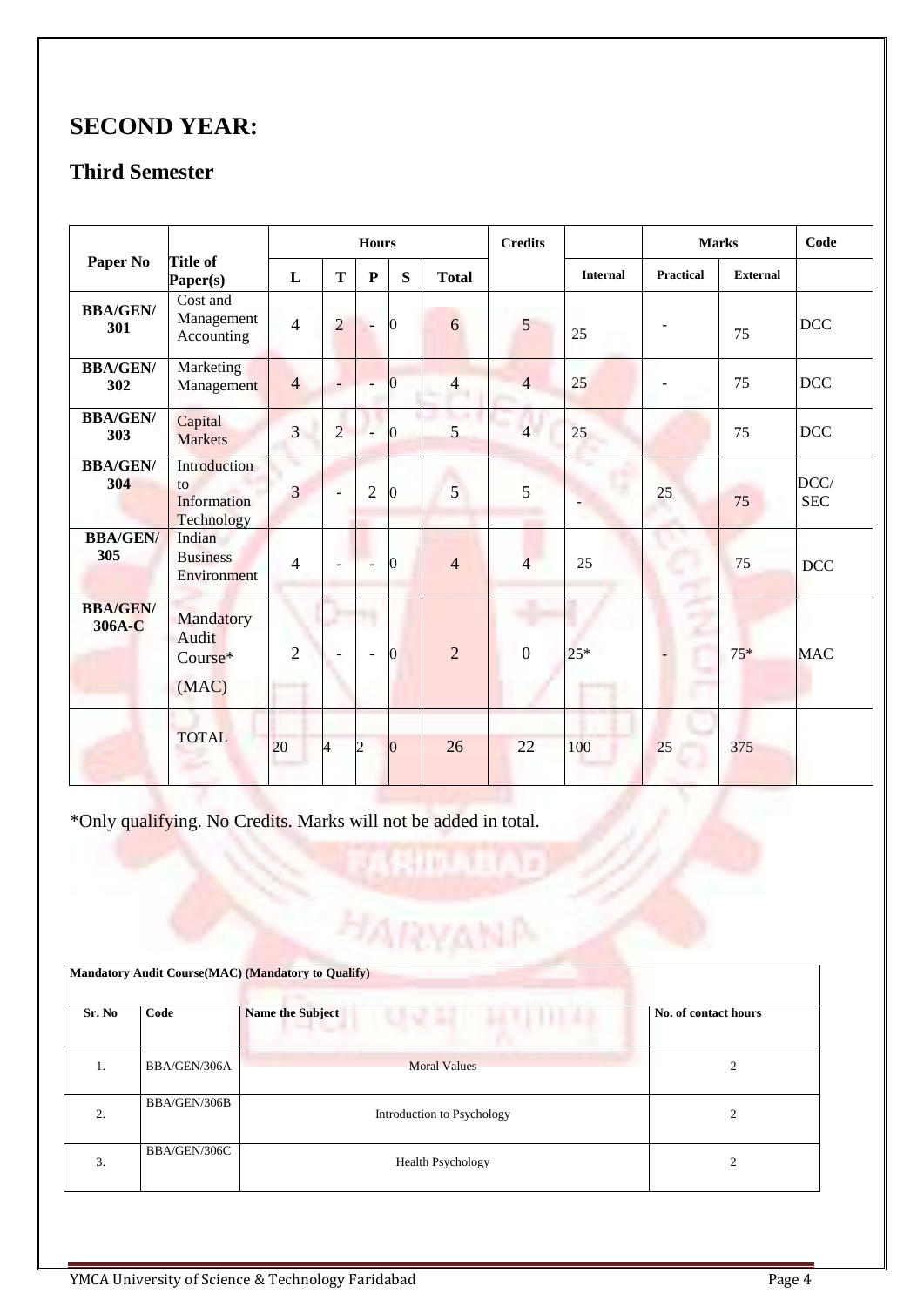# **Fourth Semester**

| Paper No               | <b>Title of</b>                               |                |                          | <b>Hours</b>             |                |                | <b>Credits</b> | <b>MARKS</b>    |               |                 | <b>CODE</b>        |
|------------------------|-----------------------------------------------|----------------|--------------------------|--------------------------|----------------|----------------|----------------|-----------------|---------------|-----------------|--------------------|
|                        | Paper(s)                                      | L              | T                        | $\mathbf{P}$             | S              | <b>Total</b>   |                | <b>Internal</b> | Practic<br>al | <b>External</b> |                    |
| <b>BBA/GEN/</b><br>401 | Financial<br>Management                       | $\overline{4}$ | $\overline{2}$           | $\blacksquare$           | 0              | 6              | 5              | 25              |               | 75              | <b>DCC</b>         |
| <b>BBA/GEN/</b><br>402 | Human<br>Resource<br>Management               | $\overline{4}$ | $\overline{\phantom{0}}$ |                          |                | $\overline{4}$ | $\overline{4}$ | 25              |               | 75              | <b>DCC</b>         |
| <b>BBA/GEN/</b><br>403 | <b>Business</b><br>Research<br><b>Methods</b> | $\overline{4}$ | $\overline{2}$           |                          |                | 6              | 5              | 25              |               | 75              | <b>DCC</b>         |
| <b>BBA/GEN/</b><br>404 | Data Base<br>Management<br><b>System</b>      | $\overline{3}$ |                          | $\overline{2}$           |                | 5              | 5              |                 | 25            | 75              | DCC/<br><b>SEC</b> |
| <b>BBA/GEN/</b><br>405 | <b>Business Law</b>                           | $\overline{4}$ |                          | $\overline{\phantom{a}}$ | $\overline{0}$ | $\overline{4}$ | $\overline{4}$ | 25              |               | 75              | <b>DCC</b>         |
| <b>BBA/GEN/</b><br>406 | Human<br><b>Rights</b> and<br>Values          | $\overline{4}$ |                          | $\overline{\phantom{a}}$ |                | $\overline{4}$ | $\overline{4}$ | 25              |               | 75              | <b>DCC</b>         |
|                        | <b>TOTAL</b>                                  | 23             | $\overline{4}$           | 2                        |                | 29             | 27             | 125             | 25            | 450             |                    |

# FARIDABAD

# **HARYANA** विद्या चरम मूर्णाम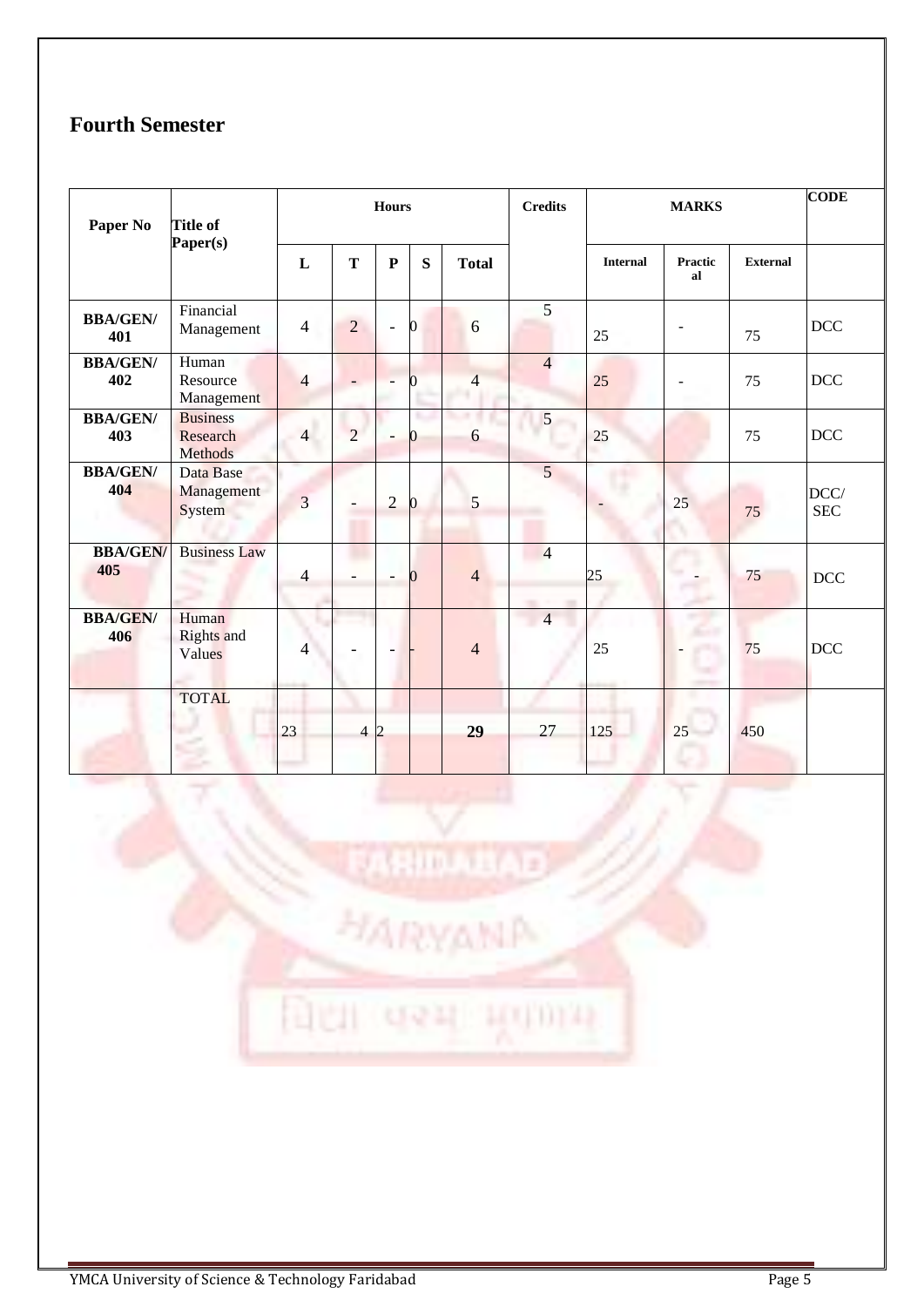# **THIRDYEAR**

# **Fifth semester:**

|                                |                                           |                |                          | <b>Hours</b>             |                 |                     | <b>Credits</b> | <b>Marks</b>    |                          |                 |                    |
|--------------------------------|-------------------------------------------|----------------|--------------------------|--------------------------|-----------------|---------------------|----------------|-----------------|--------------------------|-----------------|--------------------|
| Paper No                       | <b>Title of</b><br>Paper(s)               | L              | $\mathbf T$              | ${\bf P}$                | S               | <b>Total</b>        |                | <b>Internal</b> | Pract<br>ical            | <b>External</b> |                    |
| <b>BBA/GEN/</b><br>501         | Production and<br>Materials<br>Management | $\overline{4}$ | $\overline{2}$           | $\blacksquare$           | $\Omega$        | 6                   | 5              | 25              | $\overline{\phantom{a}}$ | 75              | DCC                |
| <b>BBA/GEN/</b><br>502         | Company Law                               | $\overline{4}$ | $\overline{2}$           | $\overline{a}$           | $\vert 0 \vert$ | 6                   | 5              | 25              | $\overline{\phantom{a}}$ | 75              | <b>DCC</b>         |
| <b>BBA/GEN/</b><br>503         | Computer<br>Networking &<br>Internet      | 3              | $\overline{\phantom{a}}$ | $\overline{2}$           | $\Omega$        | $\overline{5}$<br>× | 5              | 25              |                          | 75              | DCC/<br><b>SEC</b> |
| <b>BBA/GEN/Consumer</b><br>504 | Behaviour                                 | $\overline{4}$ | $\overline{\phantom{a}}$ | $\blacksquare$           | $\overline{0}$  | 4                   | $\overline{4}$ | 25              |                          | 75              | <b>DCC</b>         |
| <b>BBA/GEN/</b><br>505         | <b>Cyber Security</b>                     | $\overline{4}$ | $\overline{a}$           | $\overline{\phantom{a}}$ | $\overline{0}$  | $\overline{4}$      | 4              | 25              |                          | 75              | DCC/<br><b>SEC</b> |
| <b>BBA/GEN/</b><br>506A-D      | Open Elective<br>Course                   | 4              |                          | ۰                        |                 | $\overline{4}$      | 4              | 25              |                          | 75              | <b>OEC</b>         |
| <b>BBA/GEN/</b><br>507         | Summer<br>Training<br>Report              |                |                          |                          |                 |                     | $\overline{4}$ | 25              | 75                       |                 | DCC/<br>SEC        |
|                                | Total                                     | 23             |                          | 2                        |                 | 29                  | 31             | 175             | 75                       | 450             |                    |

# AHIDABAD

| S.no | <b>Code</b>  | <b>List of Open Elective Courses</b> |
|------|--------------|--------------------------------------|
|      | BBA/GEN/506B | <b>Disaster Management</b>           |
|      | BBA/GEN/506A | Retail management                    |
| 3.   | BBA/GEN/506A | Entrepreneurship development         |
|      | BBA/GEN/506C | Internet marketing                   |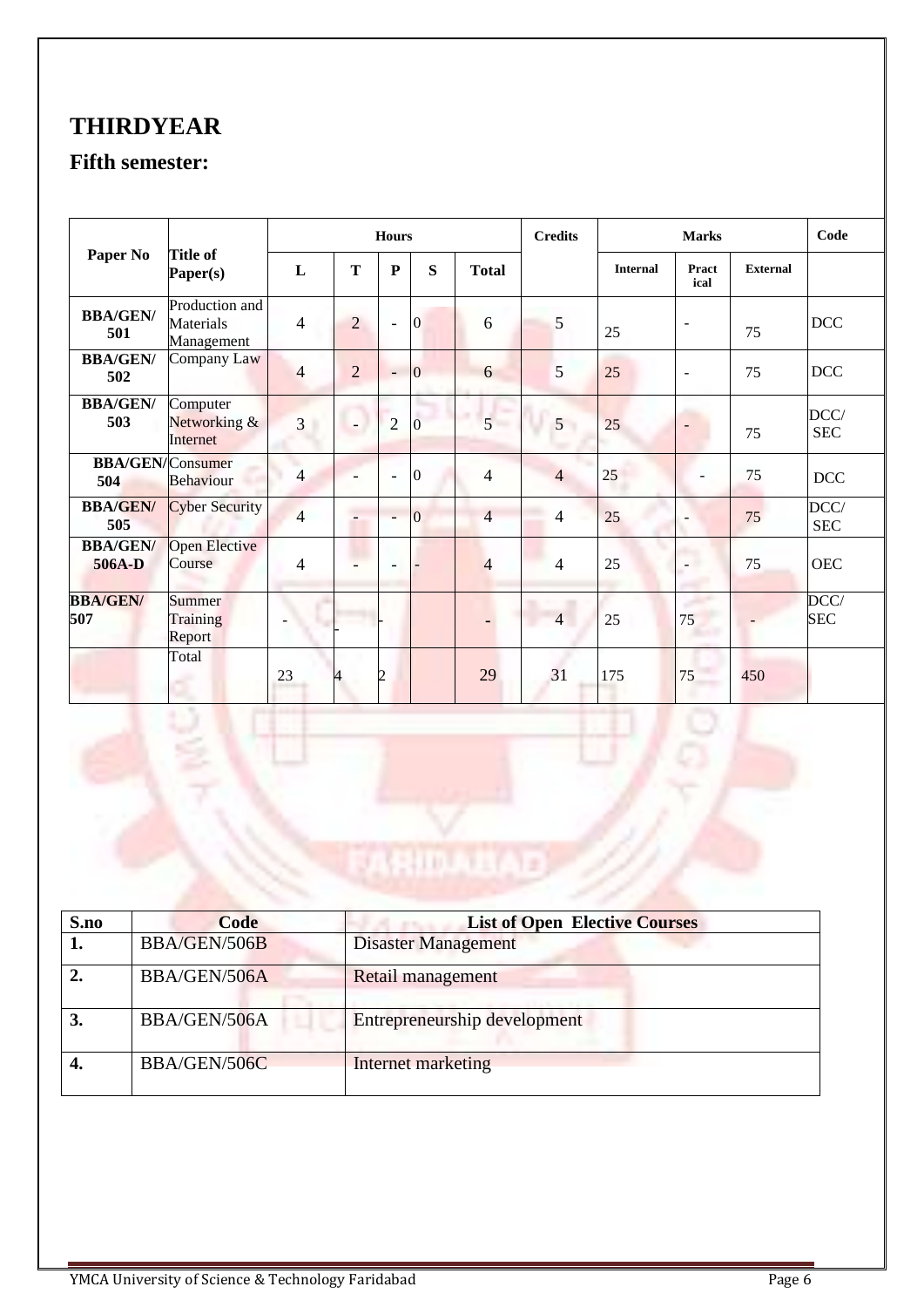# **Sixth Semester**

|                        |                                                   |                |                                      | <b>Hours</b>             |          |                | <b>Credits</b> | <b>Marks</b>         |                  |                 | Code       |
|------------------------|---------------------------------------------------|----------------|--------------------------------------|--------------------------|----------|----------------|----------------|----------------------|------------------|-----------------|------------|
| Paper No               | Title of<br>Paper(s)                              | L              | T                                    | $\mathbf{P}$             | S        | <b>Total</b>   |                | <b>Internal</b>      | <b>Practical</b> | <b>External</b> |            |
| <b>BBA/GEN/</b><br>601 | <b>Income Tax</b>                                 | $\overline{4}$ | $\overline{2}$                       | $\overline{\phantom{0}}$ | 0        | 6              | 5              | 25                   |                  | 75              | DCC        |
| <b>BBA/GEN/</b><br>602 | System<br>Analysis &<br>Design                    | 3              | $\overline{\phantom{a}}$             | $\overline{c}$           | 0        | 5              | 5              | 25                   |                  | 75              | DCC        |
| <b>BBA/GEN/</b><br>603 | Foundation of<br>International<br><b>Business</b> | $\overline{4}$ | $\qquad \qquad -$                    | $\overline{\phantom{a}}$ | $\Omega$ | $\overline{4}$ | $\overline{4}$ | 25                   |                  | 75              | DCC        |
| <b>BBA/GEN/</b><br>604 | E-commerce                                        | 3              |                                      | $\overline{2}$           | 0        | 5              | 5              | T.<br>$\overline{a}$ | 25               | 75              | DCC        |
| <b>BBA/GEN/</b><br>605 | Consumer<br>Protection                            | $\overline{4}$ | $\overline{\phantom{a}}$<br>$\cdots$ | $\overline{\phantom{a}}$ | $\bf{0}$ | $\overline{4}$ | 4              | 25                   |                  | 75              | DCC        |
| <b>BBA/GEN/</b><br>606 | Environmental<br>studies                          | 4              | $\overline{\phantom{0}}$             | $\overline{\phantom{a}}$ | 0        | $\overline{4}$ | $\overline{4}$ | 25                   |                  | 75              | DCC        |
| <b>BBA/GEN/</b><br>607 | <b>Project Report</b>                             |                |                                      |                          |          |                | $\overline{4}$ | 25                   | 75               |                 | <b>DCC</b> |
| <b>BBA/GEN/</b><br>608 | Comprehensive<br>Viva-voce                        |                | ٠                                    |                          |          |                | $\overline{4}$ |                      | 100              |                 | <b>DCC</b> |
|                        | Total                                             | 22             | $\overline{c}$                       | $\overline{A}$           |          | 28             | 35             | 150                  | 200              | 450             |            |

ARIDABAD

**HARYANA** 

विद्या चरम मूर्यणम्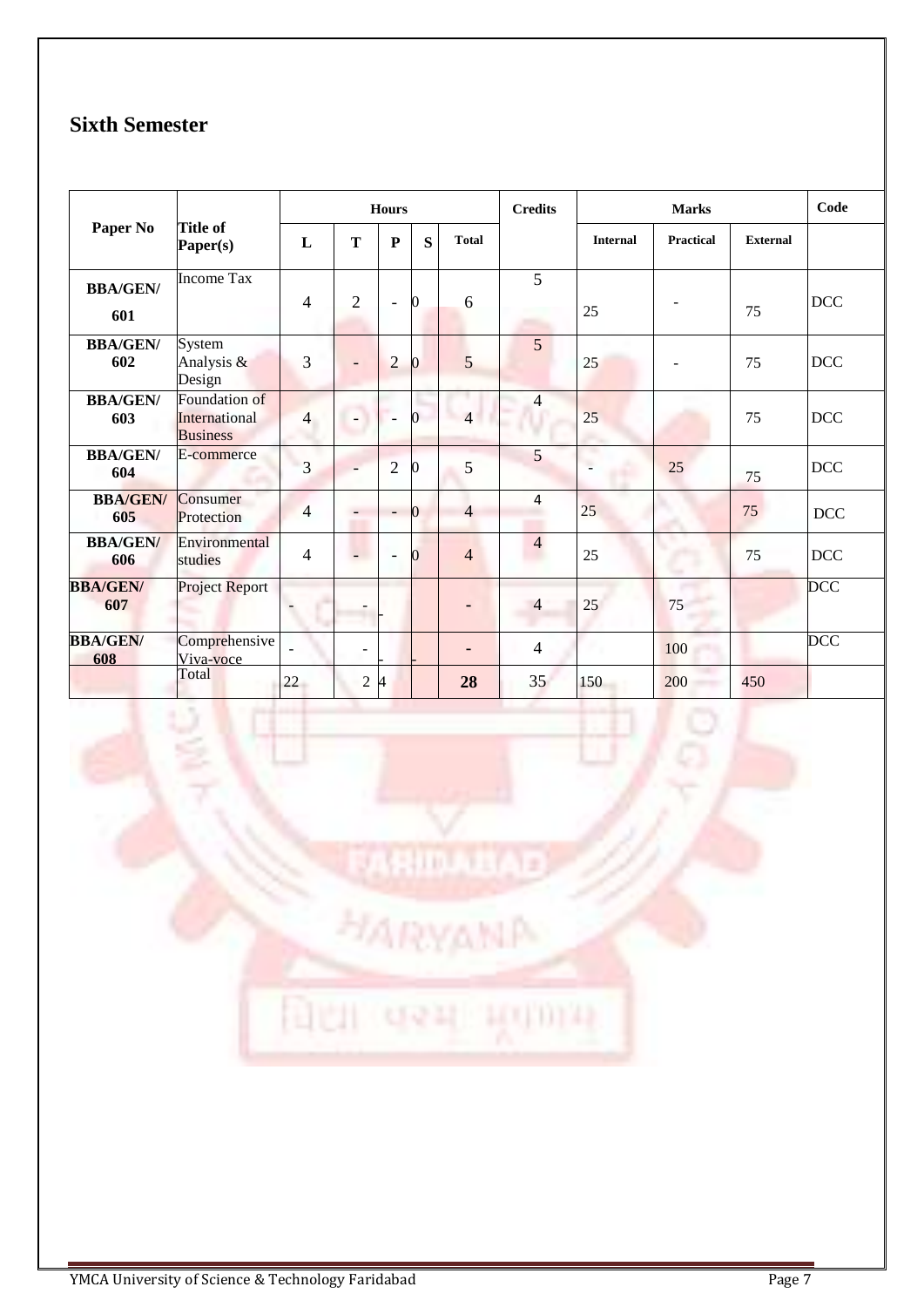# **BUSINESS ORGANIZATION PAPER CODE: BBA/GEN/101**

#### **UNIT-I**

Business Concept, nature and scope, business as a system, business objectives, business and environment interface, distinction between business, commerce and trade

#### **UNIT-I**I

Forms of business organization, Sole proprietorship, partnership, joint stock company, types of company cooperative societies; multinational corporations

#### **UNIT-I**II

Entrepreneurship Concept and nature; entrepreneurial opport**unit**ies in contemporary business environment; process of setting up a business enterprise; choice of a suitable form of business organization, feasibility and preparation business plan

#### **UNIT-I**V

.

Government and business interface; stock exchange in India; business combination concept and causes; chambers of commerce and industries in India FICCI, CII **Association** 

MARYANA

#### **SUGGESTED READINGS:**

- 1. Vasishth, Neeru, Business Organisation, Taxmann, New Delhi
- 2. Talloo, Thelman J., Business Organisational and Management, TMH, New Delhi

निधि एक्स

3. Tulsian, P.C., Business Organisation, Pearson Education, New Delhi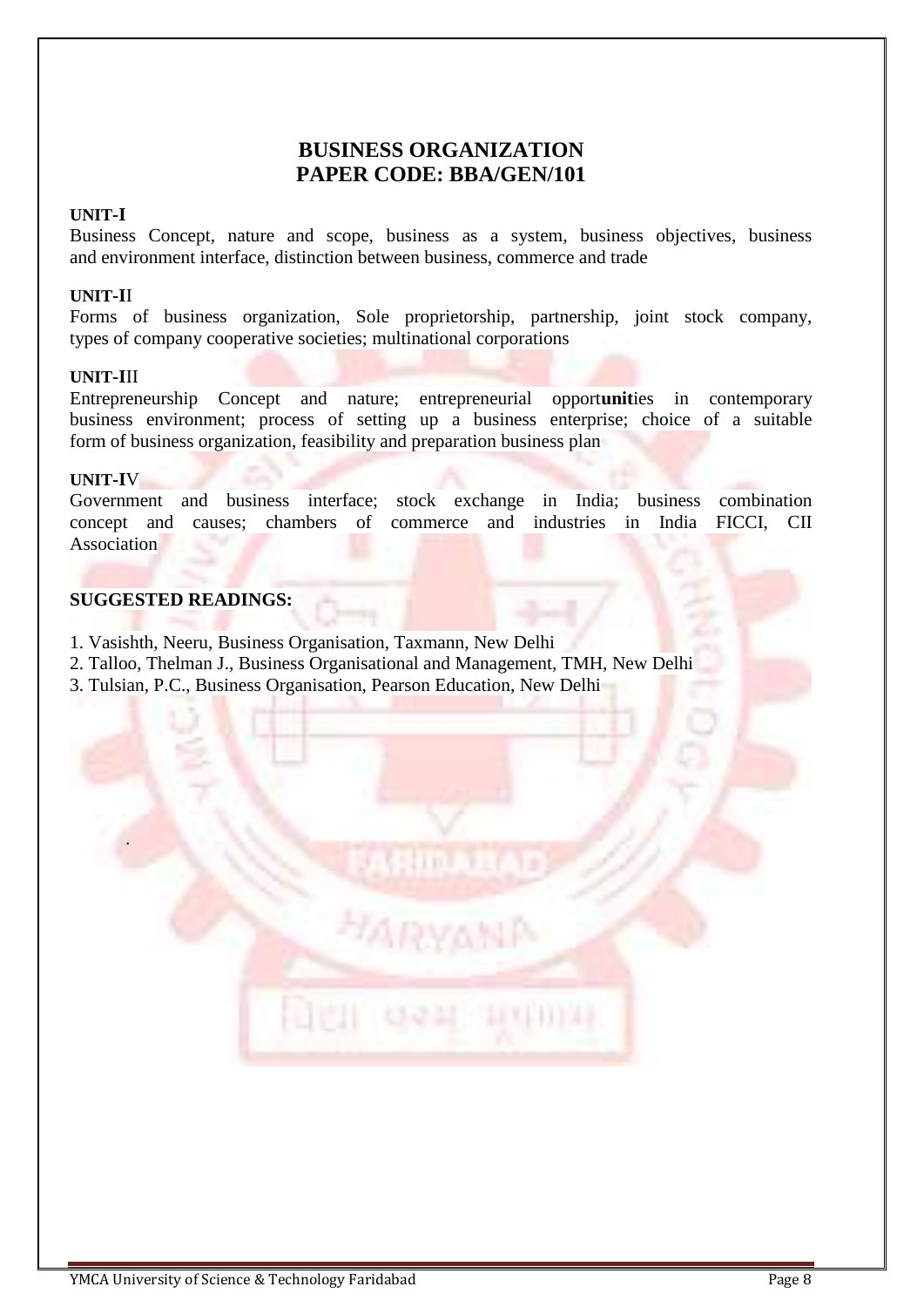# **BUSINESS MATHEMATICS PAPER CODE: BBA/GEN/102**

#### **UNIT-I**

Theory of Sets – Meaning, elements, types, presentation and equality of sets; union, intersection, compliment & difference of sets; Venn diagrams; Cartesian product of two sets; applications of set theory.

#### **UNIT-I**I

Indices & logarithms, arithmetic and geometric progressions and their business applications; sum of first n natural numbers, sum of squares and cubes of first n natural numbers.

#### **UNIT-I**II

Permutations, combinations and binomial theorem (positive index), Quadratic equations.

#### **UNIT-I**V

Matrices – Types, properties, addition, multiplication, transpose and inverse of matrix; properties of determinants, solution of simultaneous Linear Equations; differentiation and integration of standard algebraic functions; business applications of matrices, differentiation and integration.

#### **SUGGESTED READINGS:**

1. Sancheti, D.C., A.M. Malhotra& V.K. Kapoor, Business Mathematics, Sultan Chand & Sons, New Delhi

2. Zameerudin, Qazi, V.K. Khanna& S.K. Bhambri, Business Mathematics, Vikas Publishing House Pvt. Ltd, New Delhi

3. Reddy, R.JayaPrakash, Y. Mallikarjuna Reddy, A Text Book of Business Mathematics, Ashish Publishing House, New Delhi

MARYANI

मिला चरम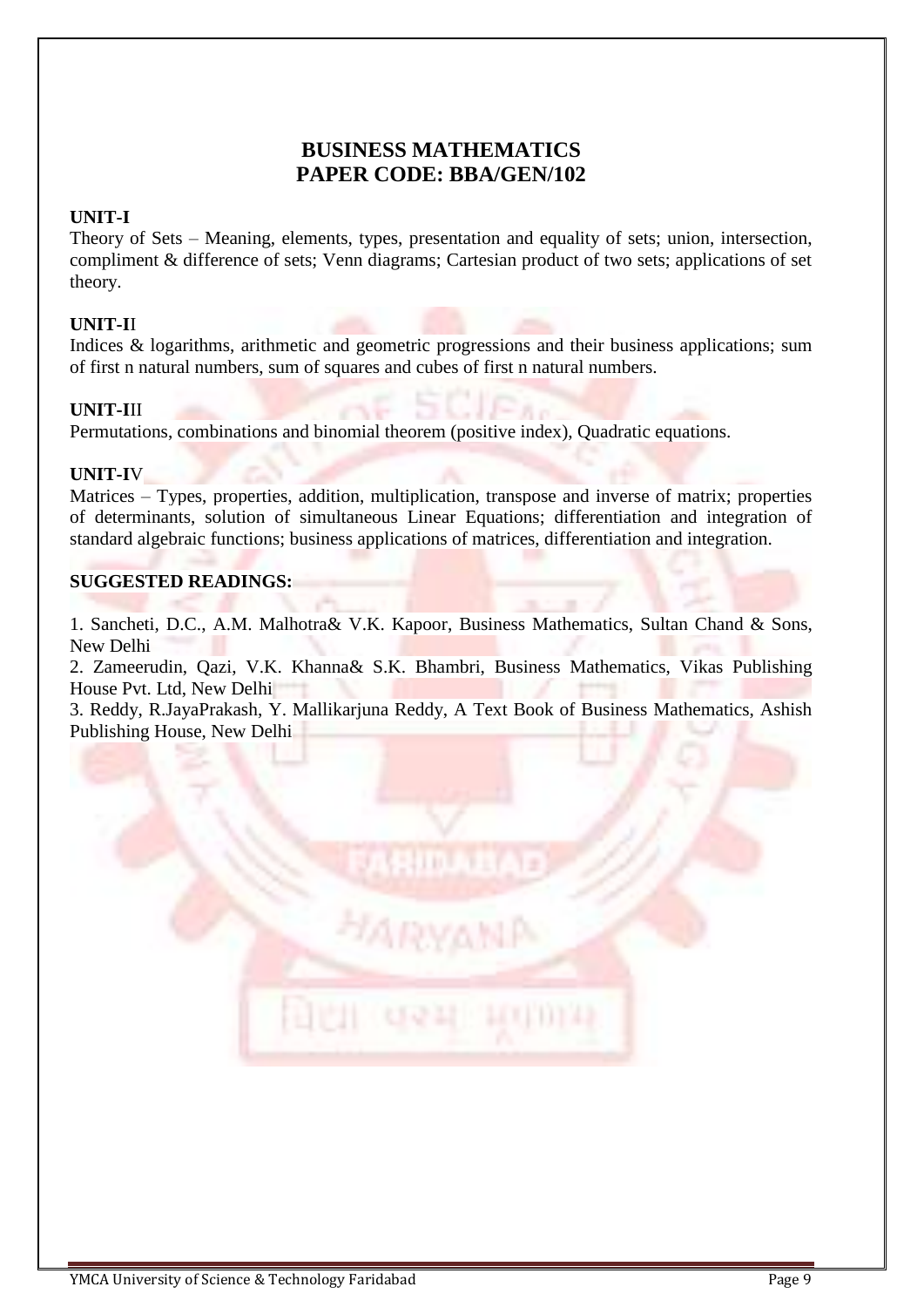# **FINANCIAL ACCOUNTING PAPER CODE: BBA/GEN/103**

#### **UNIT-I**

**.**

Meaning and scope of accounting, nature of financial accounting principles, basis of accounting; accounting process – from recording of business transaction to preparation of trial balance.

#### **UNIT-I**I

Rectification of errors; preparation of final accounts (non-corporate entities) along with major adjustments.

#### **UNIT-I**II

Bank Reconciliation Statement; accounts of non-profit organization, Single entry system

#### **UNIT-I**V

.

Joint venture accounts; consignment accounts.

#### **SUGGESTED READINGS:**

- 1. Gupta R.L. , Advanced Accounting Vol. I, S. Chand & Sons, New Delhi
- 2. Grewal T.S. and M.C. Shukla, Advanced Accounting Vol. I, S. Chand & Sons, New Delhi

*MRYANI* 

धिक्षा एकम

- 3. Monga, J.R., Financial Accounting, Margin Paper Bank, New Delhi
- 4. Maheshwari S.N., Advanced Accounting Vol. I, Vikas Publications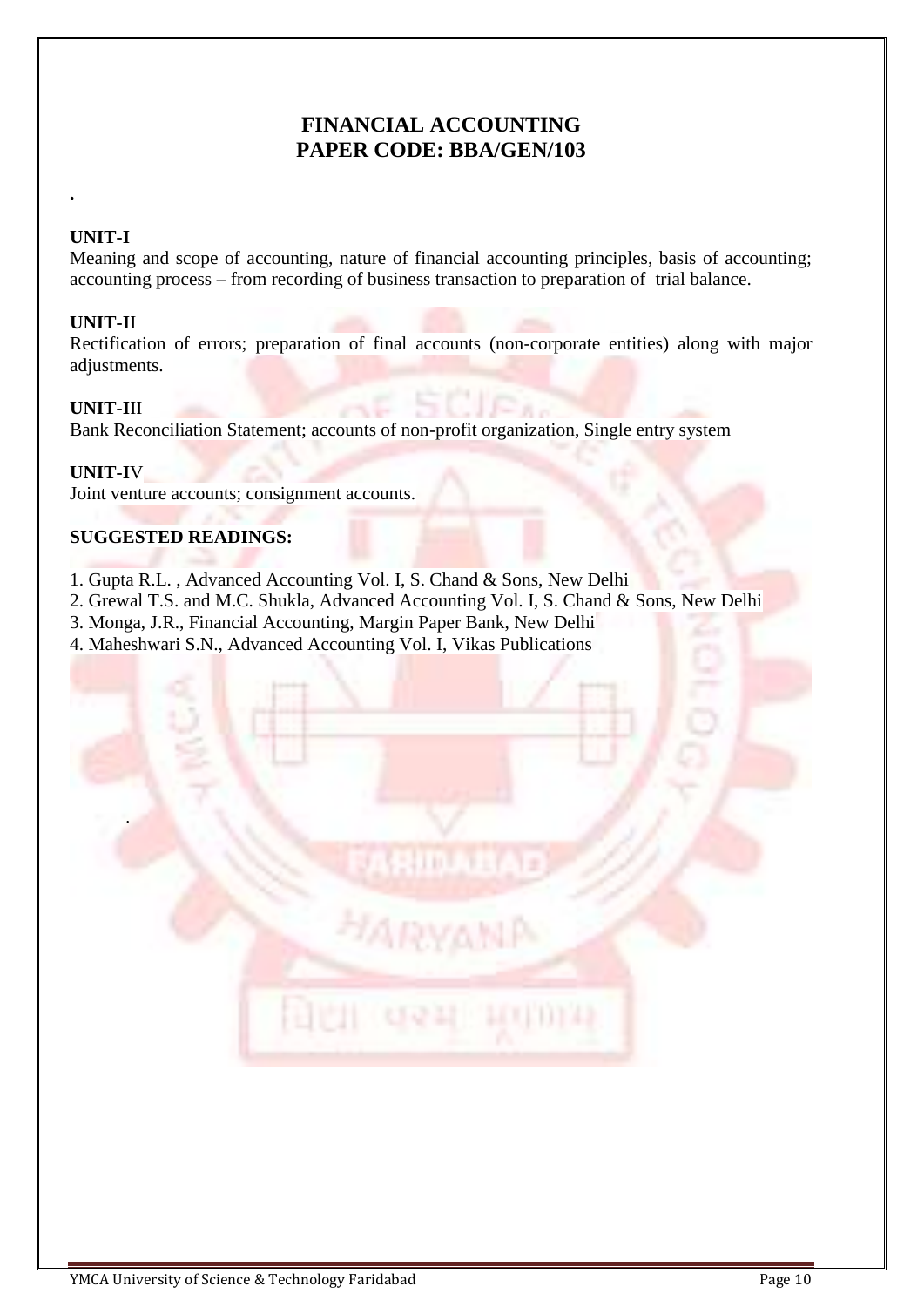# **COMPUTER FUNDAMENTALS PAPER CODE: BBA/GEN/104**

#### **UNIT-I**

Introduction – Digital and analog computers, evolution of digital computers, major components of a digital computer, hardware, software, firmware, middleware and freeware, computer applications; Input devices, output devices, printers, plotters, other forms of output devices; main memory, secondary memory and backup memory.

#### **UNIT-I**I

Decimal number system, binary number system, conversion of a binary number to decimal number, conversion of a decimal number to a binary number, addition of binary numbers, binary subtraction, hexadecimal number system, octal number system.

#### **UNIT-I**II

Introduction to Operating System, history; functions, types, structure, memory management; file management system.

#### **UNIT-I**V

Computer applications in offices, use of computers in books publication, desktop publishing system, application of computers for data analysis, application of computer in education, application of computer in banks, medical field.

MARYANA

<u> 라이트 브로브 - HI</u>

#### **Lab Work:**

Commands of MS-DOS, MS-Office (MS-Word, MS Excel, MS-Power Point).

- 1. Gill, Nasib, Computer Fundamental and Internet
- 2. Saxena, Computer Applications in Management, Vikas Publication, New Delhi
- 3. B. Ram, Computer Fundamentals, New Age Publications, New Delhi
- 4. Gupta, SatinderBal&Goel, Manish. Computer Fundamentals, SMBD Publishers
- 5. Rajaraman, V., Computer Fundamentals, PHI, New Delhi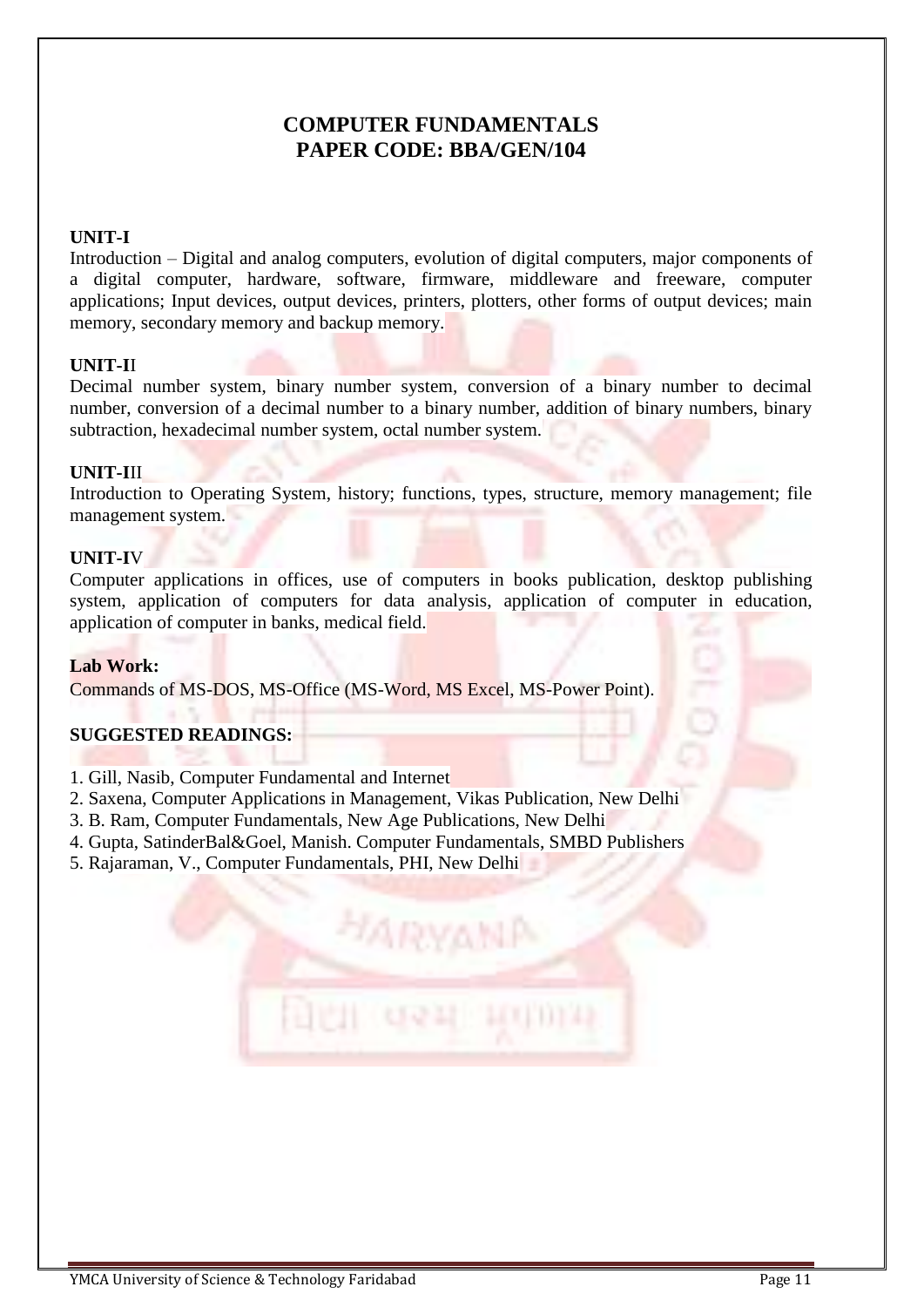# **PRESENTATION & COMMUNICATION SKILLS-1 PAPER CODE: BBA/GEN/105**

#### **UNIT-I**

Practical grammar basic fundamental of grammar and usage, how to improve command over spoken and written English with stress o Noun, Verb Tense and Adjective. Sentence errors, Punctuation, Vocabulary building to encourage the individual to communicate effective and diplomatically, common errors in business writing.

#### **UNIT-I**I

Introduction to Business Communication: Basic forms of communication, Process of communication, Principles of effective Business Communication, 7 Cs. Media of Communication: Types of communication: Barriers of communication (Practical exercise in communication)

#### **UNIT-I**II

Business letter writing: Need, Functions and Kinds. Layout of letter writing. Types of letter writing: Persuasive letters, Request letters, Sales letters, Complaints and Adjustments. Departmental Communication: Meaning, Need and types: Interview letters, Promotion Letters, resignation letters, news letters, Circulars, Agenda, Notice, Officememorandums, Office orders, Press release.

#### **UNIT-I**V

Aids to correct Business writing, Practical Grammar (basic Fundamentals), Sentence errors-Punctuation, Vocabulary building.Business Etiquettes Business manners. Body language gestures, Etiquette of the written word, Etiquette of the telephone, Handling business meetings. Role play on selected topics with case analysis and real life experiences.

#### **SUGGESTED READINGS:**

1. Koneru, Arun, Professional Communication, Tata McGraw Hill, New Delhi

2. Monipally, M.M., Business Communication Strategies, Tata McGraw Hill, New Delhi

3. Das, Biswajit and IpseetaSatpathy, Business Communication and Personality Development, Excel Books, New Delhi

4. McGrath, E.H., Basic Managerial Skills for All, Prentice Hall of India, New Delhi

5. Rai, Urmila and S.M. Rai, Business Communication, Himalaya Publishing House, Mumbai

6. Wren &Mertin; *English grammar and composition*, 2003.

7. Sinha, K. K.; *Business Communication,* Galgotia Publishers, 2003.

8. Robinson, David; *Business Etiquette,* Kogan Page.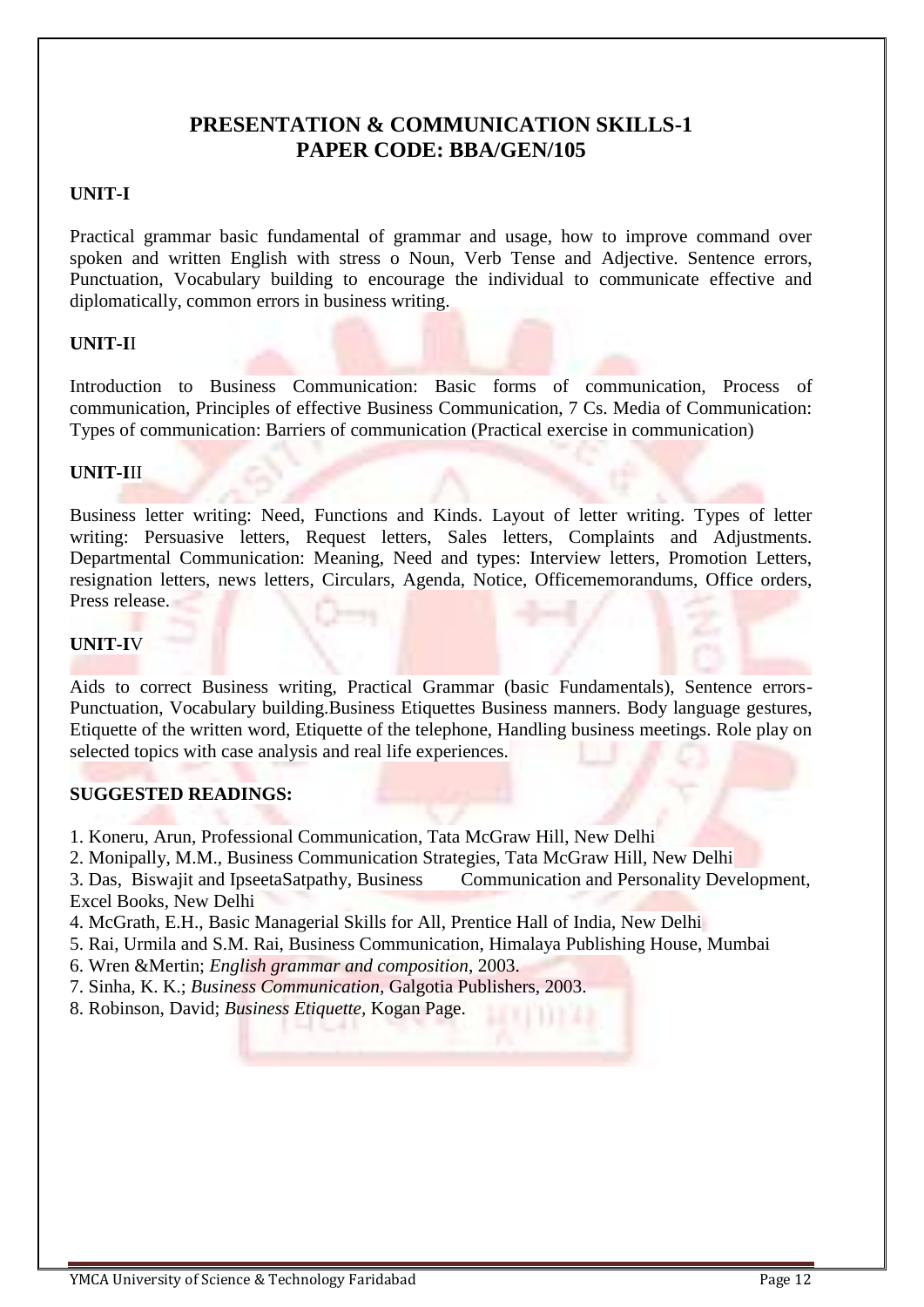# **MICRO ECONOMICS FOR BUSINESS DECISIONS PAPER CODE: BBA/GEN/106**

#### **UNIT-I**

Nature and scope of micro economics, determinants of demand and law of demand, price, cross and income elasticity of demand, law of supply, elasticity of supply, competitive equilibrium; consumer's equilibrium- utility and indifference curve approaches.

#### **UNIT-I**I

Short run and long run production functions, laws of returns; optimal input combination; classification of costs; short run and long run lost curves and their interrelationship; internal and external economies of scale, revenue curves; optimum size of the firm; factors affecting the optimum size, location of firms.

#### **UNIT-I**II

Equilibrium of the firm and industry – perfect competition, monopoly, monopolistic competition, discriminating monopoly, aspects of non-price competition and oligopolistic behavior.

#### **UNIT-I**V

Characteristics of various factors of production. Marginal productivity theory and modern theory of distribution. Determination of rent; quasi rent. Alternative theories of interest and wages.

#### **SUGGESTED READINGS:**

- 1. D. Salvatore, Microeconomic Theory, Tata McGraw Hill, New Delhi
- 2. Mark Hirschey, Managerial Economics, Thomson, South Western, New Delhi
- 3. R H Dholkia and A.N. Oza, Microeconomics for Management Students, Oxford University Press, New Delhi

MARYANI

धेक्षा चरम

4. P.L. Mehta, Managerial Economics, Sultan Chand, New Delhi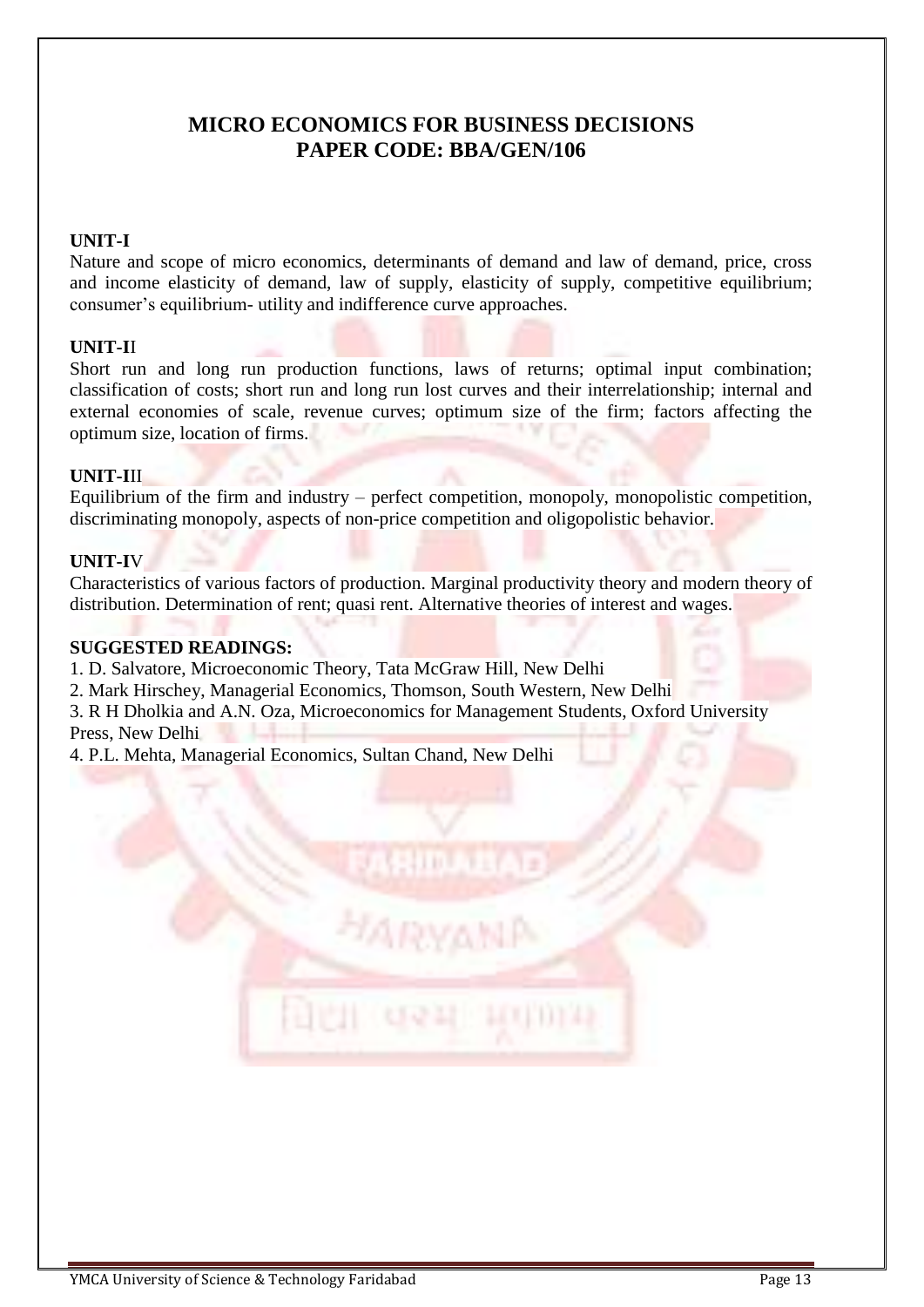# **MANAGEMENT PROCESS AND ORGANIZATIONAL BEHAVIOUR PAPER CODE: BBA/GEN/201**

#### **UNIT-I**

Introduction to management: concept, nature; evolution of management thoughts traditional, behavioural, system, contingency and quality viewpoints; Managerial levels, skills and roles in an organization; Functions of Management: Planning, Organizing, Directing, Controlling, Problem solving and Decision making; Management control; managerial ethics and social responsibility; Management Information System (MIS).

#### .**UNIT-I**I

Fundamentals of Organizational Behavior: Concept, evolution, importance and relationship with other Fields; Contemporary challenges of OB; Individual Processes and Behavior differences, Personality- concept, determinant, theories and applications; Values, Attitudes and Emotions, Perception- concept, process and applications, Learning and Reinforcement; Motivation: concept, theories and applications; Stress management.

#### **UNIT-I**II

Interpersonal Processes- Work teams and groups- Definition of Group, Stages of group development, Group cohesiveness, Types of groups, Group processes and Decision Making; Team Building; Conflict concept, sources, types, management of conflict; Power and Political Behavior; Leadership: concept, function and styles.

#### **UNIT-I**V

Organizational Processes and structure: organizational design: various organizational structures and their effect on human behavior; Organizational climate; Organizational culture; Organizational change: Concept, Nature, Resistance to Change, Change Management, Implementing Change and Organizational Development

#### **SUGGESTED READINGS:**

1. Robbins, S.P. and Decenzo, D.A. Fundamentals of Management, Pearson Education Asia, New Delhi.

- 2. Stoner, J et. al, Management,New Delhi, PHI, NewDelhi
- 3. SatyaRaju, Management Text & Cases, PHI, New Delhi
- 4. Kavita Singh, OrganisationalBehaviour: Text and cases. New Delhi: PearsonEducation

대리 비리

- 5. Pareek, Udai, Understanding Organisational Behaviour, Oxford University Press, NewDelhi
- 6. Robbins, S.P. & Judge, T.A., Organisational Behaviour, Prentice Hall of India, NewDelhi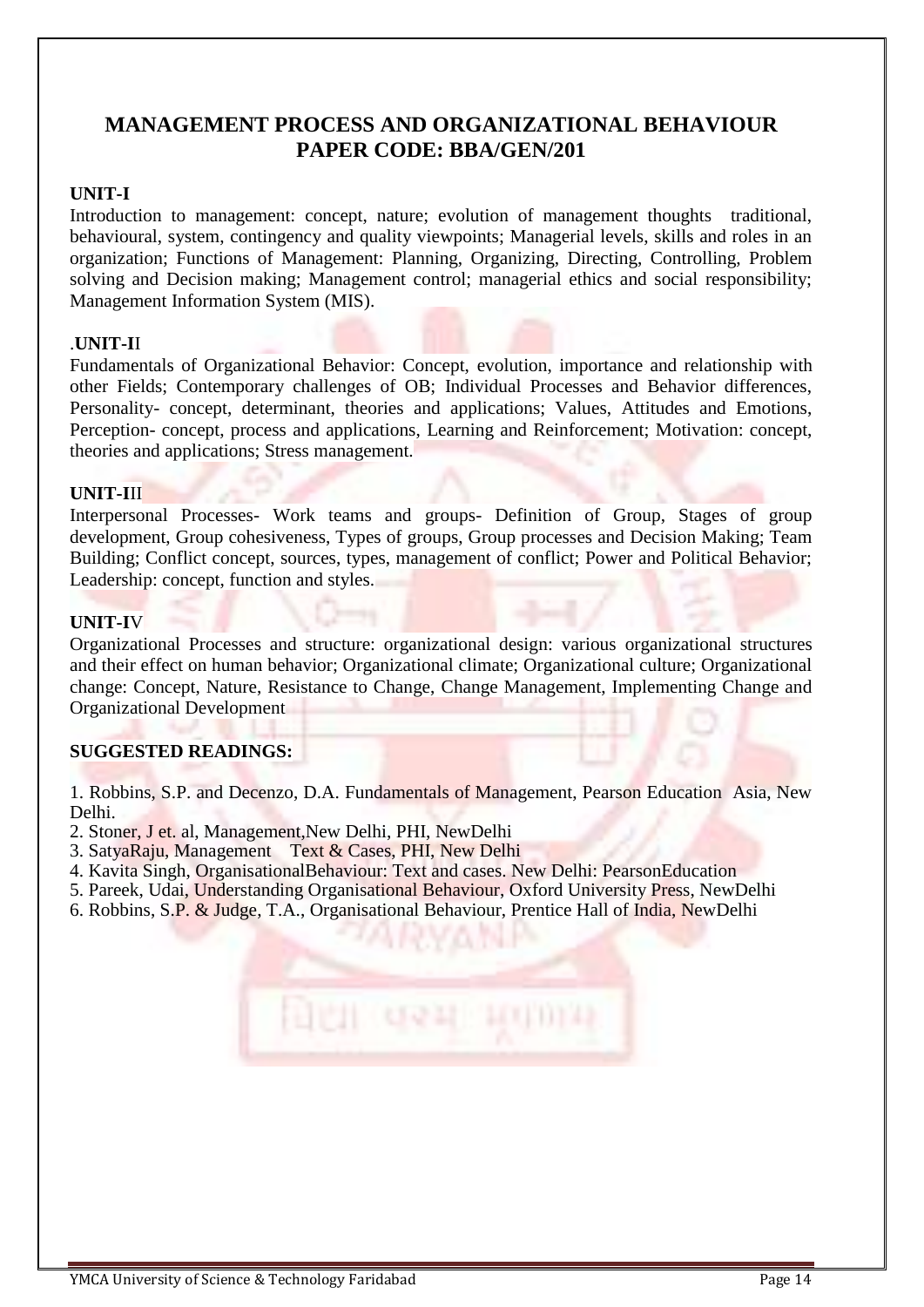# **MACRO ECONOMIC ANALYSIS AND POLICY PAPER CODE: BBA/GEN/202**

#### **UNIT-I**

Nature and scope of macroeconomics, circular flow of income; national income – alternative concepts of income and their interrelationship, measurement of national income, stock and flow variables, aggregate demand, supply and macroeconomic equilibrium, nature of a trade cycle, causes of booms and recessions.

#### **UNIT-I**I

Macro analysis of consumer behavior, cyclical and secular consumption, income consumption relationship, absolute, relative and permanent income hypothesis, simple Keynesian Model of income determination; multiplier analysis.

#### **UNIT-I**II

Nature of fiscal policy, fiscal deficits, fiscal policy in relation to growth and price stability, basic issues in fiscal deficit management, nature and management of public debt; business taxes – types, rationale and incidence.

#### **UNIT-I**V

Money supply measures; credit creation process and money multiplier, instruments of monetary policy; promotional and regulatory role of central bank; Inflation – types, causes, effects and control measures.

**Bim Aff Ar** 

MARYANA

चिता चरम म

- 1. Gupta, G.S., Macroeconomics Theory and Applications, Tata McGraw Hill, New Delhi
- 2. Edward Shapiro, Macroeconomic Analysis, Galgotia, New Delhi
- 3. Gupta S.B., Monetary Economics: Theory, Policy and Institutions, S. Chand, New Delhi
- 4. Vaish, M.C., Macroeconomic Theory, Vikas Publications, New Delhi
- 5. D'souza, Errol, Macroeconomics, Pearson Education, New Delhi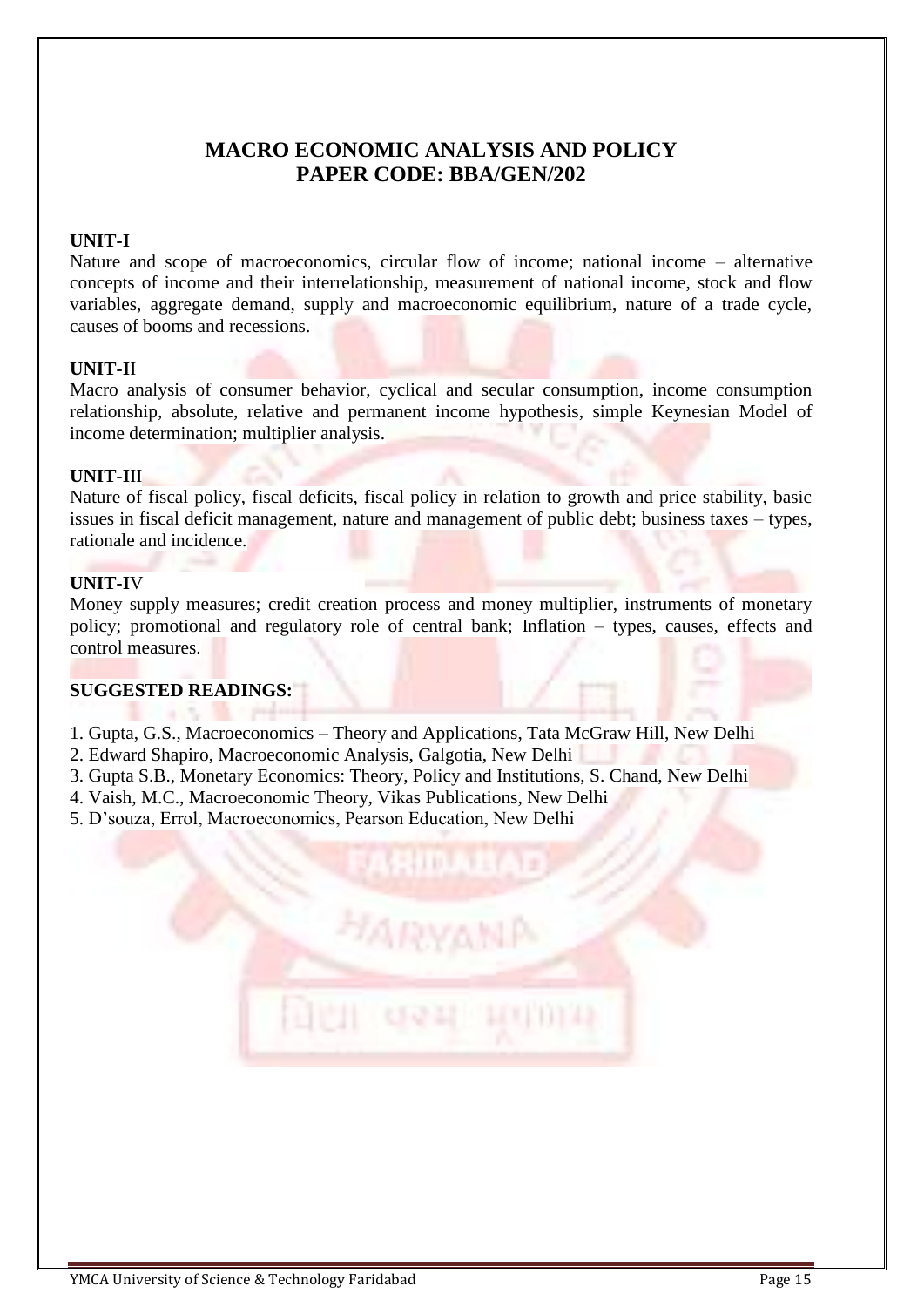# **COMPANY ACCOUNTS PAPER CODE: BBA/GEN/203**

#### **UNIT-I**

Accounting for share capital transaction, alternation of share capital, buy-back of shares,acquisition of business and profit prior to incorporation.

#### **UNIT-I**I

Debentures; issue of debentures, methods of redemption of debentures, underwriting of shares and debentures.

#### **UNIT-I**II

Statutory provision regarding preparation of company's final accounts, preparation of profit and loss account and balance sheet of company as per the requirement of Schedule VI of the companies act, state the basic features of accounting standards 4, 5, 15, 17 18 and 29; company liquidation accounts.

#### **UNIT-I**V

Valuation of Goodwill and shares, banking company accounts.

#### **SUGGESTED READINGS:**

1. Gupta R.L., Advanced Accounting Vol. II, S. Chand & Sons, New Delhi

2. Grewal T.S. and M.C. Shukla, Advanced Accounting, S. Chand & Sons, New Delhi

MARYANI

धिक्षा परम

- 3. Jain, S.P. & K.L. Narang, Advanced Accounting, Kalyani Publishers, New Delhi
- 4. Monga, J.R., Corporate Accounting, Margin Paper Bank, New Delhi
- 5. Maheshwari S.N., Advanced Accounting, Vikas Publications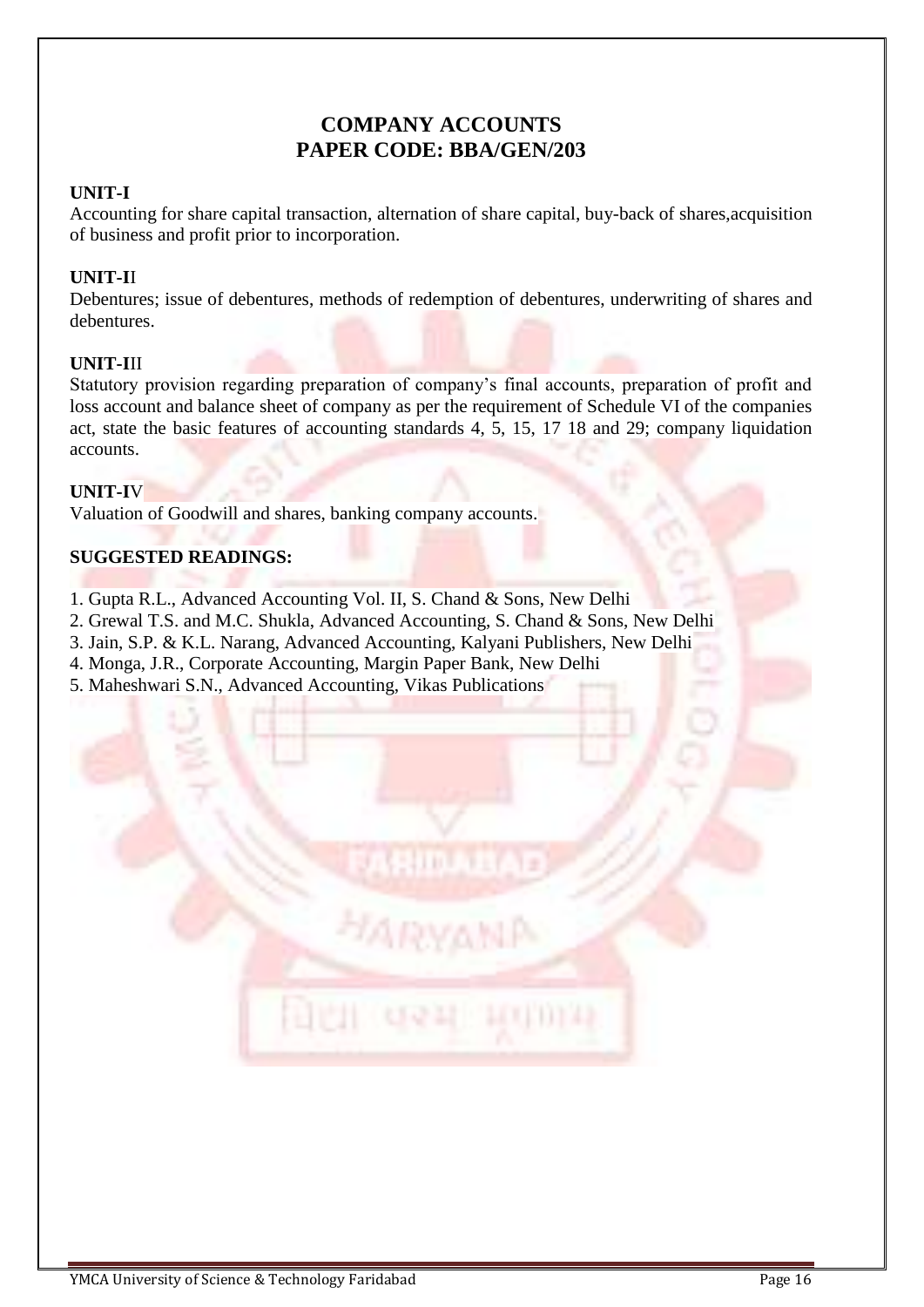# **COMPUTER APPLICATIONS IN MANAGEMENT PAPER CODE: BBA/GEN/204**

#### **UNIT-I**

Introduction to Computers – History, basic anatomy, operating system, memory, input/output devices; types of computers, classification of computers; hardware and software. Networking – Advantage, types, devices and network connection, wireless networking; virus and firewalls.

#### **UNIT-I**I

Introduction to information technologies; www, search engines, web browsers, IP addressing, web hosting and web publishing, Internet applications in business, chatting and e-mailing; computer applications, advantages and limitations, use in offices, education, institutions, healthcare.

#### **UNIT-I**II

Data, information and types; Information systems, types – MIS, TPS, OAS, DSS, expert systems, executive information systems.

#### **UNIT-I**V

Multimedia applications in business; marketing and advertising; web applications of multimedia.

#### **Lab Work:**

.

Lab will be based on basic and practical exposure of computer application in management.

#### **SUGGESTED READINGS:**

1. Saxena, Computer Applications in Management, Vikas Publishing House, New Delhi

- 2. Ram, B., Computer Fundamentals, New Age Publication, New Delhi
- 3. Saxena and Pradeep Kumar, Computer Applications in Management, Anmol Publication
- 4. Gupta, SatinderBal&Goel, Prteeti. Computer Applications in Management, SMBD Publishers

MARYANI

ग्रीडी खरम

5.Goel and Kakhar, Computer, New Age Publication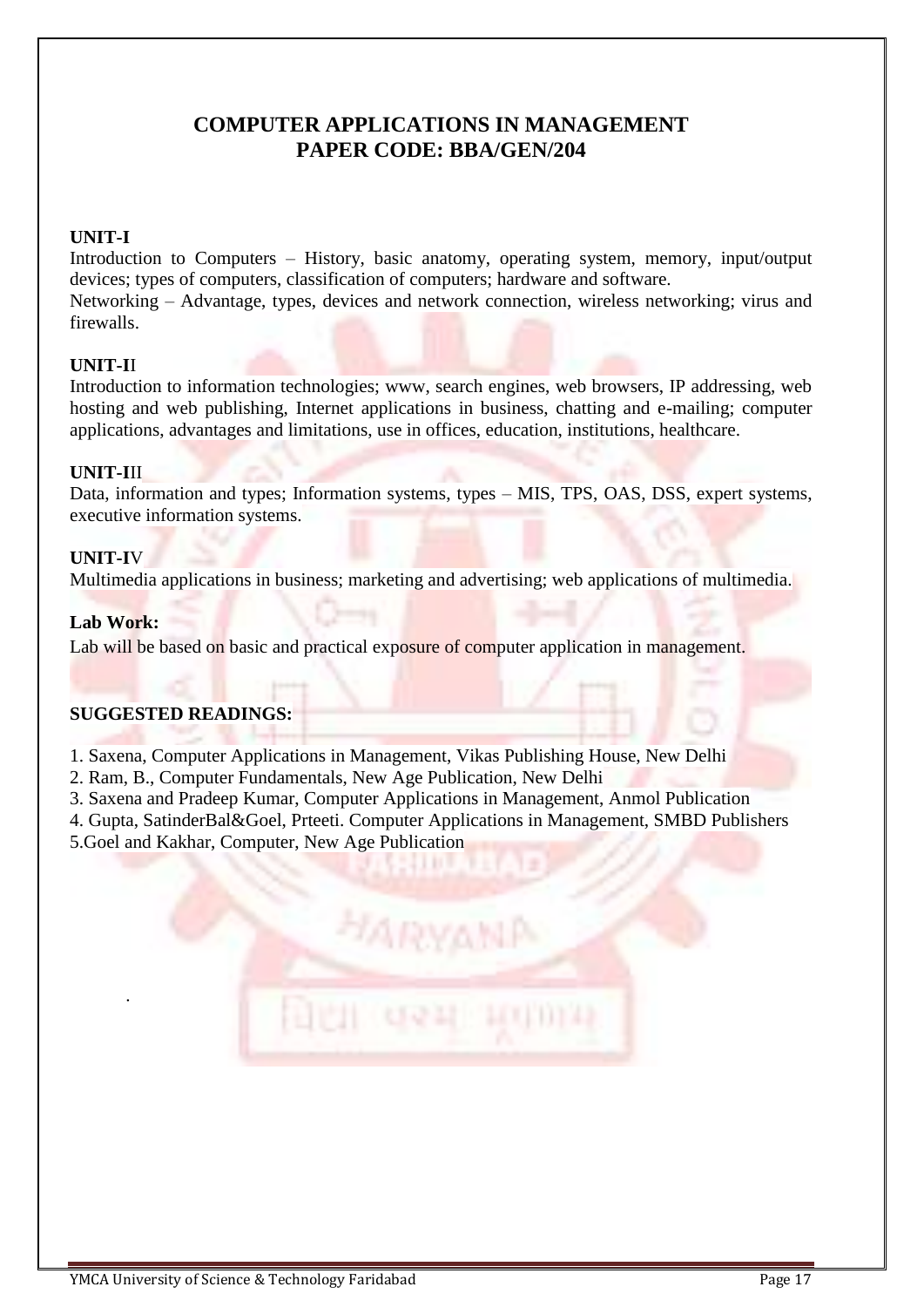#### **PRESENTATION & COMMUNICATION SKILLS-II PAPER CODE: BBA/GEN/205**

#### **UNIT-I**

Project and report writing, and proposals – how to write an effective report, basics ofproject writing, paragraph writing, paper reading and voice modulation, basics of project presentation.

#### **UNIT-I**I

How to make a presentation, the various presentation tools, along with guidelines of effective presentation, boredom factors in presentation and how to overcome them, interactive presentation & presentation as part of a job interview, art of effective listening.

#### **UNIT-I**II

Resume writing skills, guidelines for a good resume, how to face an interview board, proper body posture, importance of gestures and steps to succeed in interviews. Practice mock interview in classrooms with presentations on self. Self introduction – highlighting the positive and negative traits and dealing with people with face to face.

#### **UNIT-I**V

Leadership – quality of a leader, leadership quiz with case study, knowing your skills and abilities. Introduction to group discussion technique through debate and extempore. Audio Video recording and dialogue sessions on current topics, economy, education system, environment, politics.

#### **SUGGESTED READINGS:**

1. Essentials of Business Communication by RajendraPaul, Sultan Chand & Sons Publisher.

2. Business Communication by D.D.Sehgal, V.K.Mittal and N.C.Garg, Ramesh Book Depot.

3. Reuben, Ray; Communication today – understanding creating skills, Himalaya Publishing House, 2001.

4. E. H. McGraw, S. J.; Basic Managerial Skills for All. Fourth Edition, Prentice Hall of India Pvt. Ltd., New Delhi.

MARYANA

विद्या परम मणण

5. Stephen R. Covey; The seven habits of highly effective people.Rogets Thesaurus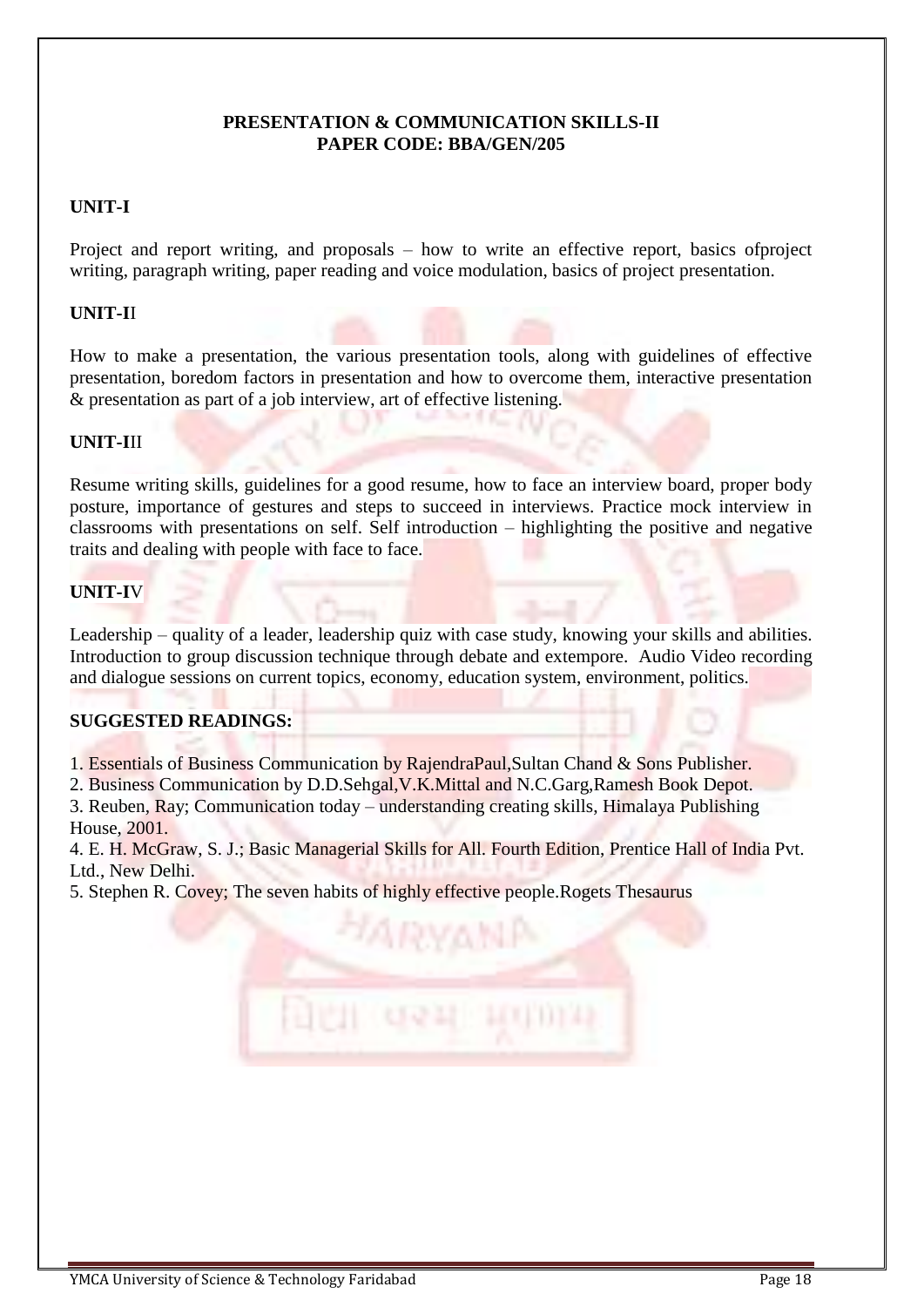#### **BUSINESS STATISTICS PAPER CODE: BBA/GEN/206**

#### **UNIT-I**

Statistics: Meaning, evolution, scope, limitations and applications; data classification; tabulation and presentation: meaning, objectives and types of classification, formation of frequency distribution, role of tabulation, parts, types and construction of tables, significance, types and construction of diagrams and graphs.

#### **UNIT-I**I

Measures of Central Tendency and Dispersion: Meaning and objectives of measures of central tendency, different measure viz. arithmetic mean, median, mode, geometric mean and harmonic mean, characteristics, applications and limitations of these measures; measure of variation viz. range, quartile deviation, mean deviation and standard deviation, co-efficient of variation and skewness.

#### **UNIT-I**II

Correlation and Regression: Meaning of correlation, types of correlation – positive and negative correlation, simple, partial and multiple correlation, methods of studying correlation; scatter diagram, graphic and direct method; properties of correlation co-efficient, rank correlation, coefficient of determination, lines of regression, co-efficient of regression, standard error of estimate. Association of attributes (up to three attributes).

#### **UNIT-I**V

Index numbers and time series: Index number and their uses in business; construction of simple and weighed price, quantity and value index numbers; test for an ideal index number, components of time series viz. secular trend, cyclical, seasonal and irregular variations, methods of estimating secular trend and seasonal indices; use of time series in business forecasting and its limitations, calculating growth rate in time series.

#### **SUGGESTED READINGS:**

- 1. Gupta, S.P. & M.P. Gupta, Business Statistics
- 2. Gupta, C.B., An Introduction to Statistical Methods
- 3. Gupta, B.N., An Introduction to Modern Statistics
- 4. Sancheti, S.C. & V.K. Kapoor, Statistical Methods
- 5. Ellhans, D.N., Fundamentals of Statistics
- 6. Gupta, S.P., Statistical Methods

.

7. Sharma, J.K., Business Statistics, Pearson Education, New Delhi

田山 ( いマヨーロ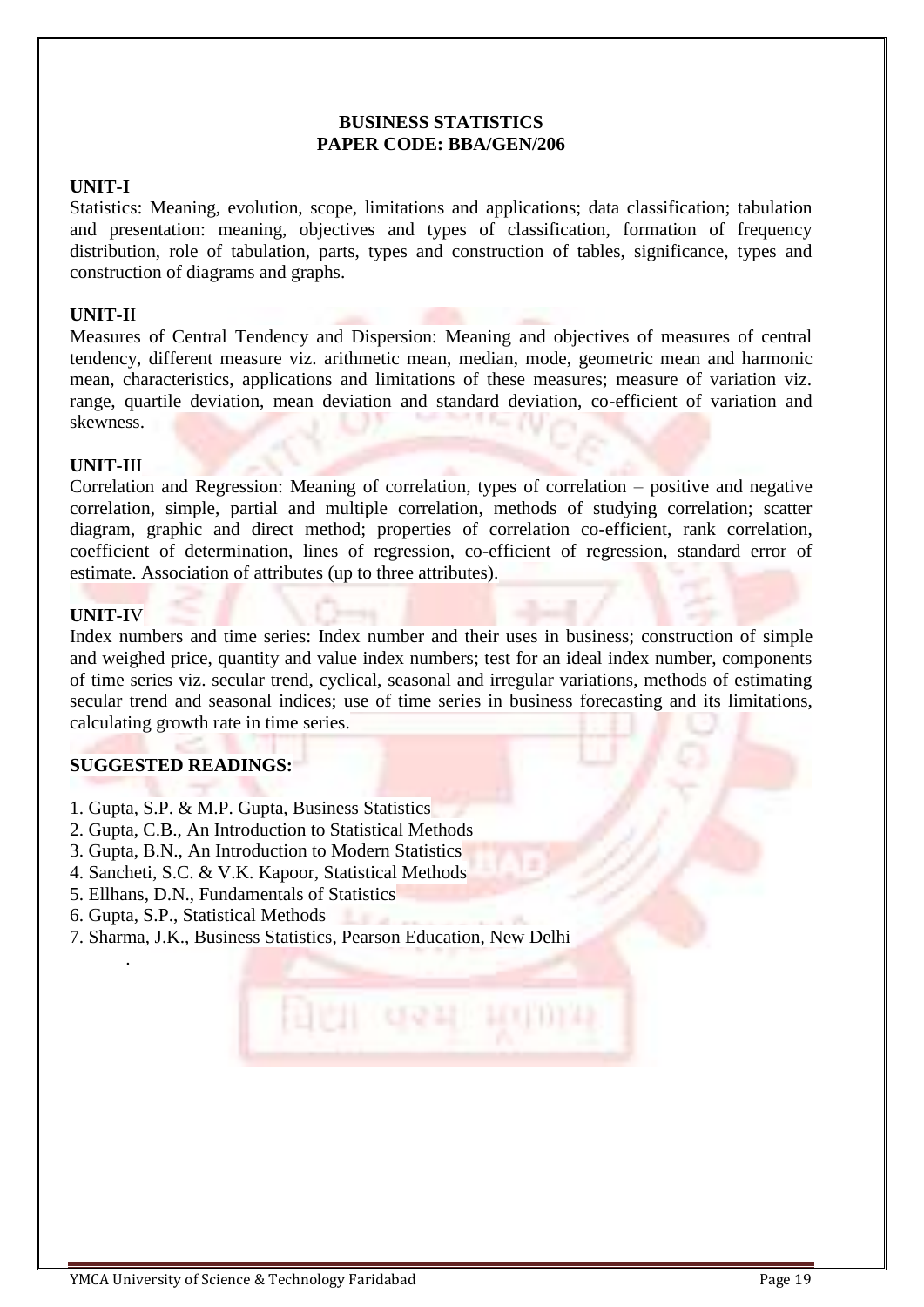# **COST AND MANAGEMENT ACCOUNTING PAPER CODE: BBA/GEN/301**

#### **UNIT-I**

Introduction: - Objective, elements of cost, cost sheet, importance of cost accounting, types of costing, installation of costing system, difference between cost accounting and financial accounting. Material Control: - Meaning and objectives of material control, material purchase procedure, fixation of inventory levels – Reorder level, EOQ, Minimum level, Maximum level, Danger level and Methods of Valuing Material Issues.

#### **UNIT-II**

Labor Cost Control: - its importance, methods of Time Keeping and Time Booking; Treatment and Control of Labor Turnover, Idle Time, Overtime, Systems of Wage Payment – Time Wage System, Piece Wage System and Balance or Debt Method; Overhead – classification, allocation and apportionment of overhead including machine hour rate. Methods of Costing – Job, Batch and Contract Costing, Process Costing Fundamental, Process Losses & Gains.

#### **UNIT-III**

Management Accounting: - Meaning, nature, scope, objective and functions; marginal costing and profit planning, practical application of marginal costing techniques. Responsibility Accounting: types of responsibility centers, performance evaluation criteria, responsibility reporting; budgeting – role of budgets and budgeting in organizations, budgeting process, operational and financial budgeting.

#### **UNIT-IV**

.

Nature and types of Financial Statements; techniques of financial statement analysis, ratio analysis, fund flow and cash flow analysis, techniques in performance measurement. Management accounting information for activity and process decisions; basic capital budgeting techniques.

**THE NAME** 

#### **SUGGESTED READINGS:**

1. Jain & Narang, Advance Cost Accounting, Kalyani Publishers, New Delhi

담범는 다리다

- 2. Mittal, S.N., Cost Accounting
- 3. Bhar, B.K., Cost Accounting
- 4. Prasad, N.K., Principles and Practice of Cost Accounting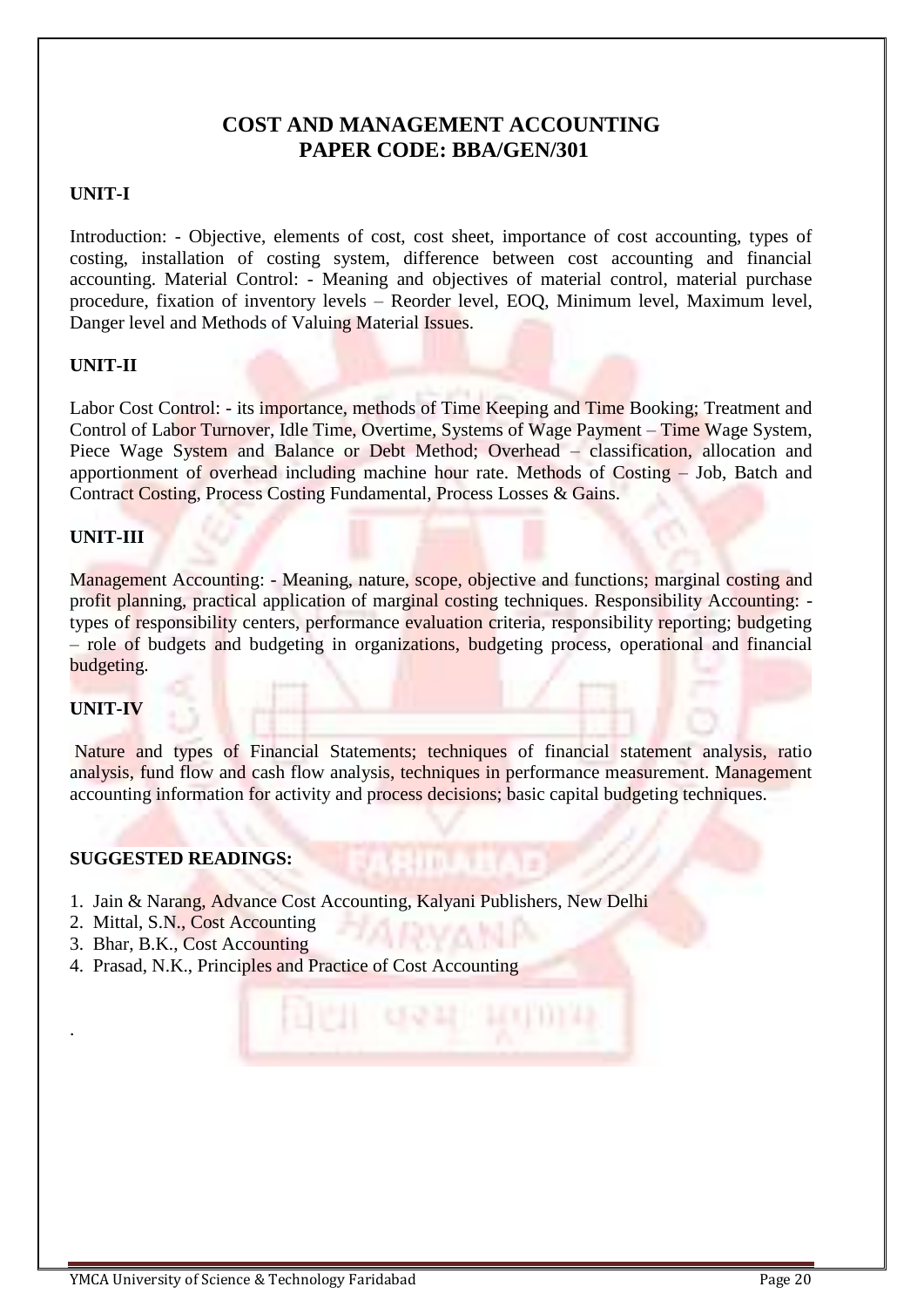# **MARKETING MANAGEMENT PAPER CODE: BBA/GEN/302**

#### **UNIT-I**

Introduction to Marketing; difference between marketing and selling; core concepts of marketing; marketing mix; marketing process; marketing environment.

#### **UNIT-II**

Determinants of consumer behavior; consumer's purchase decision process (exclude industrial purchase decision process); market segmentation; target marketing; differentiation and positioning; marketing research; marketing information system.

#### **UNIT-III**

Product and product line decisions; branding decisions; packaging and labeling decisions; product life cycle concept; new product development; pricing decisions.

#### **UNIT-IV**

Distribution channels: - retailing, wholesaling, warehousing and physical distribution, conceptual introduction to supply chain management, conceptual introduction to customer relationship marketing; promotion mix - personal selling, advertising, sales promotion, publicity.

#### **SUGGESTED READINGS**:

1. Kotler, Philip, Kevin Lane Keller, Abraham Koshy & Mithileshwar Jha, Marketing Management, Pearson Education, New Delhi

2. Dhunna, Mukesh, Marketing Management, Text and Cases, Wisedom Publications, New Delhi

MARYANA

चिक्षा परम म

**Cimanar** 

- 3. Sakena, Rajan, Marketing Management, McGraw Hill, New Delhi
- 4. Zikmund, William G, Marketing, Cengage Learning, New Delhi
- 5. Panda, Tapan K, Marketing Management, Excel Books, New Delhi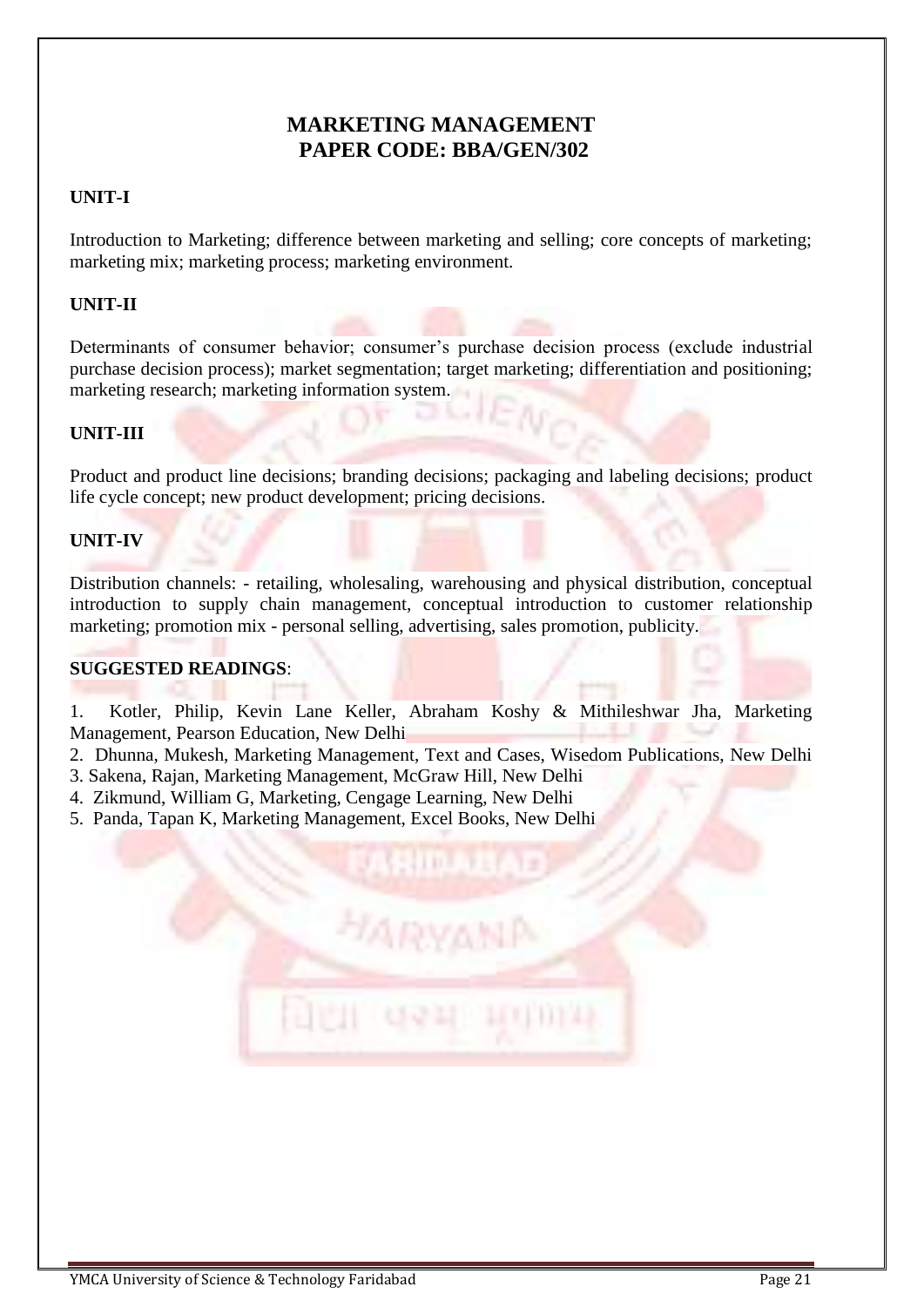# **CAPITAL MARKETS PAPER CODE: BBA/GEN/303**

#### **UNIT-I**

Meaning, nature and role of capital market, features of developed capital market, reforms in the capital market, regulatory framework of capital market, capital market instruments and innovation in financial instruments.

#### **UNIT-II**

Primary capital market scenario in India, primary market intermediaries, primary market activities, methods of raising resources from primary market; secondary market scenario in India, reforms in secondary market, organization and management, trading and settlement, listing of securities, stock market index, steps taken by SEBI to increase liquidity in the stock market.

#### **UNIT-III**

Meaning, need and benefits of depository system in India, difference between demat and physical share, depository process, functioning of NSDL and SHCIL Importance of Debt market in capital market, participant in the debt market, types of instrument treated in the Debt market, primary and secondary segments of debt market.

#### **UNIT-IV**

Role and policy measures relating to development banks and financial institution in India, products and services offered by IFCI, IDBI, IIBI, SIDBI, IDFCL, EXIM Bank, NABARD and ICICI Meaning and benefits of mutual funds, types of mutual funds, SEBI guidelines relating to mutual funds.

**CULARAD** 

MARYANA

चिक्षा परम म

- 1. Pathak, Bharati V, The Indian Financial System, Pearson Education
- 2. Khan, M. Y, Indian Financial System, Tata McGraw Hill
- 3. Bhole, L M, Financial Institutions and Markets, Tata McGraw Hill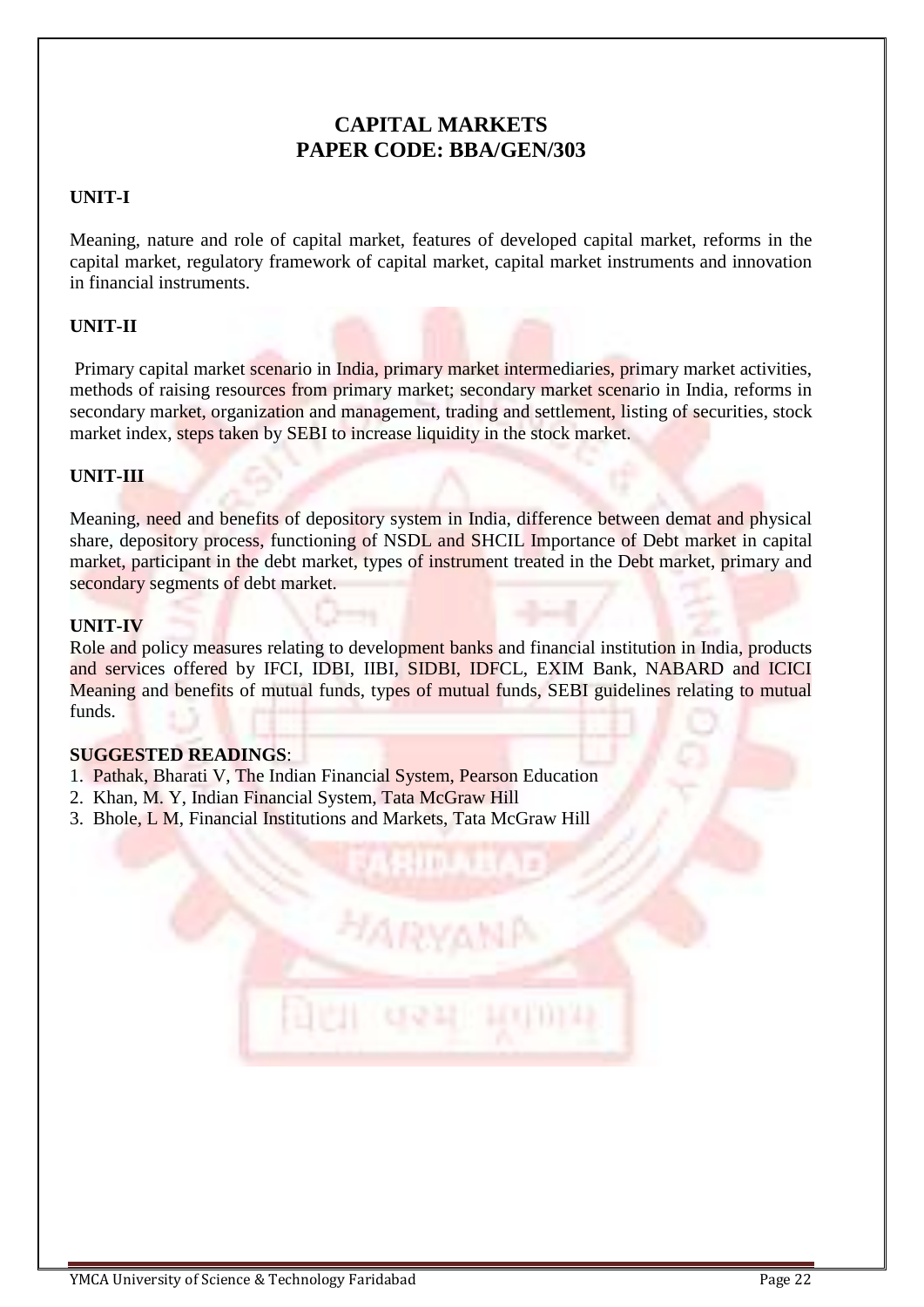# **INTRODUCTION TO INFORMATION TECHNOLOGY PAPER CODE: BBA/GEN/304**

#### **UNIT-I**

Documentation using MS WORD; Tool bars, menus, creating and editing documents, format, header and footer, drop cap, auto text, auto correct, spelling and grammar tools, dictionary, page formatting, mail merge, macros, tables, file management and printing.

#### **UNIT-II**

Electronic spreadsheet: - creating and editing, formatting, moving and copying data, functions, types of graph, creating graph, formatting cells, macros, conditional formatting.

#### **UNIT-III**

Presentations using MS-PowerPoint; creating manipulating and enhancing slides, excel charts, word art, layering and objects, animation and sounds, inserting pictures, inserting sound.

**Internet** 

MARYANA

विद्या परम म्

#### **UNIT-IV**

Introduction to Tally. Lab: Practice in Ms-Office and Tally Accounting Package

- 1. Saxena, Introduction to Information Technology, Vikas Publishing House, New Delhi
- 2. Williams and Eawyer, Using Information Technology, Tata McGraw Hill, New Delhi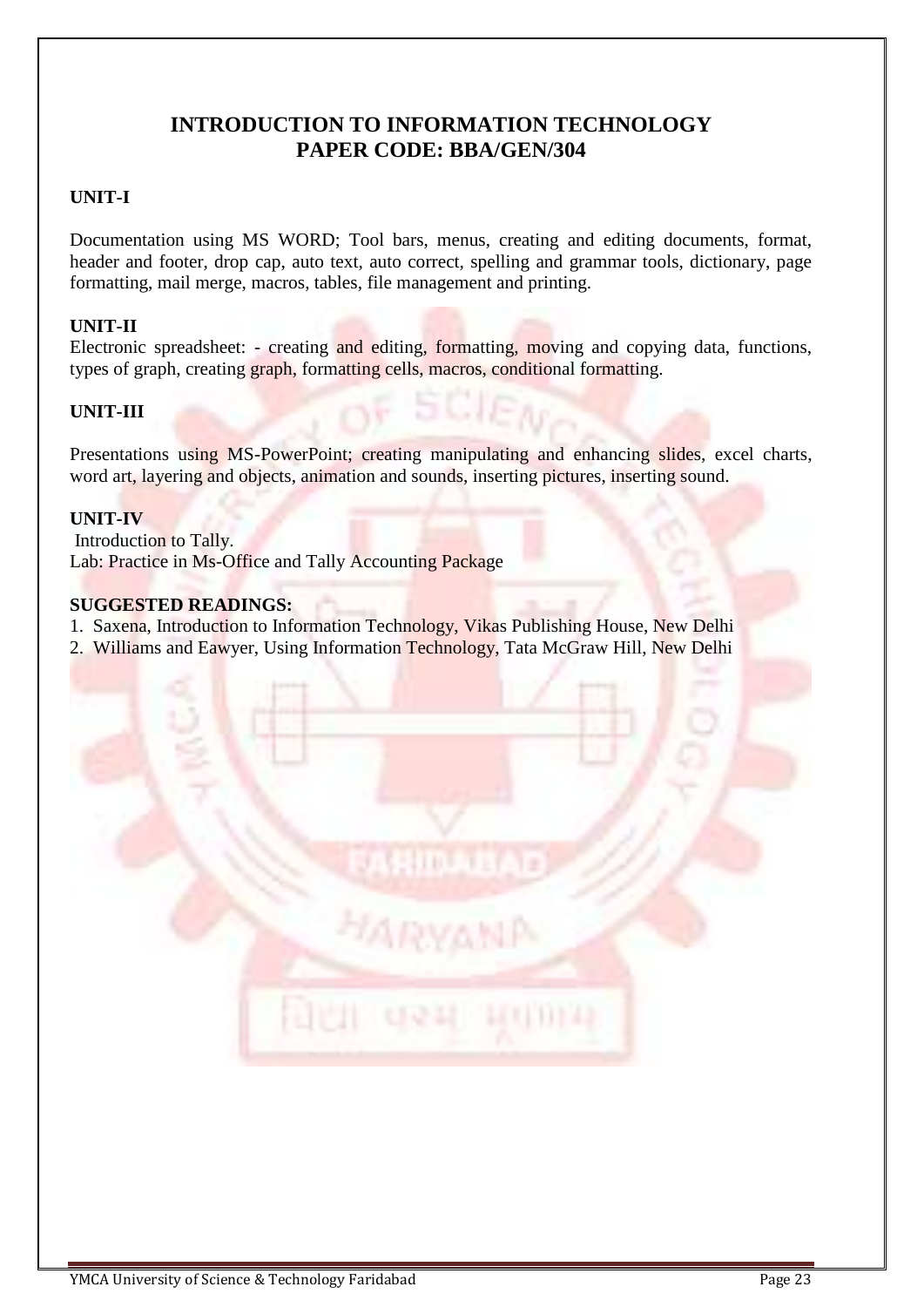# **INDIAN BUSINESS ENVIRONMENT PAPER CODE: BBA/GEN/305**

#### **UNIT-I**

Nature, components and determinants of business environment; basic nature of Indian economic system; growth of public and private corporate sector; social responsibility of business; economic reforms since 1991 – an overview.

#### **UNIT-II**

Review of industrial policy developments and pattern of industrial growth since 1991; industrial licensing policy; public sector reforms; privatization and liberalization trends; growth and problems of SMEs; industrial sickness.

#### **UNIT-III**

Development banking: an overview and current developments; regulation of stock exchanges and the role of SEBI; banking sector reforms; challenges facing public sector banks; growth and changing structure of non-bank financial institutions.

#### **UNIT-IV**

Trend and pattern of India's foreign trade and balance of payments; latest foreign trade policy; India's overseas investments; policy towards foreign direct investment; globalization trends in Indian economy; role of MNCs; impact of multilateral institutions (IMF, World Bank and WTO) on Indian business environment.

#### **SUGGESTED READINGS**

- 1. F. Cherunilum, Business Environment, Himalaya Publishing House, New Delhi
- 2. Biswanath Ghosh, Economic Environment & Business, Vikas Publishing House, New Delhi
- 3. N.K. Sengupta, Government and Business, Vikas Publishing House, New Delhi

चित्रा परम

- 4. K. Ashwathappa, Business Environment for Strategic Management, Himalaya Publishing House, New Delhi
- 5. Govt. of India, Economic Survey (latest year)
- 6. Bedi, Suresh, Business Environment, Excel Books, New Delhi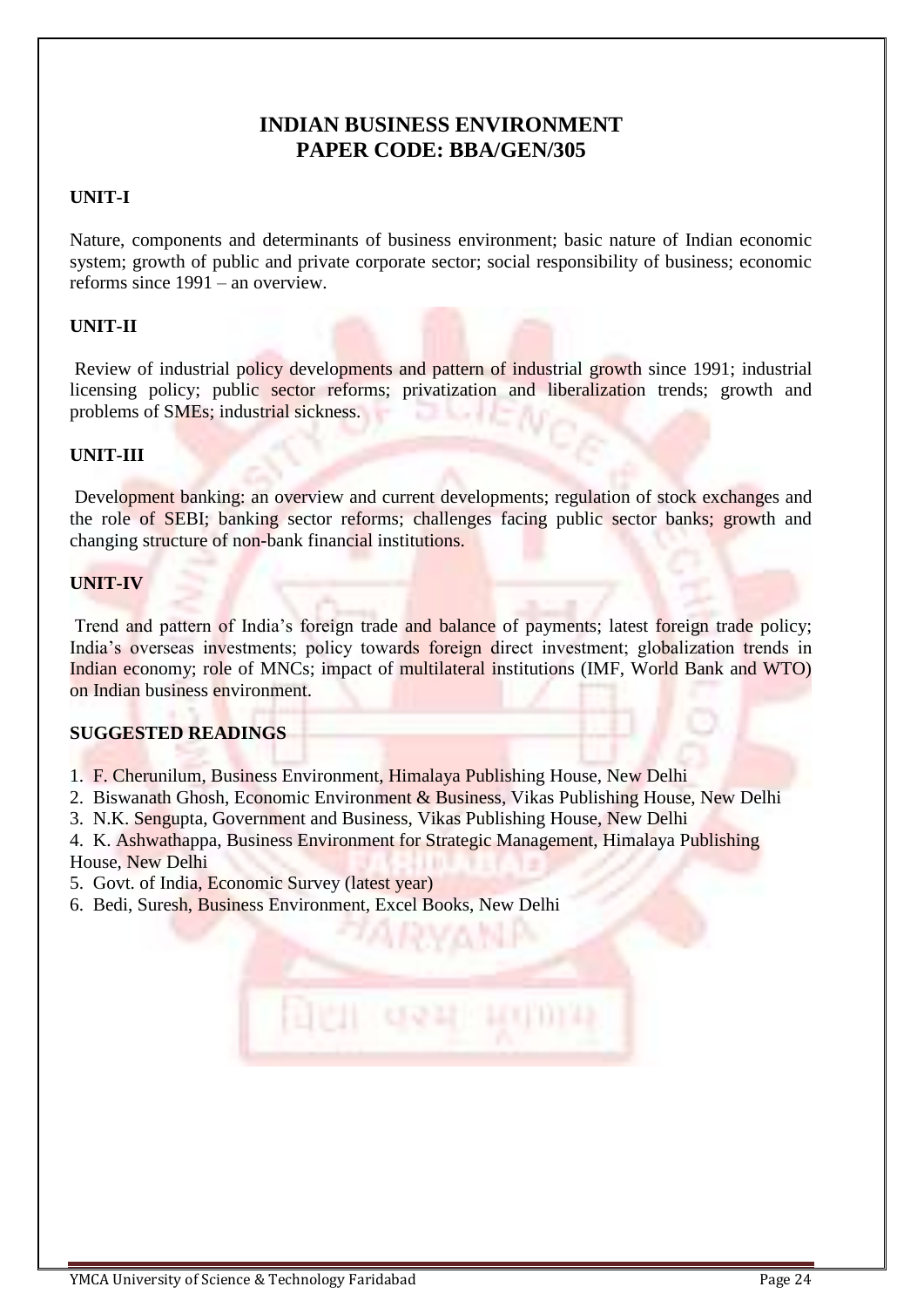# **MORAL VALUES PAPER CODE: BBA/GEN/306A**

Human Values, Morals Values, Values and Ethics, Positive Attitude and beliefs, Balanced approach towards professional and personal Life.

Ethics in the workplace: Respect for each other, Obedience to the organization, Dignity of labour, Excellence in action.

Concept of Trusteeship: Everything belongs to society, Man is only a caretaker, our responsibility to ensure welfare of all.

SCIEN

#### **Suggested Readings:**:

- 1. John R Boatright, Ethics and the Conduct of Business, Pearson Education, New Delhi.
- 2. Edmund G Seebauer and Robert L Barry, Fundamentals of Ethics for Scientists and Engineers, Oxford University Press, Oxford.
- 3. Hartman, Laura P. and Joe DesJardins, Business Ethics: Decision-Making for Personal Integrity & Social Responsibility. McGraw-Hill/Irwin
- 4. Arthur, John. Studying Philosophy: A Guide for the Perplexed. Pearson/Prentice Hall

निर्माणस्य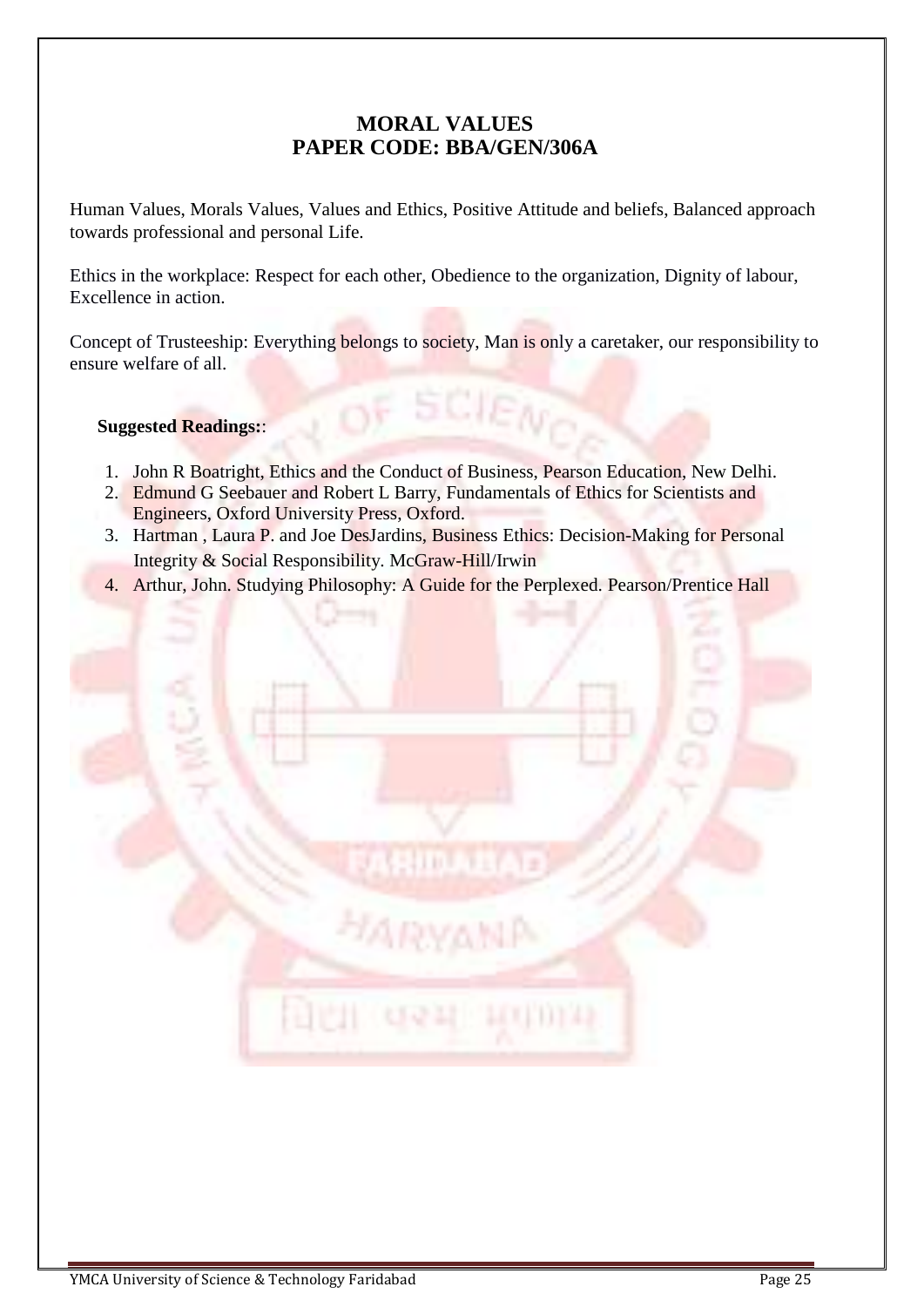# **INTRODUCTION TO PSYCHOLOGY PAPER CODE: BBA/GEN/306B**

Science of Psychology: Definition, Goals, Basic and Applied areas of Psychology. Self: Nature of self, Self-Regulation and Personal Growth.

Intelligence: Definition; Theories: Theory of multiple intelligences, Triarchic theory, Emotional Intelligence.

Administration: Any one test of Intelligence/Emotional Intelligence.

Personality: Definition; Theories: Trait and Type: Eysenck; Psychoanalytical: Freud; Humanistic: Maslow.

Administration: Any one objective test of Personality.

Stress and Coping: Nature of Stress; Sources; Stress reactions; Factors that influence reactions to stress.

Coping with stress: Modifying environment; Altering lifestyle.

#### **SUGGESTED READINGS:**

- 1. Khatoon, N. (2012). General Psychology. Pearson: Delhi.
- 2. Baron, R.A. and Misra, G. (2016). Psychology. Pearson: Delhi.
- 3. Ciccarelli, S.K. and Meyer, G.E. (2006). Psychology. Pearson: Noida
- 4. Kavita Singh, Organisational Behaviour: Text and cases. New Delhi: Pearson Education

MARYANI

चिक्षा चरम म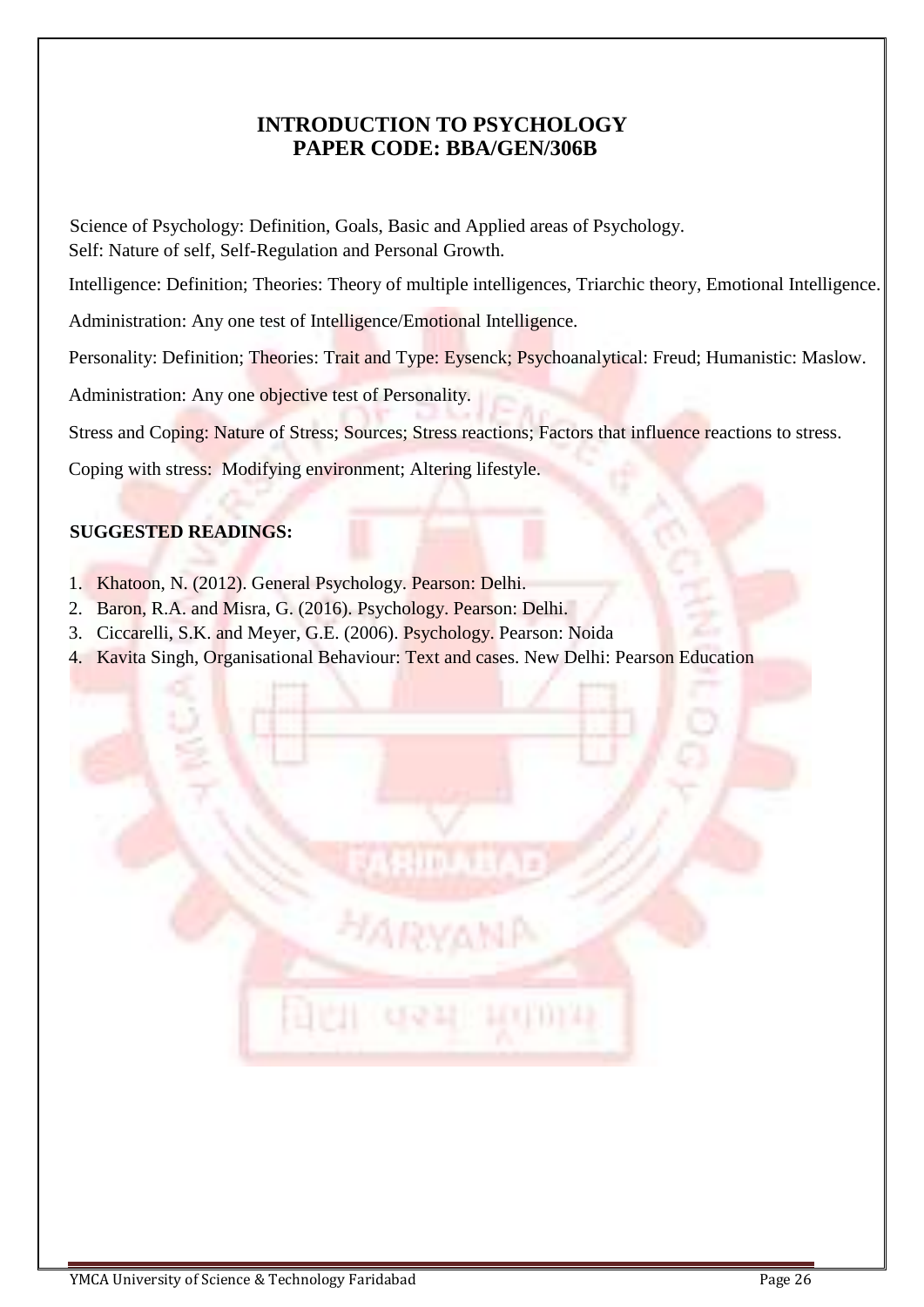#### **HEALTH PSYCHOLOGY PAPER CODE: BBA/GEN/306C**

Introduction to Health Psychology: components of health: social, emotional, cognitive and physical aspects mind-body relationship, goals of health psychology.

Behaviour and health**:** Characteristics of health behaviour; Barriers to health behaviour; Theories of health behaviour and their implications.

Health Enhancing Behaviour**:** Exercise, nutrition, safety, pain, stress management. Health and Wellbeing**:**  Happiness; Life satisfaction; Optimism and Hope.

#### **Suggested Readings**

- 1. Allen, F. Health psychology and behaviour. Tata McGraw Hill Edition.
- 2. Kindersley. Misra, G. Stress and Health. New Delhi: Concept.
- 3. Routledge. Dimatteo, M. R., & Martin L. R. Health psychology. India: Dorling.
- 4. Sarafino, E.P. Health psychology: Bio psychosocial interactions (4th Ed.).NY: Wiley.

*MRYANI* 

विद्या परम

5. Snyder, C.R., Lopez S. J., & Pedrotti, J. T. Positive psychology: The scientific and practical explorations of human strengths. New Delhi: Sage.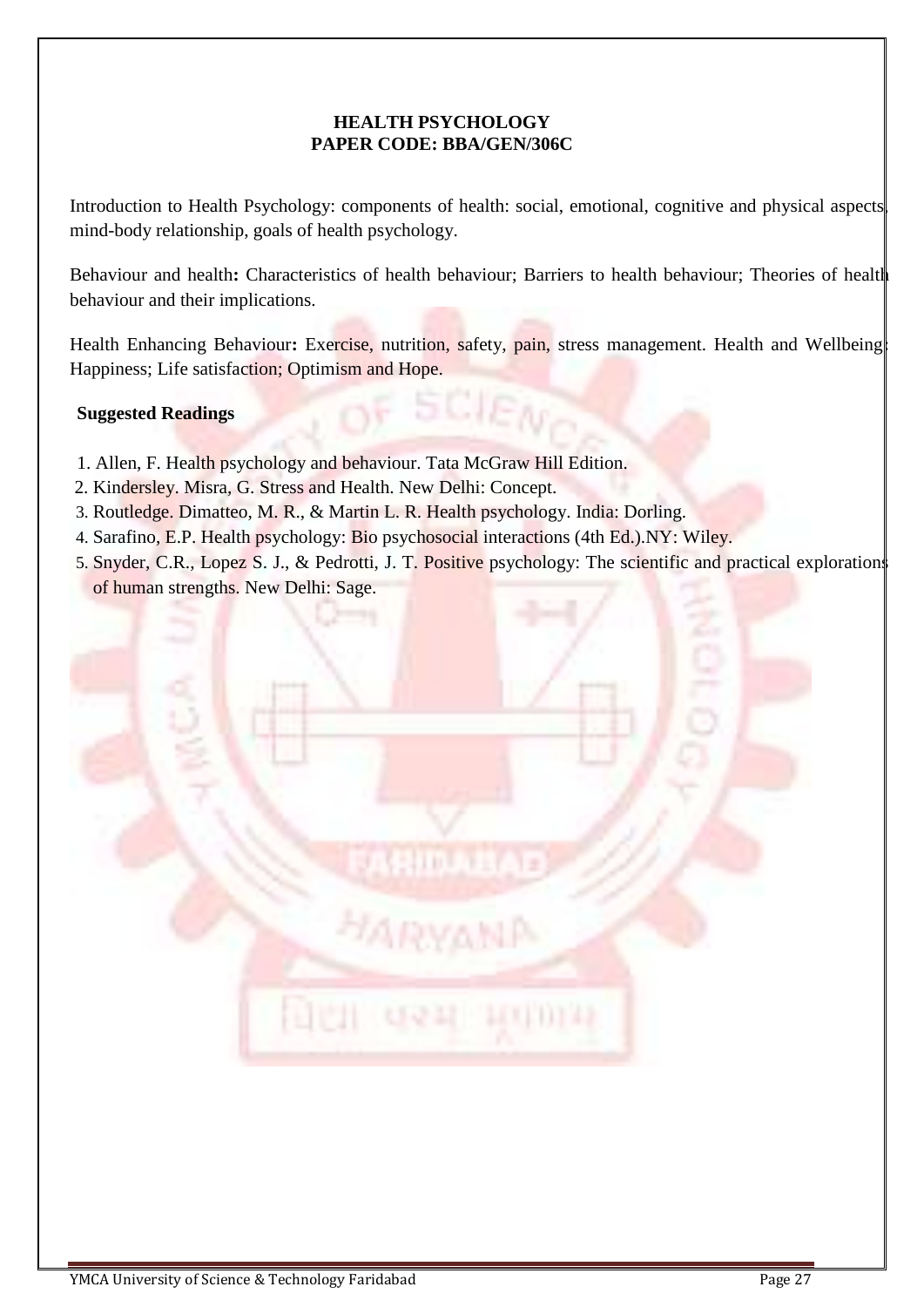# **FINANCIAL MANAGEMENT PAPER CODE: BBA/GEN/401**

#### **UNIT-I**

Evolution, scope and function of finance managers, objectives of financial management, profit vs. wealth maximization, time value of money.

#### **UNIT-II**

Investment Decisions; brief introduction of cost of capital; methods of capital budgeting; ARR, PBP, NPV and IRR, capital rationing (simple problems on capital budgeting methods).

#### **UNIT-III**

Financing decision: operational and financial leverage; capital structure theories – NI, NOI and traditional approach; EPS-EBIT Analysis.

#### **UNIT-IV**

Dividend decision and Management of working capital; determinants of dividend policy; Walter's Dividend Model; Operating Cycle, brief discussion on management of cash, receivable and inventory (simple problem on operating cycle and inventory management).

MARYANI

#### **SUGGESTED READINGS**:

- 1. Pandey, I.M., Financial Management, Vikas Publishing House, New Delhi
- 2. Khan and Jain, Financial Management, Tata McGraw Hill, New Delhi
- 3. Kishore, R., Financial Management, Taxman's Publishing House, New Delhi

धिक्षा एकम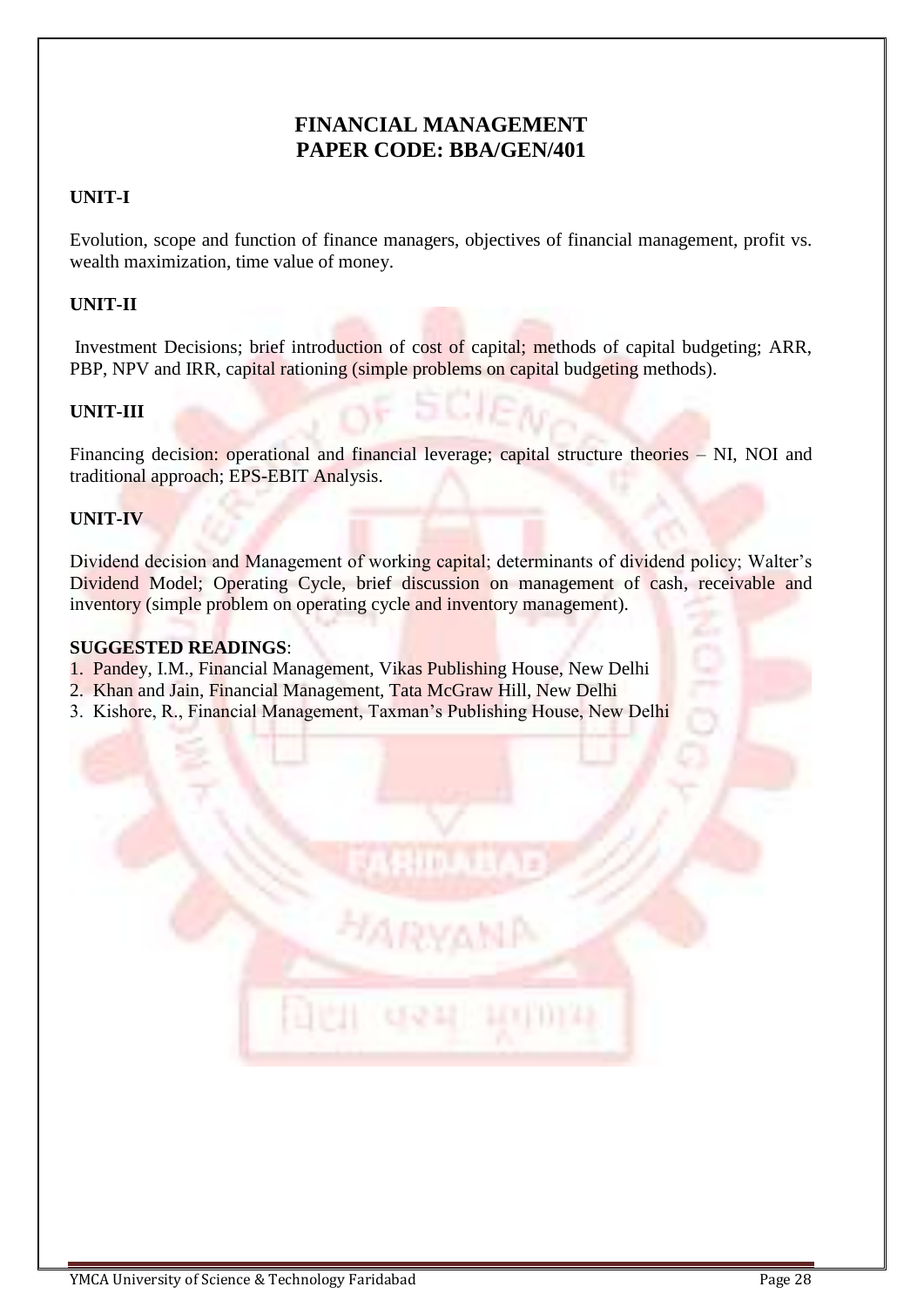# **HUMAN RESOURCE MANAGEMENT PAPER CODE: BBA/GEN/402**

#### **UNIT-I**

Introduction – nature and scope of human resource management, HRM objectives and functions, HRM policies, HRM in globally competitive environment; strategic human resource management, HR outsourcing – BPO, KPO.

#### **UNIT-II**

Acquiring human resources – human resource planning, job analysis and job design, employee involvement, flexible work schedule, recruitment, selecting human resources, placement and induction, right sizing.

#### **UNIT-III**

Developing human resources – employee training, training need assessment, training methods and evaluation, cross-cultural training, designing executive development programme, techniques of executive development, career planning and development. Employee retention, Succession planning.

#### **UNIT-IV**

Enhancing and rewarding performance – establishing the performance management system, establishing rewards and pay plans, employee benefits, ensuring a safe and healthy work environment. Balance Scorecard, Competency based HRM.

#### **SUGGESTED READINGS**:

1. Bohlander George and Scott Snell, Management Human Resources, Thomson Learning,

2. Bhattacharyya, Dipak Kumar, Human Resource Management, Excel Books, New Delhi

3. Cascio, Wayne F., Managing Human Resources, Tata McGraw Hill, New Delhi

धिक्षा परम

4. DeCenzo, David A, and Stephan P. Robbins, Fundamentals of Human Resource Management, Wiley India, New Delhi

5. DeNisi, Angelo S, and Ricky W Griffin, Human Resource Management, Biztantra, New Delhi

MARYANA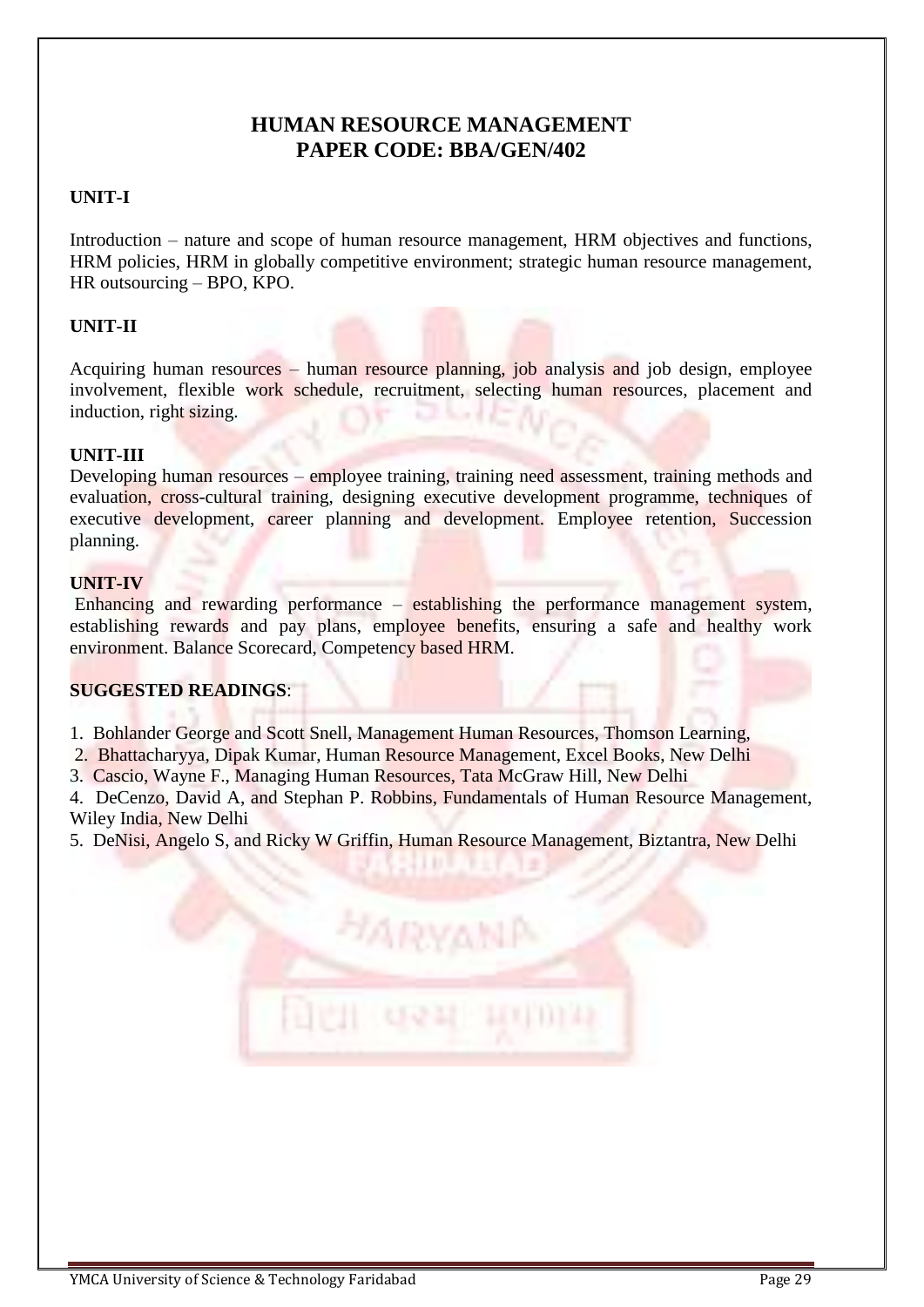# **BUSINESS RESEARCH METHODS PAPER CODE: BBA/GEN/403**

#### **UNIT-I**

Business Research – Meaning, types, managerial value of business research; theory and research – components, concept, constructs, definition variables, proposition and hypothesis, deductive and inductive theory; nature and process and importance of problem definition, purpose and types of research proposal, ingredients of research proposal.

#### **UNIT-II**

Research Design – Meaning, classification and elements of research design, methods and categories of exploratory research, basic issues in experimental design, classification of experimental design; concept and their measurement, measurement scales.

#### **UNIT-III**

Sample design and sampling procedure, determination of sample size, research methods of collecting primary data, and issues in construction of questionnaire.

#### **UNIT-IV**

Statistical techniques of data analysis, nature and types of descriptive analysis, uni-variate and bivariate tests of statistical significance, meaning and types of research report, ingredients of research report.

MARYANI

धी है। सरस

- 1. Shekharan Uma, Business Research Methods, John Wiley Publications
- 2. Zikmud, Business Research Methods, Cenage Publications
- 3. Copper, Business Research Methods, Tata McGraw Hill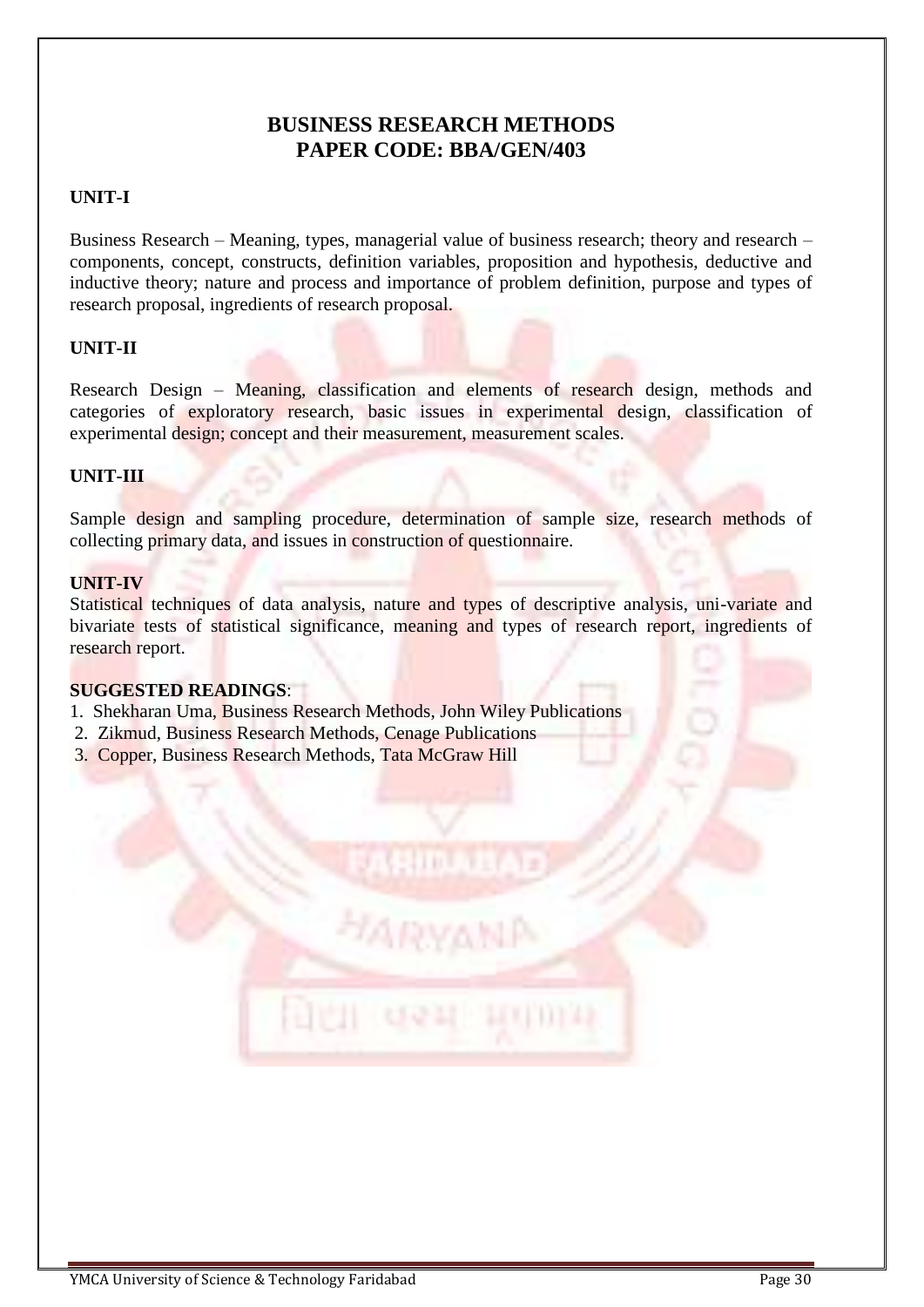# **DATA BASE MANAGEMENT SYSTEM PAPER CODE: BBA/GEN/404**

#### **UNIT-I**

Introduction to data base management system – Data versus information, record, file; data dictionary, database administrator, functions and responsibilities; file-oriented system versus database system.

#### **UNIT-II**

Database system architecture – Introduction, schemas, sub schemas and instances; data base architecture, data independence, mapping, data models, types of database systems.

#### **UNIT-III**

Data base security – Threats and security issues, firewalls and database recovery; techniques of data base security; distributed data base.

#### **UNIT-IV**

Data warehousing and data mining – Emerging data base technologies, internet, database, digital libraries, multimedia data base, mobile data base, spatial data base.

**HILAHAR** 

MARYANA

विद्या परम म

Lab: Working over Microsoft Access

- 1. Navathe, Data Base System Concepts 3rd, McGraw Hill
- 2. Date, C.J., An Introduction to Data Base System 7ed, Addison Wesley
- 3. Singh, C.S., Data Base System, New Age Publications, New Delhi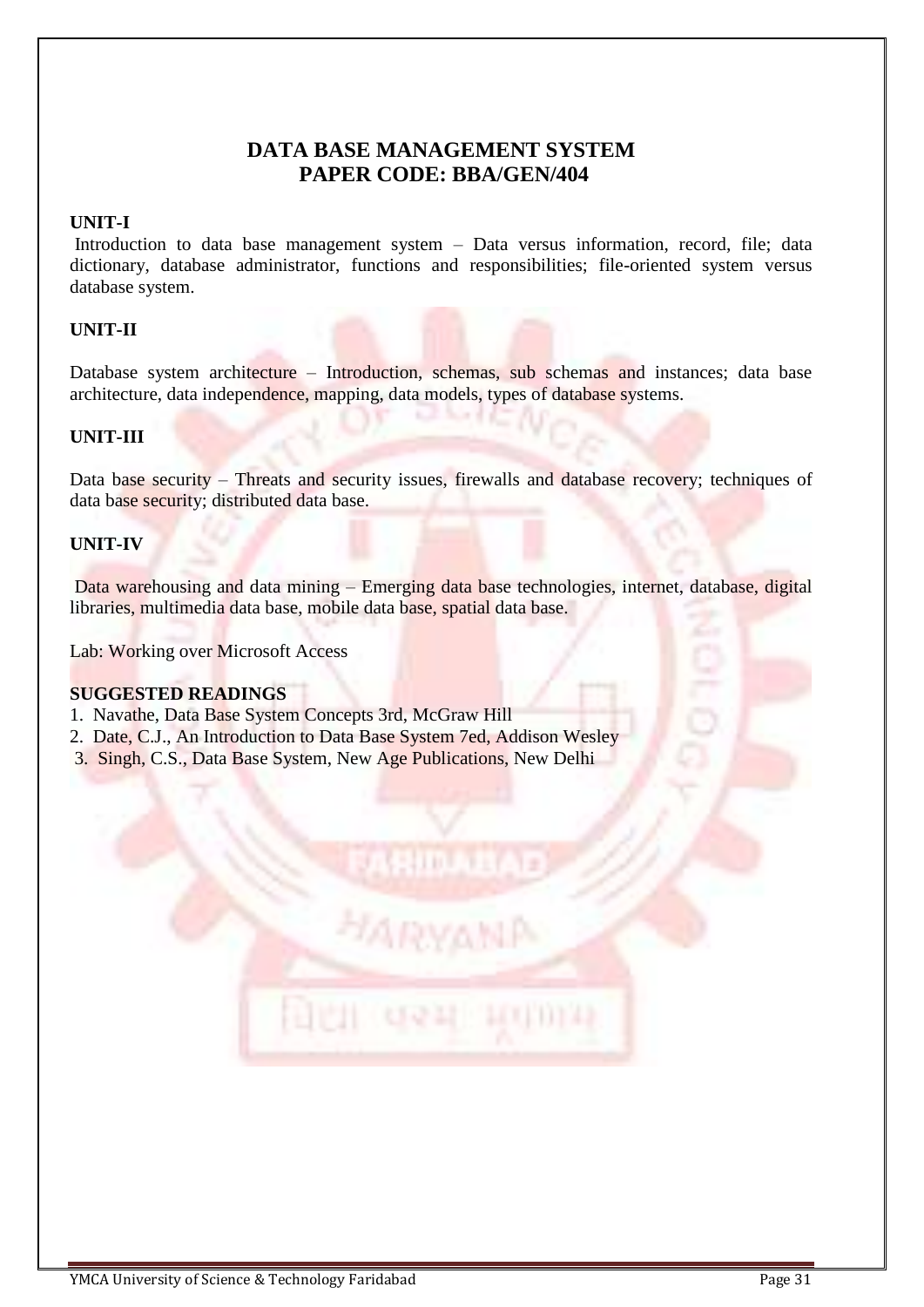# **BUSINESS LAW PAPER CODE: BBA/GEN/405**

#### **UNIT-I**

Law of contract: meaning and essentials of a valid contract; offer and acceptance; capacity to contract; consent and free consent; consideration; void agreements; quasi contract; different mode of discharge of contract; remedies for breech of contract.

#### **UNIT-II**

Purpose and meaning of the contract of the guarantee; kinds of guarantees; rights and obligations of creditors; rights, liabilities and discharge of surety; contract of indemnity; Definition of bailment and its kinds; duties and rights of a bailer and a bailey; rights and duties of a pledger and pledgee.

#### **UNIT-III**

Contract of agency; definition of agent and agency; creation of agency; duties and rights of agent and principal; principal's duties towards agents and third parties; termination of agency; power of attorney. Law of sale of goods – definition and essential of a contract of sale, conditions and warrantees, passing of property in goods; performance of contract; right of unpaid sailor; remedies for breach of contract.

#### **UNIT-IV**

Negotiable instrument act – Meaning and essential elements of a negotiable instruments; types of negotiable instrument; holder and holder in due course; negotiation of negotiable instruments; dishonor of negotiable instruments. Meaning and scope of information technology act; digital signature; electronic governance; regulation of certifying authority; digital signature certificates; duties of subscribers; penalties adjudication and offences. RTI Act 2005 : Purpose, Right to Information and Obligation of Public Authorities, Exemption from disclosure of information

- 1. Kapoor, N.D., Business Law, Sultan Chand & Sons
- 2. Gulshan, S.S., Mercantile Law, Excel Books
- 3. Kuchhal, M.C., Mercantile Law, Vikas Publishing Pvt. Ltd.
- 4. Chadha, P.R., Business Law, Galgotia Publishing
- 5. Aggarwal, S.K., Business Law, Galgotia Publishing Company
- 6. Maheshwari S.N. & Maheshwari, Business Regulatory Framework, Himalaya Publishing House

![](_page_31_Picture_16.jpeg)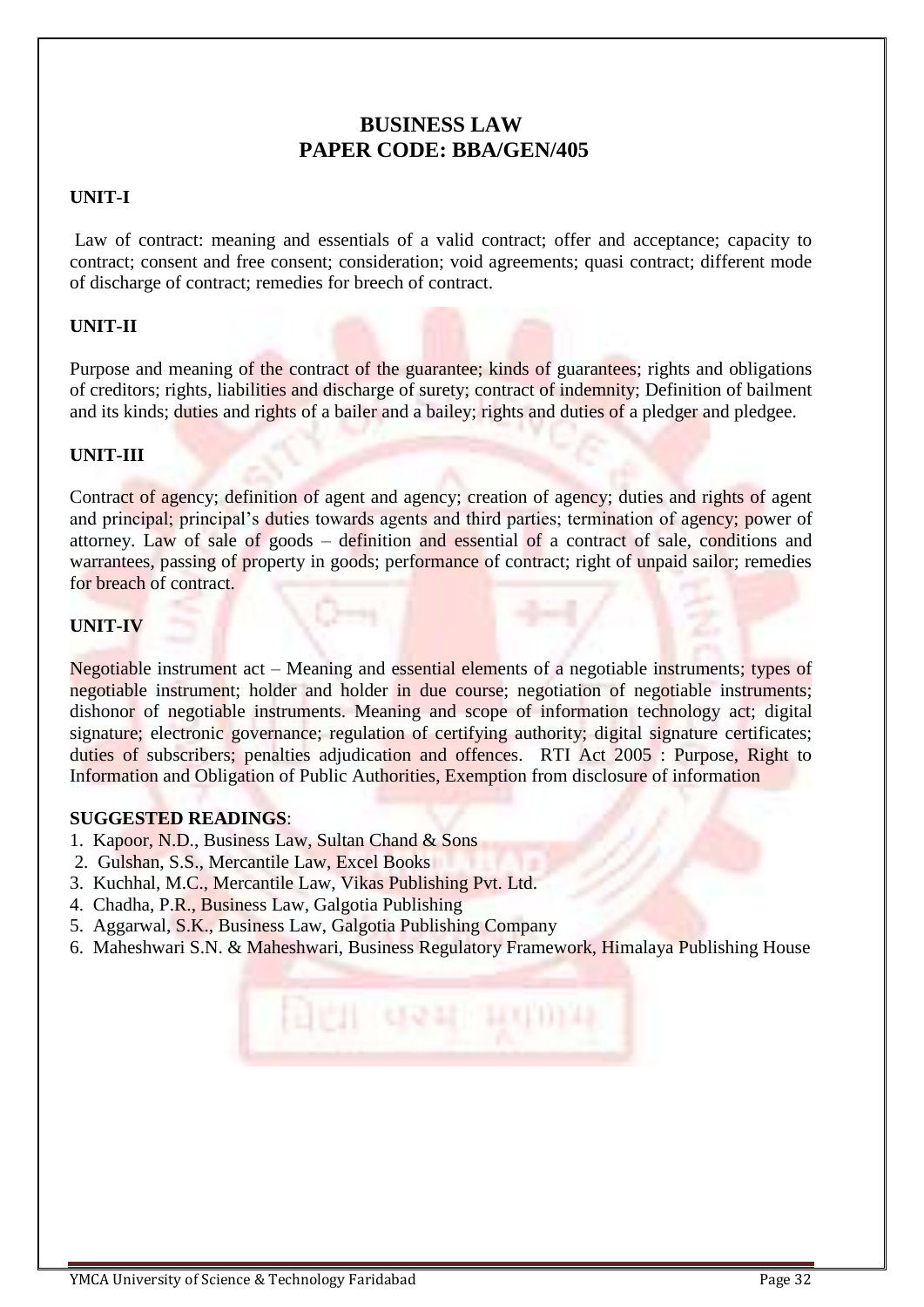#### **HUMAN RIGHTS AND VALUES PAPER CODE: BBA/GEN/406**

#### **UNIT – I**

Concept of Human Rights, Indian and international perspectives of Human Rights, Evolution of Human Rights, Human Rights movements in India, Classification of Human Rights and Relevant Constitutional Provisions to Right to Life, Liberty and Dignity, Right to Equality, Right against Exploitation, Cultural and Educational Rights, Economic Rights, Political Rights and Social Rights.

#### **UNIT – II**

Deprivation of Human Rights – Core Issues: Poverty, overpopulation, illiteracy, Problems of Unsustainable Development, Disadvantaged Groups – (a) Women (b) Children (c) Scheduled Castes and Scheduled Tribes (d) Homeless and Slum Dwellers (e) Physically and Mentally Handicapped f. Refugees and Internally Displaced Persons.

#### **UNIT-III**

Redressal Mechanisms for Human Rights Violations: Violation of Human Rights by State. Violation of Human Rights by Individuals and groups, Nuclear Weapons and terrorism. Government systems for Redressal, Judiciary, National Human Rights Commission and other Statutory Commissions, Media Advocacy, Creation of Human Rights Literacy and Awareness.

#### **UNIT – IV**

Concept of Human Values: Aim of education and value education; Evolution of value oriented education; Concept of Human values; types of values; Components of value education. Character Formation Towards Positive Personality - Truthfulness, Sacrifice, Sincerity, Self-Control, Altruism, Tolerance, Scientific Vision; Value Education towards National and Global Development, National Integration and international understanding.

#### **SUGGESTED READINGS**

1. Alam, Aftab ed., Human Rights in India: Issues and Challenges (New Delhi: Raj Publications, 1999)

2. Bajwa, G.S. and D.K. Bajwa, Human Rights in India: Implementation and Violations (New Delhi : D.K. Publishers, 1996)

3. Grose. D. N – "A text book of Value Education' New Delhi (2005) Dominant Publishers and **Distributors** 

4. Mani, V.S., Human Rights in India: An Overview (New Delhi: Institute for the World Congress on Human Rights, 1998)

- 5. NHRC, Know Your Rights Series (2005)
- 6. NHRC, Human Rights Education for Beginners (2005)
- 7. NHRC, Discrimination Based on Sex, Caste, Religion and Disability (2004)
- 8. Ruhela S. P "Human Value and Education" New Delhi Sterling publishers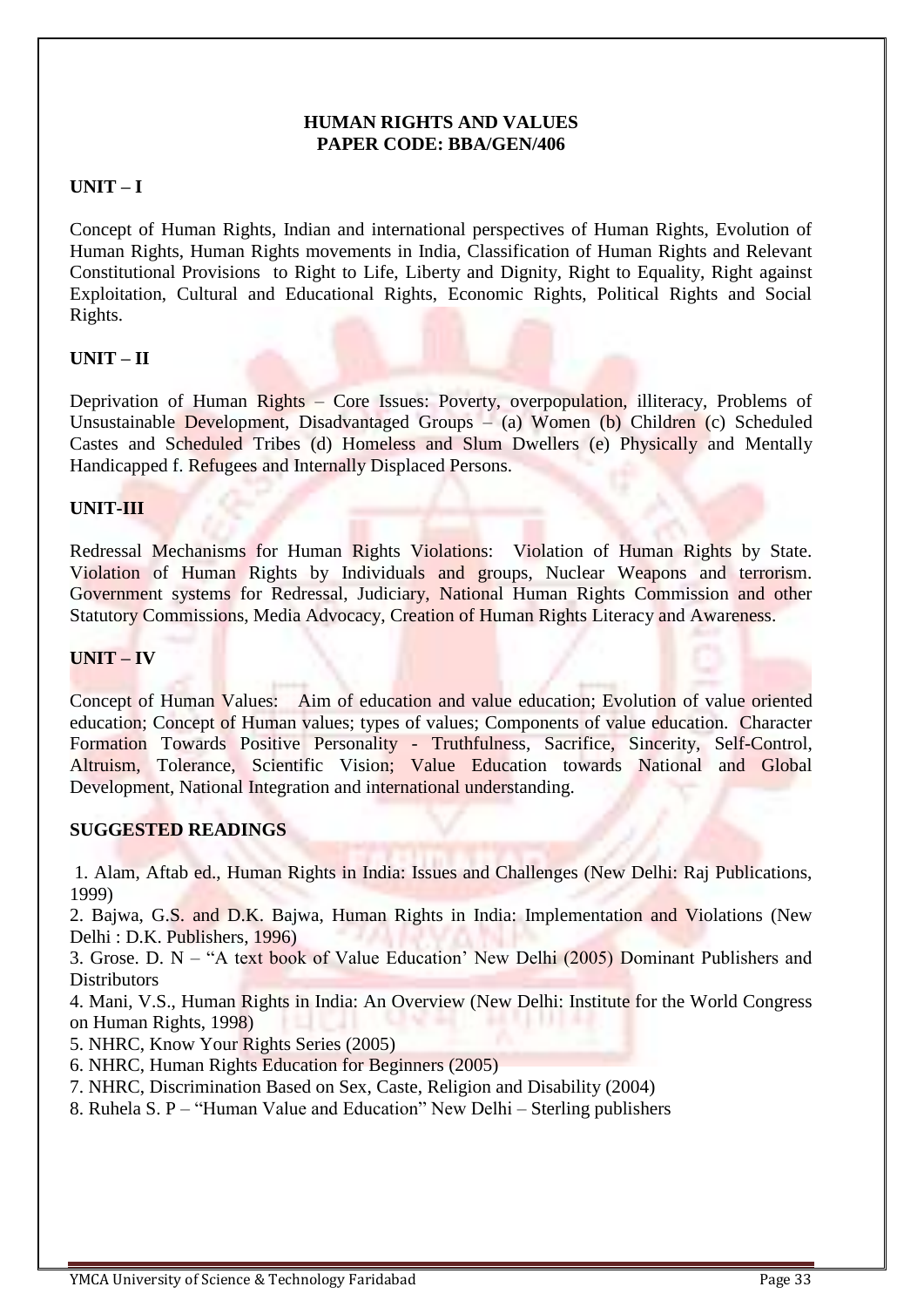# **PRODUCTION AND MATERIALS MANAGEMENT PAPER CODE: BBA/GEN/501**

#### **UNIT-I**

Production economics: introduction, evaluation, major long term and short term decisions; objectives, importance and activities, differences between products and services. Meaning and types of production systems: production to order and production to stock; plant location; factors affecting location and evaluating different locations.

#### **UNIT-II**

Production planning and control, objectives, advantages and elements. PPC and production systems, sequencing and assignment problems. Inventory control: objectives, advantages and techniques (EOQ model and ABC analysis); quality control: meaning and importance, inspection, quality control charts for variables and attributes.

#### **UNIT-III**

Materials Management: meaning, objectives, importance, functions and organization materials information system; standardization, simplification and variety reduction; value analysis and engineering.

#### **UNIT-IV**

Stores Management: meaning, objectives, importance and functions, stores layout; classification and codification; inventory control of spare parts; materials logisticswarehousing management, materials handling, traffic and transportation; disposal of scrap, surplus and obsolete materials.

#### **SUGGESTED READINGS**:

1. Dobler & Burt, Purchasing and Supply Management: Text & Cases, Tata McGraw Hill Publishing Company Ltd., New Delhi

2. Nair, Purchasing and Material Management, Vikas Publishing House, New Delhi

3. Gopal Krishnan, P., Handbook of Materials Management, Prentice Hall of India Pvt. Ltd., New Delhi

4. Gopalakrishnana, P. & Sundarshan, M., Materials Management: An Integrated Approach, Prentice Hall of India Pvt. Ltd., New Delhi

5. Bhat, K. Shridhara, Materials Management, Himalaya Publishing House

![](_page_33_Picture_15.jpeg)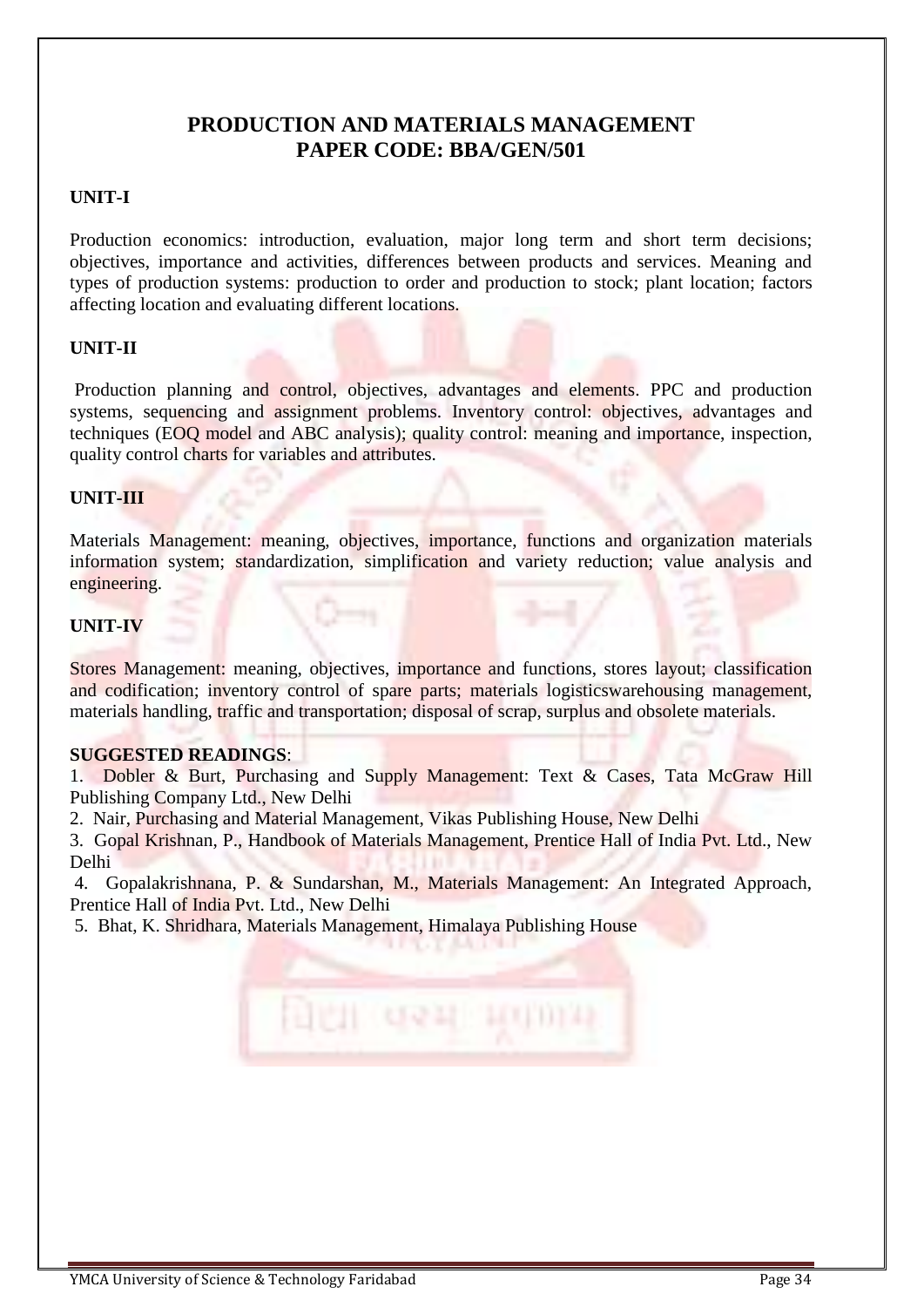# **COMPANY LAW PAPER CODE: BBA/GEN/502**

#### **UNIT-I**

Company-meaning and features, kinds of companies, registration and incorporation, memorandum of association, article of association, prospectus.

#### **UNIT-II**

Share capital- Shares, issue and allotment of shares, types of shares, alteration of share capital,, buy-back of shares, surrender and forfeiture of shares, bonus shares, Debentures- Meaning and kinds, debenture trust deed and duties of trustee.

#### **UNIT-III**

Company administration and Meetings- Board of Directors- qualification, appointment, duties and remuneration, meetings- Statutory meeting, annual general meeting, extra-ordinary general meeting.

#### **UNIT-IV**

Prevention of oppression and mismanagement. Winding up- types of Winding up, appointment of liquidator, conduct of winding up.

**IBLOTICS** 

MARYANI

निधा धरम

#### **SUGGESTED READINGS**:

1 Singh, Avtar. Company Law, Eastern Book Company, Lucknow. 2. Kapoor, N.D. Elements of Company Law.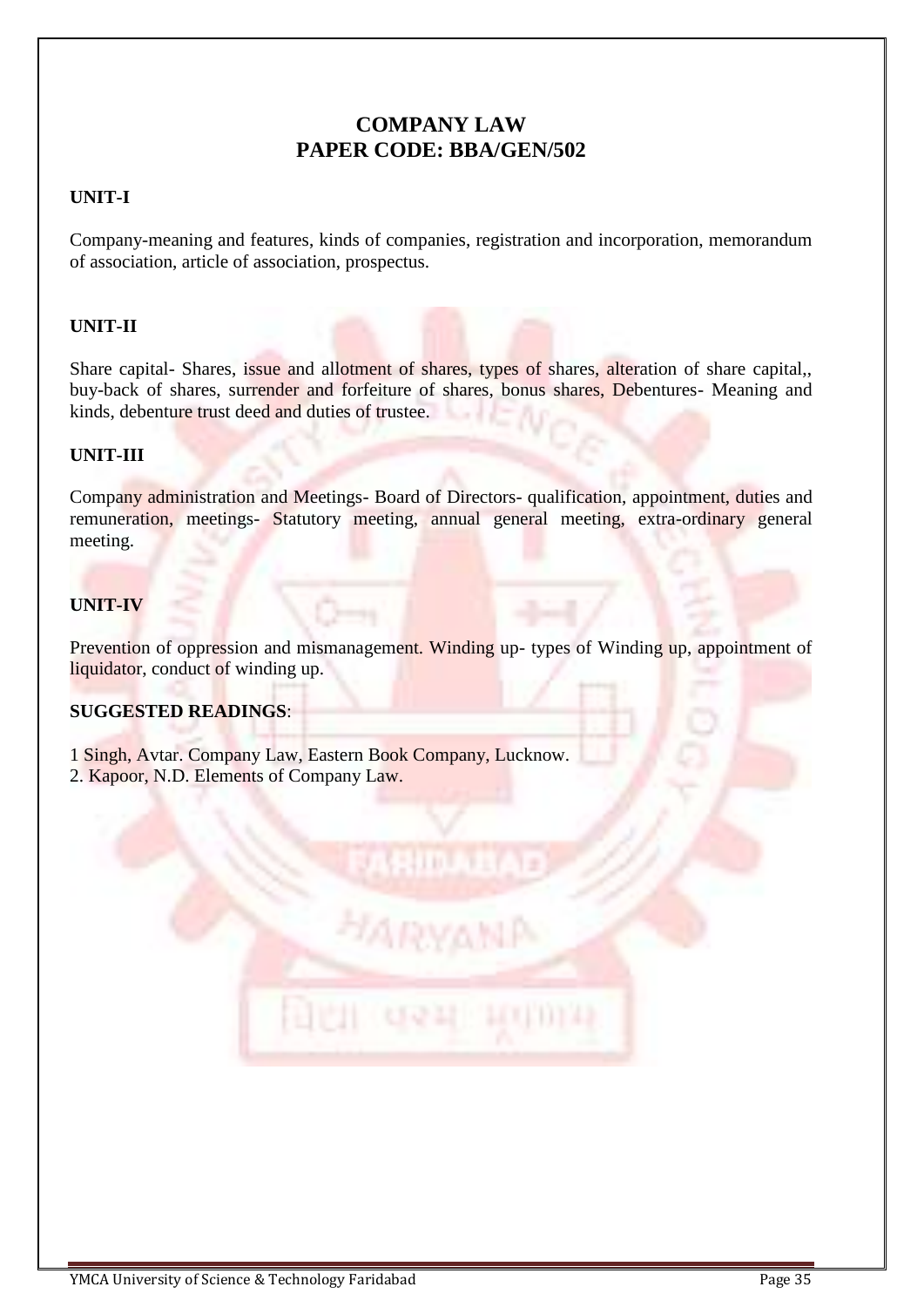# **COMPUTER NETWORKING AND INTERNET PAPER CODE: BBA/GEN/503**

#### **UNIT-I**

Introduction to network, advantages and disadvantages of network, network topologies, analog and digital signal, analog and digital transmission, transmission media, network categories, wireless networks.

#### **UNIT-II**

OSI model and TCP/IP model, protocols and their classification, flow control and cryptography, ranking, Firewall. **SCIEN** 

#### **UNIT-III**

Overview of internet, internet service provider, setting windows environment for dial up networking, search engine, searching web using search engine, audio on internet, newsgroup, subscribing to news groups.

#### **UNIT-IV**

Intranet concepts and architecture, building corporate world wide web, HTTP protocol, intranet infrastructure, fundamental of TCP/IP, intranet security design, intranet as a business tools, future of intranet, protocols of communication.

Lab: HTML and Surfing with Internet

#### **SUGGESTED READINGS**:

- 1. Forouzan , Data Communication & Networking, TMH, N.Delhi.
- 2. Miller, Data and Network Communication, Vikas Publishing House, New Delhi.

3. Shay, Understanding Data Communication and Networks, Thomson Learning, Vikas Publishing House, New Delhi.

MARYANA

<u>라비 ( 대국적 일</u>

- 4. Tannenbaum, Computer Networks, PHI, N.Delhi.
- 5. Uyless Black, Computer Networks, PHI, N.Delhi. Note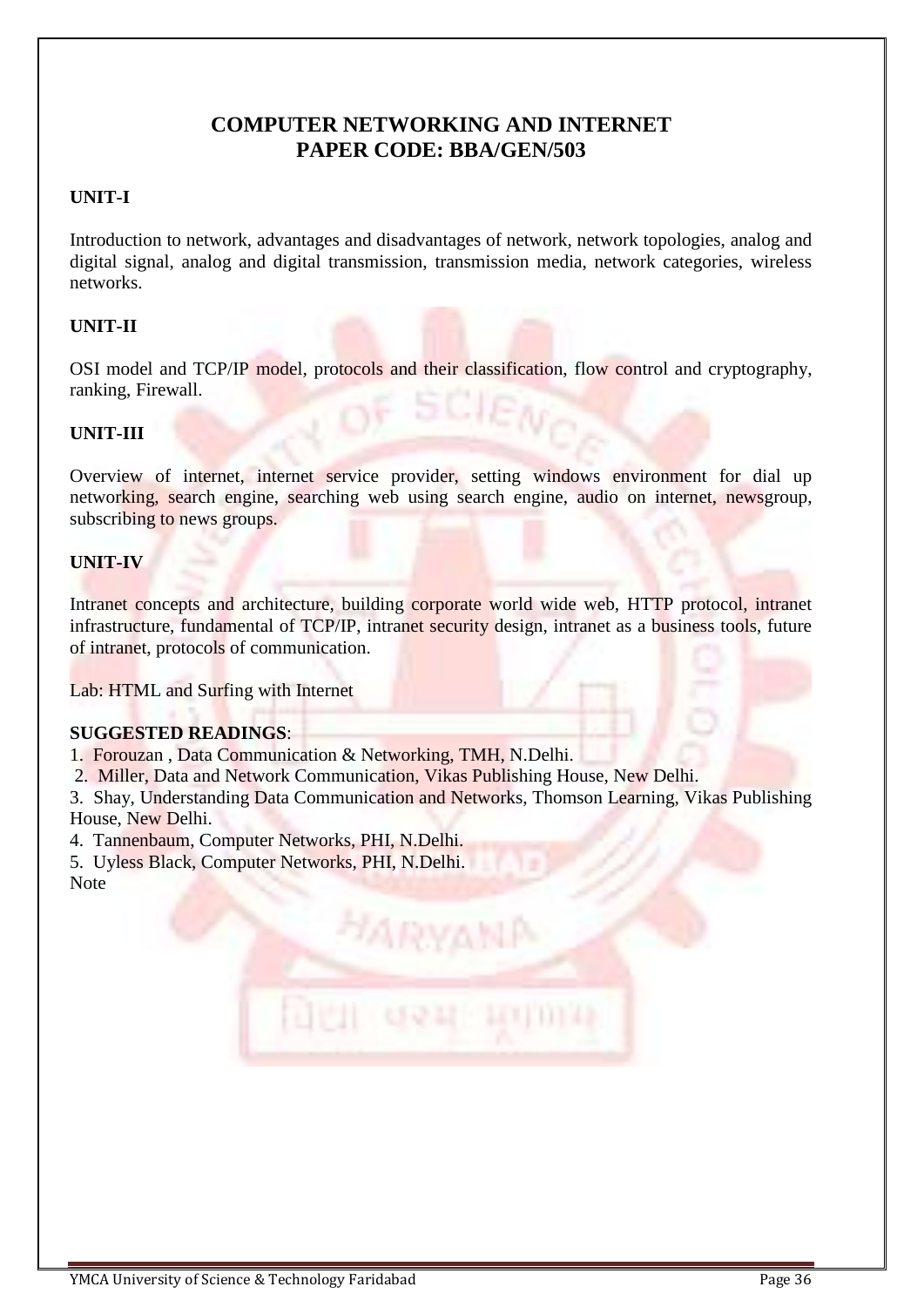# **CONSUMER BEHAVIOR PAPER CODE: BBA/GEN/504**

#### **UNIT – I**

Introduction to consumer behavior: definition, factors influencing consumer behavior, marketing strategies and consumer behavior, consumer decision making process, importance of consumer behaviour; Indian consumers and their characteristics.

#### **UNIT – II**

Attitude - models and theories of attitude, tri-component attitude model, behaviour intention model and change in attitude; Personality and self-concept: nature of personality, theories of personality (Freudian, Jungian, Neo-Freudian and Trait theory), personality and understanding consumer diversity.

#### **UNIT – III**

Environmental influence: definition of culture, characteristics of culture, dynamism in culture, relevance of sub culture and cross culture on consumer behaviour; Indian culture and sub culture; Marketing strategies and problems related to cross culture.

Social class – definition, determinants of social class, objective approach, composite –variable indices, social class mobility, applications of social class to consumption, family and life style, significance, family life cycle stages; Family-buying influences, applications of AIO studies.

#### **UNIT – IV**

Consumer decision making: four views of consumer decision making; types of consumer purchasing decision; Basic models of decision making Engle-Kollatt-Blackwell model, Howard– Sheth model, Nicosia model; e-business and its effect on consumer decision making.

#### **SUGGESTED READING:**

**1.** Consumer Behavior Leon G. Schiffman, Leslie Lazar Kanuk, Prentice Hall Of India

विद्या परमा प्रम

- **2.** Consumer Behavior Dr. S.L. Gupta and Sumitra Paul, Sultan Chand and Sons Educational Publishers
- **3.** Consumer Behavior Henry Assael (HA) Asian Books Private Ltd.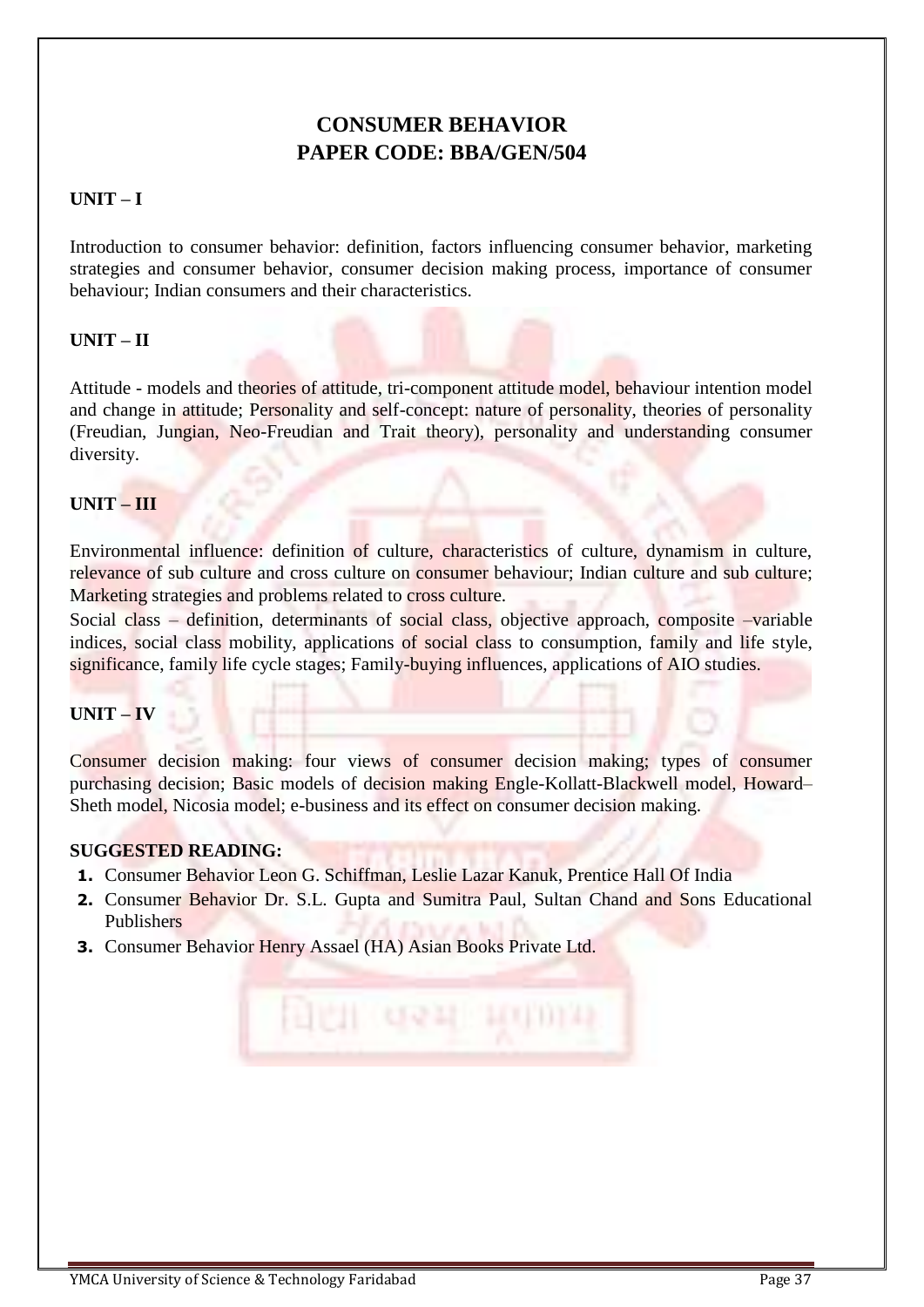# **CYBER SECURITY PAPER CODE: BBA/GEN/505**

#### **UNIT-I**

Concept of information society, knowledge society, cyber space, digital economy, critical infrastructure. Critical information infrastructure, internet as global Information infrastructure.

#### **UNIT-II**

Cyber terrorism, terrorist atrocities, the role of IT by terrorist, the power of cyber terrorism, characteristic of cyber terrorism , factors contributing to the existence of cyber terrorism, real examples of cyber terrorism, political orientation of terrorism, economic consequences.

#### **UNIT-III**

Cybercrime, types of cybercrime: hacking, virus, worm, Trojan horse, mall ware, fraud and theft, cyber homicide, current cyber-attack methods, criminal threats to IT infrastructure, web security, basic cyber forensics , internal penetration, external penetration, your role on cyber-attacks. Cybercrimes and law, cyber jurisdiction, Indian IT ACT.

#### **UNIT-IV**

Fundamental concepts of information security, information warfare, levels of information war, cost of information warfare, cyber disaster planning, why disaster planning, companywide disaster planning, business impact analysis.

#### **SUGGESTED READINGS**:

1. Walter Laqueur, Yohana Alexander, "the terrorism reader: a historical methodology". 2. "Cyber terrorism and information warfare: threats and responses" by Yohana Alexander & micheal s. swethan.

MARYANA

चित्री परम

**United State**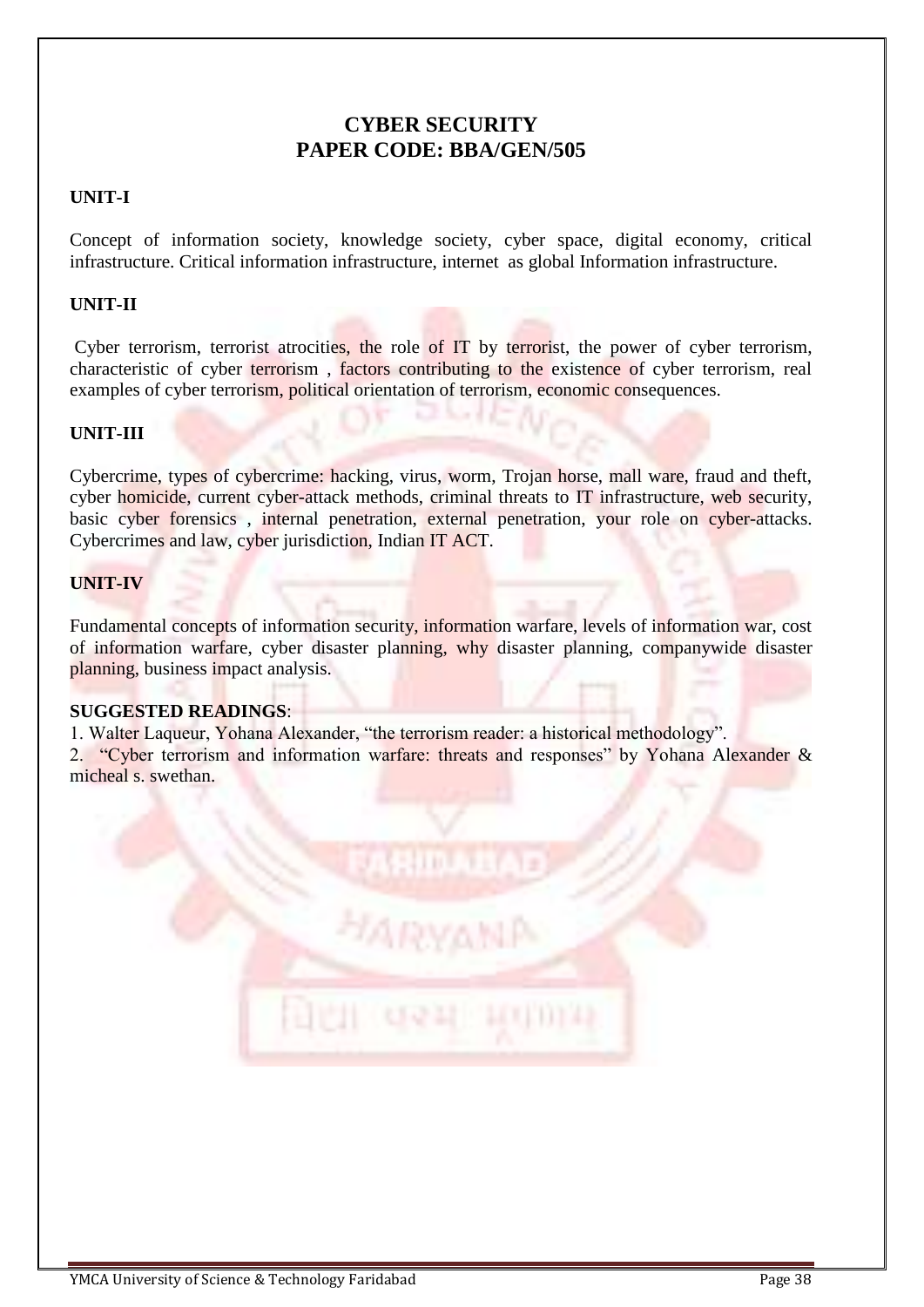# **DISASTER MANAGEMENT BBA/GEN/506A**

#### **UNIT-I**

Structure of the atmosphere; Pressure, temperature, precipitation, cloud classification and formation; calories force; EI Nino phenomenon; western disturbance; energy model and budget of the earth. Primary differentiation and formation of core, mantle, crust, atmosphere and hydrosphere; magma generation and formation of igneous rock; weathering; erosion; transportation and deposition of earth's material by running water; river meandering and formation of ox-bow lake.

#### **UNIT-II**

Depletion of natural capital; development as causes of disaster; rapid population growth, environmental pollution; epidemics; industrials accidents and chemical releases; multipurpose project and resettlement issues; humanitarian assistance in emergencies.

#### **UNIT-III**

Floods- flood plains, drainage, basins, nature and frequency of flooding, flood hazards, urbanization and flooding, flood hydrographs, dams barrages and rivers diversions, creation of reservoir, influence on micro-climate, impact on flora and fauna. Landslides-landslide analysis, determination of stability and safety factor. Coastal hazards- tropical cyclone, coastal erosion, sea level changes and its impact on coastal areas and coastal zone management. Climate change-Emissions and global warming, impact on sea level in south Asian region environmental disruptions and their implications.

#### **UNIT-IV**

Earth quakes- preliminary concepts, seismic waves, travel-time and location of epicenter, nature of destruction, a seismic designing, quake resistant building and dams. Tsunamis-causes and location of tsunamis; disturbance in sea floor and release of energy, travel time and impact on fragile coastal environment volcanoes-causes of volcanism, volcanism materials, geographic distribution of volcanoes.

#### **SUGGESTED READINGS**

1. William H. Dennen and Bruce R. Moore, WCB Publishers, Iowa, 1986.

2. John M. Wallace and Peter V. Hobbs, Atmospheric science: An Introductory Survey, Academic Press, New York, 1977.

MARYANA

3. Egbort Bocker and Reink Van Grondille, environmental Physics, John Wiley & Sons Ltd., 1999. 4. Barbar W. Murk et. al., Enviromental Geology, John Wiley & Sons, New York, 1996.

5. Bohle, H.G., Downing, T.E. and Watts, M.J. Climate Change and Social Vulnerability: the sociology and geography of food insecurity, Global Environmental, Changes. No 4, pp. 37-48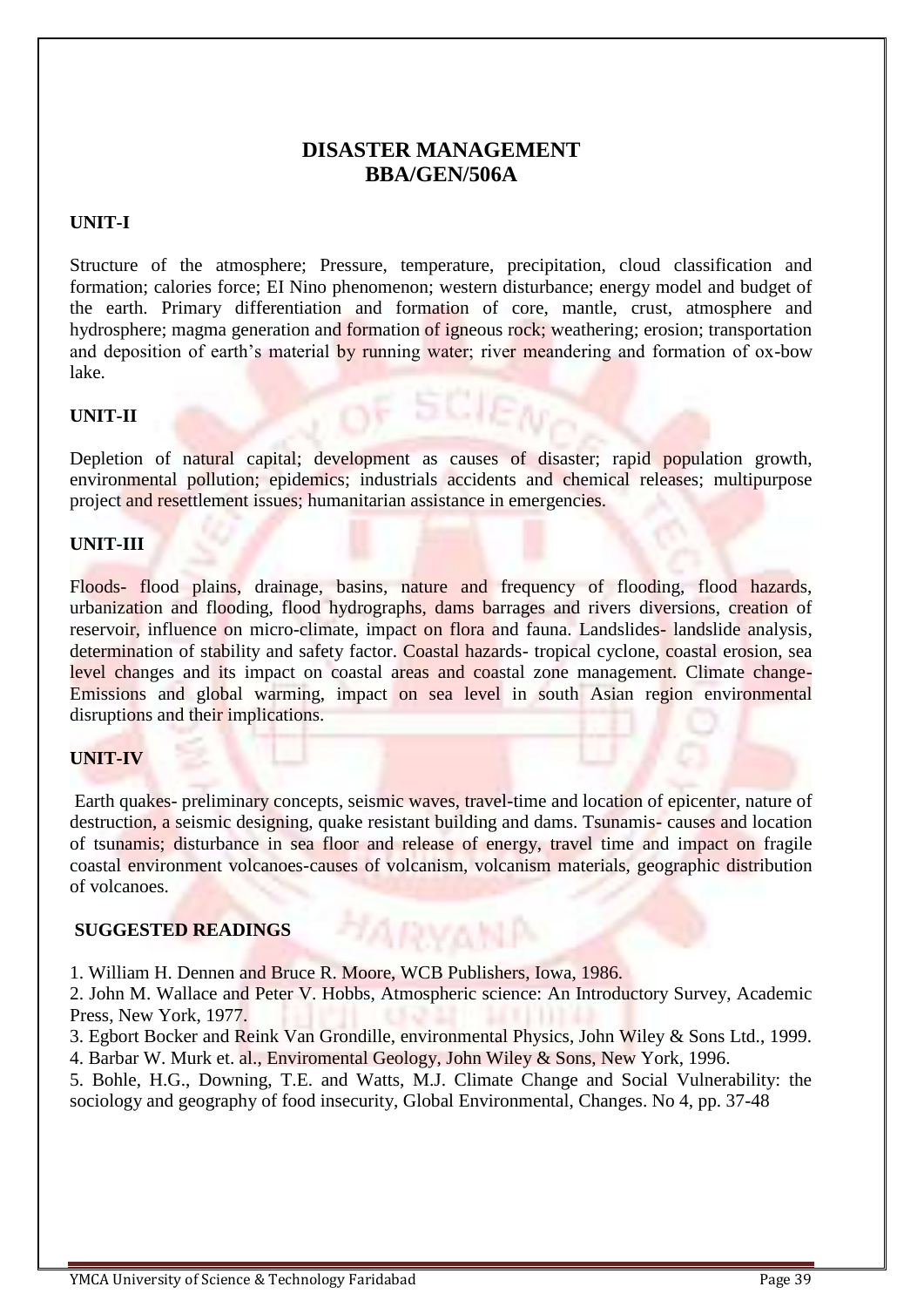# **RETAIL MANAGEMENT PAPER CODE: BBA/GEN/506B**

#### **Unit-I**

Introduction to retail: retail in India; retail models and theories of retail development; understanding the retail consumers; ethical issues in retailing

#### **Unit-II**

Retail marketing strategy; retail franchising; retail store location and site selection; retail store design and visual merchandising; customer relationship management in retailing

#### **Unit-III**

Basics of retail merchandising; the process of retail merchandising; the method of merchandise procurement; retail pricing and evaluating merchandise performance; retail communication mix

#### **Unit-IV**

Retail store operations; servicing the retail customers; retail human resource management; financial aspects of retail management; retail information system; supply chain management in retailing

#### **Suggested Reading:**

1. Pradhan, Swapna; Retaling Management; Tata McGraw Hill; New Delhi

2. Bajaj, Chetan, Tuli, Rajnish and Srivastava, Nidhi; Retail Management; Oxford University Press; New Delhi

3. Berman, Barry & Evans, Joel R.; Retail Management – A strategic approach; Pearson Education/Prentice Hall of India; New Delhi

4. Levy, Michael & Weitz, Barton A.; Retailing Management; Tata McGraw Hill; New Delhi 5. Newman, Andrew J. & Cullen, Peter; Retailing – Environment and Operations; Thomson

Asia Pvt. Ltd.; New Delhi

6. Dunne, Patrick M., Lusch, Robert F & Griffith, David A.; Retailing; Thomson Asia Pvt. Ltd; New Delhi

MARYANA

विद्या परम म

7. Lamba, A.J.; The Art of Retailing; Tata McGraw Hill; New Delhi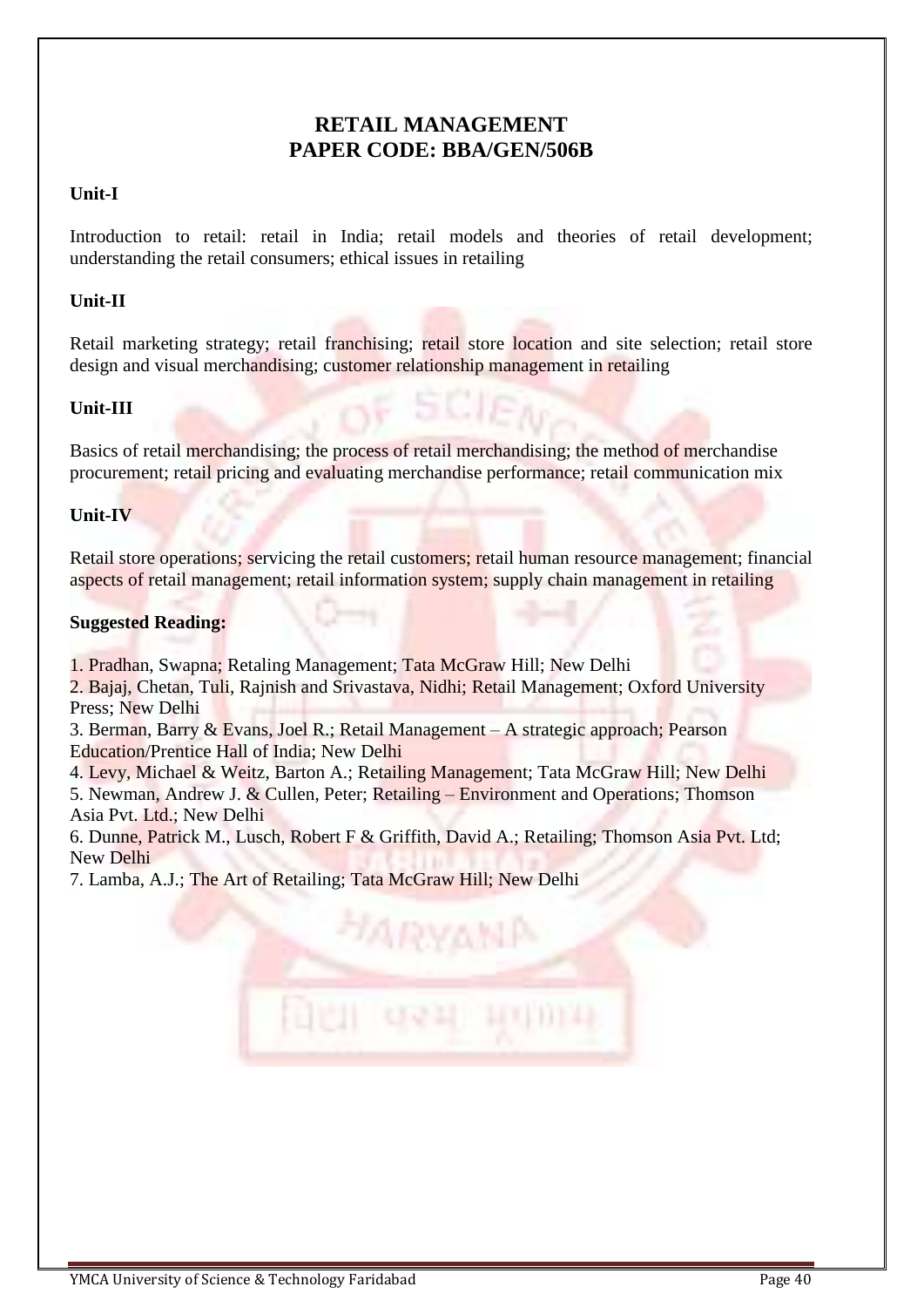# **ENTREPRENEURSHIP DEVELOPMENT PAPER CODE: BBA/GEN/506C**

#### **Unit – I**

Entrepreneur and Entrepreneurship: Concept of Entrepreneur, Manager, Intrapreneur Definition ,meaning and functions of an entrepreneur, Concept of Manager, Roles and Responsibilities of Manager, Concept of Intrapreneur, Need and Importance of Entrepreneurship, Enterprise v/s Entrepreneurship, Self Employment v/s Entrepreneurship ,Problem of Unemployment and Importance of wealth creation , Entrepreneurial career as an option.

#### **Unit - II**

Business opportunity Identification and Preliminary Project Report (PPR): Opportunity Search: Divergent Thinking Mode:Meaning, ObjectivesTools and Techniques: Environmental scanning for businessopportunity Identification

Opportunity Selection: Convergent Thinking Mode: Meaning, Objectives

Tools And Techniques: Market SurveyPreliminary Project Report (PPR)

#### **Unit -III**

Business Plan: Meaning and, Objectives of Business Plan Elements of Business Plan Business Planning Process - Self Audit, Evaluation of Business Environment, Setting Objectives, Forecasting Market Conditions, Stating actions and resources required, Evaluating Proposed plan, Assessing Alternative strategic plans, Controlling the plan through Annual Budget

#### **Unit- IV**

Institutional Support to New Venture (Students are expected to study the assistance scheme of following institutions) District Industries Center (DIC)

#### **Reference Books:**

1. Desai Vasant: "Management of Small Scale Industries" - Himalaya Publishing House

2. Taneja Satish and Gupta: "Entrepreneurship Development-New Venture Creation" - Galgotia Publishing Company, New Delhi

3. Jain P.C: Handbook For New Entrepreneurs Entrepreneurship Development Institute of India

4. Sangle B. R. : Business Environment & Entrepreneurship, Success Publications, Pune

5. Gupta C.B. & Srinivas: "Entrepreneurial Development"- Sultan D, Chand & Sons, New Delhi

6. Prof Rajeev Roy: "Entrepreneurship" - Oxford University Press

7. Edward D. Bono: "Opportunities"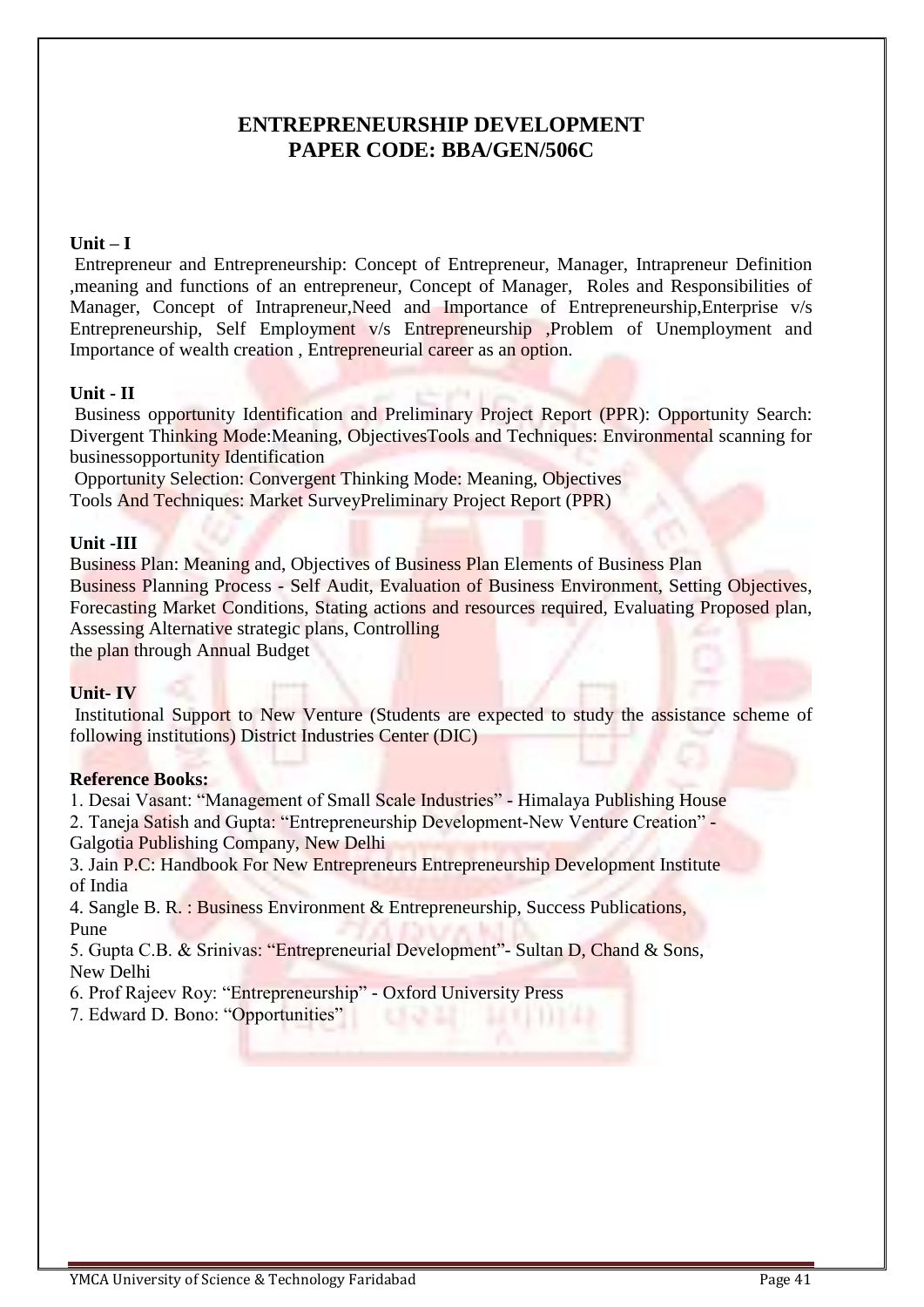#### **INTERNET MARKETING PAPER CODE: BBA/GEN/506D**

#### **UNIT I**

Introduction to Internet marketing, Impact of internet on consumer needs, Online marketing objectives, Online buying behaviour. Domain names, Website hosting, Promoting website offline; Internet as a tool for market research; Measuring Internet Marketing Effectiveness: Metrics and Website Analytics.

#### **UNIT II**

B2C Online Presence: Niche markets, Retail websites, Comparison shopping engines, Integrated retailing. B2B Online Presence: B2B buying practices, Lead generation, e-market places, Online auctions and tendering.

#### **UNIT III**

Search Engine Optimisation: Introduction, keyword selection, online optimisation, offline optimisation. Online Advertising: Search Introduction, search engine advertising, network advertising, e-mail as medium of direct marketing, mobile marketing.

#### **UNIT IV**

Social media marketing: Consumer generated content, Social networks and online communities, Social media listening. Blogging, Viral marketing, Integrated online marketing, Trust in Internet Marketing. Ethical and Legal Issues. Internet of the future: "Customerization".

#### **Suggested Readings:**

• Charlesworth A., Internet Marketing: A Practical Approach, BH Publications.

• Chaffey Dave, Internet Marketing: Strategy, Implementation and Practice, Pearson Education.

• Trengove Alex, Malczyk Anna and Beneke Justin, Internet Marketibg, Published by GetSmarter under the Creative Commons BY-NC 3.0.

• Parkin Godfrey, Digital Marketing: Strategies for Online Success, New Holland Publishers.

![](_page_41_Picture_14.jpeg)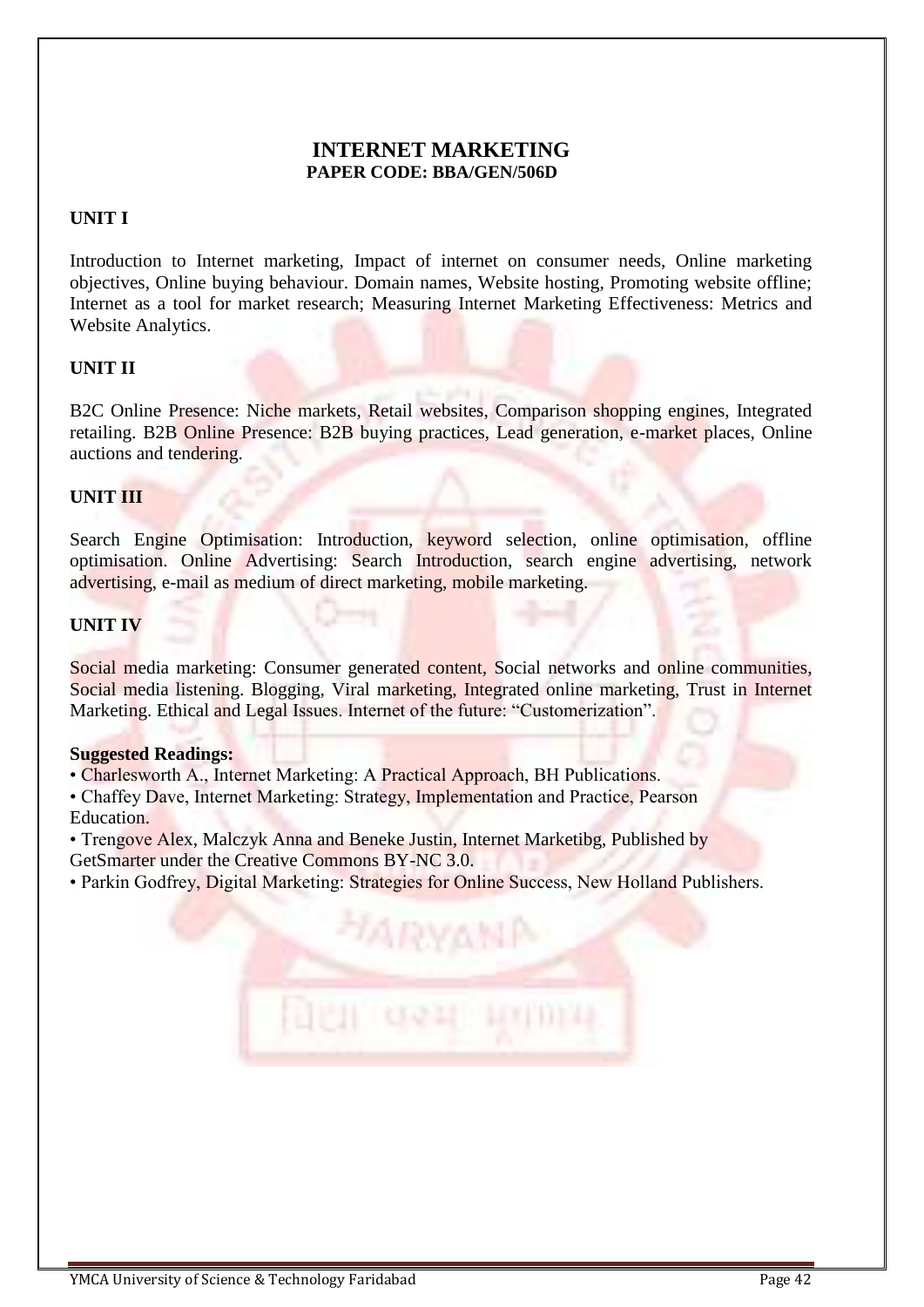# **INCOME TAX PAPER CODE: BBA/GEN/601**

#### **UNIT-I**

Basic concepts of income tax, residential status and tax incidence, income exempted from tax.

#### **UNIT-II**

Income from salaries, income from house property and income from profits and gains of business and profession.

#### **UNIT-III**

Income from capital gains, income from other sources, set off and carry forward of losses, clubbing of income, deduction of tax at source.

*ARYANI* 

धिक्षा एकम

#### **UNIT-IV**

Deductions from gross total income, assessment of individuals.

- 1. Malhotra H.C., Income Law and Practice, Sahitya Bhawan Publication
- 2. Singhania V.K, Student Guide to Income Tax, Taxmann's Publication
- 3. Lal B.B., Income Tax Law and Practice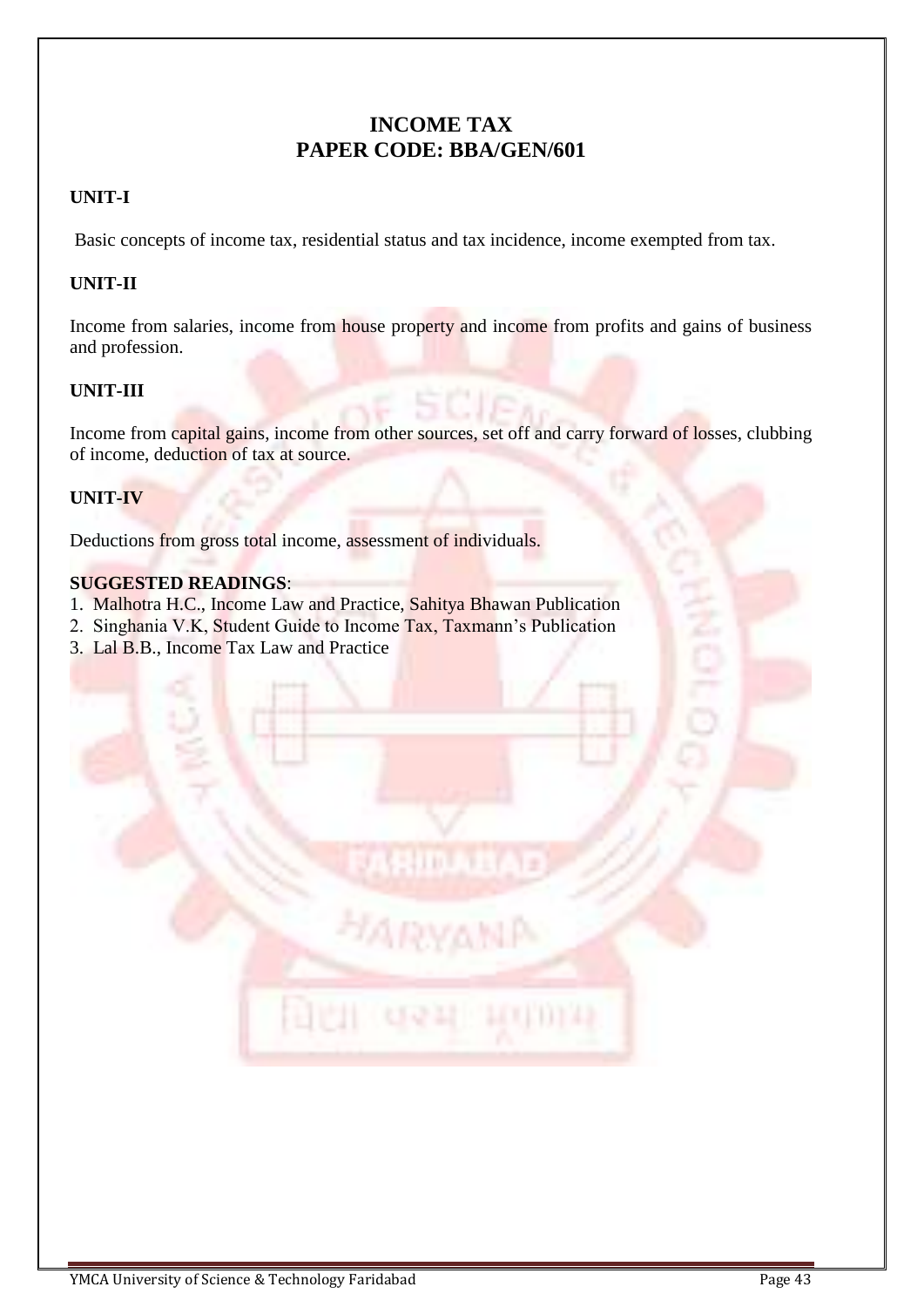# **SYSTEM ANALYSIS AND DESIGN PAPER CODE: BBA/GEN/602**

#### **UNIT-I**

Introduction to analysis and design: - System and it characteristics, components, environment and classification, SDLC, Case tools for analyst, role of system analyst, ER data models, feasibility study – economic, technical, operational.

#### **UNIT-II**

Design of Application: - DFDs, form design, screen design, report design, structure chart, data base definition, equipment specification and selection, personnel estimates, I-O design.

#### **UNIT-III**

Implementation:- data dictionary, decision tables, decision trees, logical design to physical implementation.

#### **UNIT-IV**

Introduction to distributed data processing and real time system:- evaluating distributing system, designing distributed data base, event based real time analysis tools, state transition diagrams.

MARYANI

माना परम

- 1. James A., Analysis and Design of Information System, McGraw Hill
- 2. Len, Fertuck, System Analysis and Design, McGraw Hill
- 3. Powers, Cray, System Analysis and Design, McGraw Hill
- 4. Elias, M., System Analysis and Design, Prentice Hall of India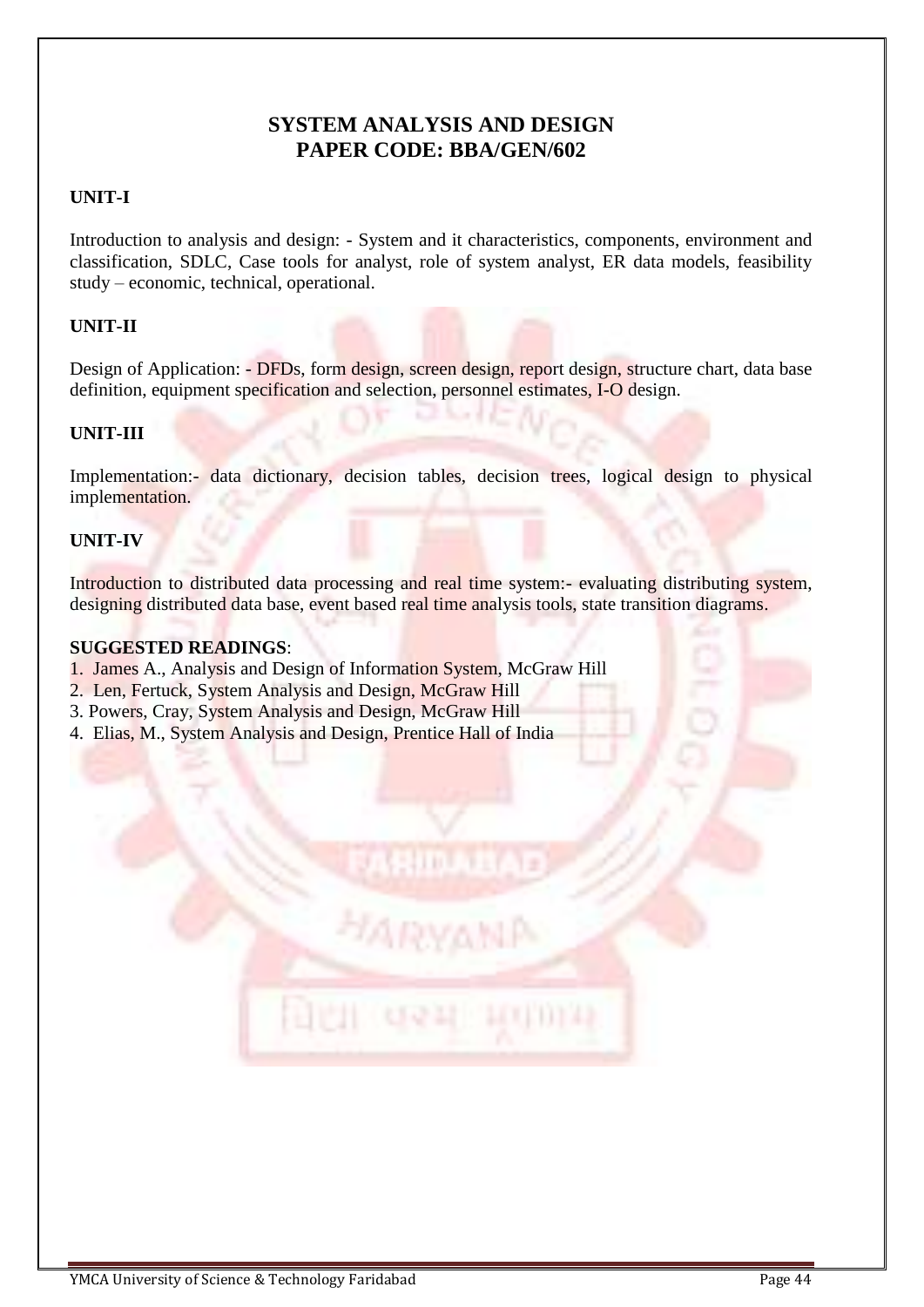# **FOUNDATION OF INTERNATIONAL BUSINESS PAPER CODE: BBA/GEN/603**

#### **UNIT-I**

Types of international business; basic structure of international business environment; risk in international business; motives for international business; barriers to international business; global trading and financial system – an overview.

#### **UNIT-II**

Foreign market entry modes; factors of country evaluation and selection; decisions concerning foreign direct and portfolio investment; control methods in international business.

#### **UNIT-III**

Basic foreign manufacturing and sourcing decisions; product and branding decisions for foreign markets; approaches to international pricing; foreign channel and logistical decisions.

#### **UNIT-IV**

Accounting differences across countries; cross cultural challenges in international business; international staffing and compensation decisions; basic techniques of risk management in international business.

#### **SUGGESTED READINGS:**

1. Daniels, J.D., and H.L. Radebaugh, International Business: Environment and operations, Pearson Education, New Delhi

2. Hill, Charles W.L., International Business, Tata McGraw Hill, New Delhi

3. Sharan, V., International Business: Concept, Environment and Strategy, Pearson Education, New Delhi

MARYANA

日間 中耳 取

4. Bennett, Roger, International Business, Pearson Education, New Delhi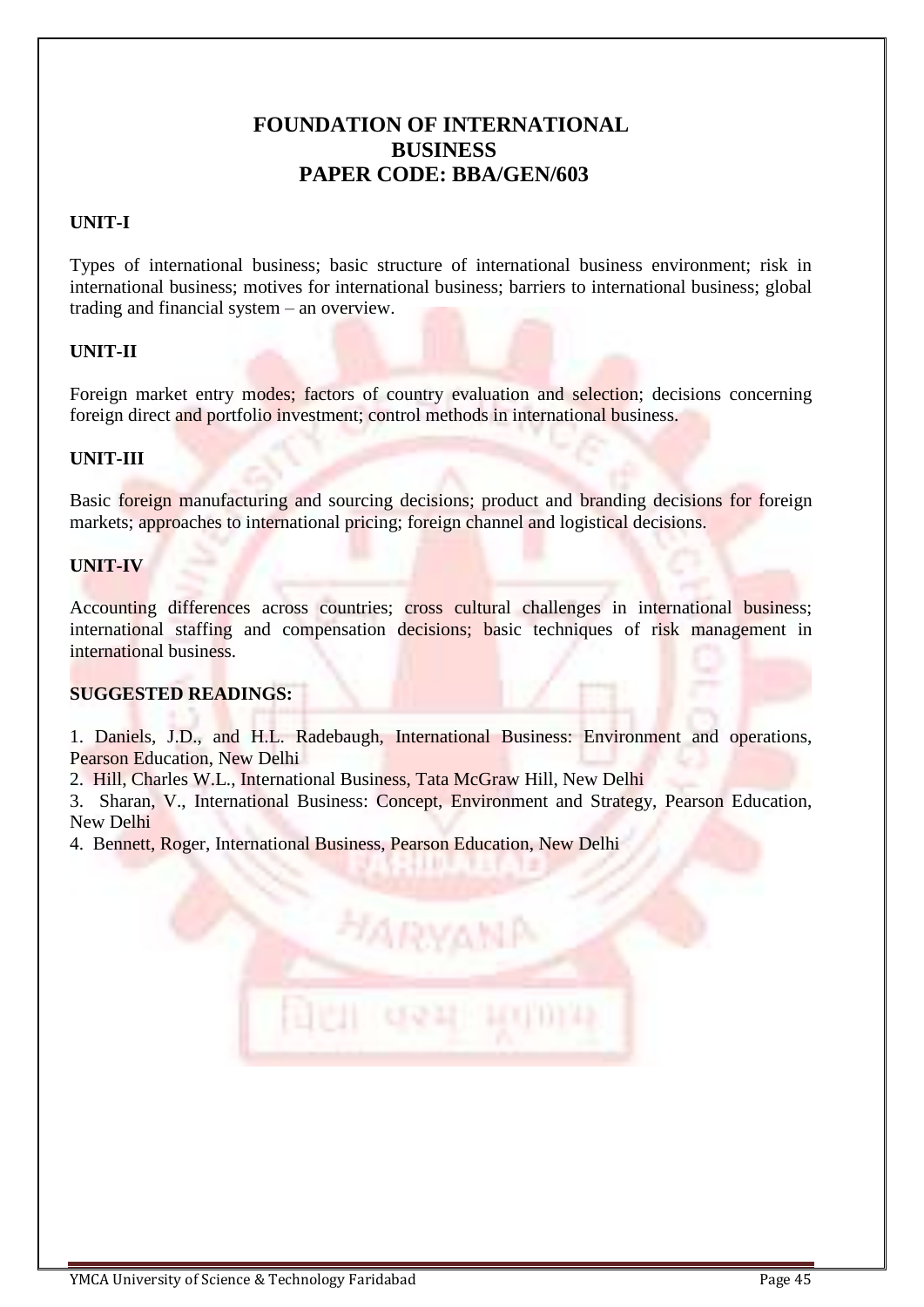# **E-COMMERCE PAPER CODE: BBA/GEN/604**

#### **UNIT-I**

Introduction – meaning, nature, concepts, advantages and reasons for transacting online, categories of e-commerce; planning online business: nature and dynamics of the internet, pure online vs. brick and click business, assessing requirement for an online business, designing, developing and deploying the system, one to one enterprise.

#### **UNIT-II**

Technology for online business – internet, IT infrastructure; middleware contents: text and integrating e-business applications; mechanism of making payment through internet: online payment mechanism, electronic payment systems, payment gateways, visitors to website, tools for promoting website; plastic money: debit card, credit card; laws relating to online transactions.

#### **UNIT-III**

Applications in e-commerce – e-commerce applications in manufacturing, wholesale, retail and service sector.

#### **UNIT-IV**

Virtual existence – concepts, working, advantages and pitfalls of virtual organizations, workface, work zone and workspace and staff less organization; designing on E-commerce model for a middle level organization: the conceptual design, giving description of its transaction handling, infrastructure and resources required and system flow chart; security in e-commerce: digital signatures, network security, data encryption secret keys, data encryption.

MARYANA

चिता खरम म

- 1. Murty, C.V.S., E-Commerce, Himalaya Publications, New Delhi
- 2. Kienam, Managing Your E-Commerce business, Prentice Hall of India, N.Delhi.
- 3. Kosiur, Understanding E-Commerce, Prentice Hall of India, N.Delhi.
- 4. Kalakota, Whinston, Frontiers of Electronic Commerce, Addison Wesley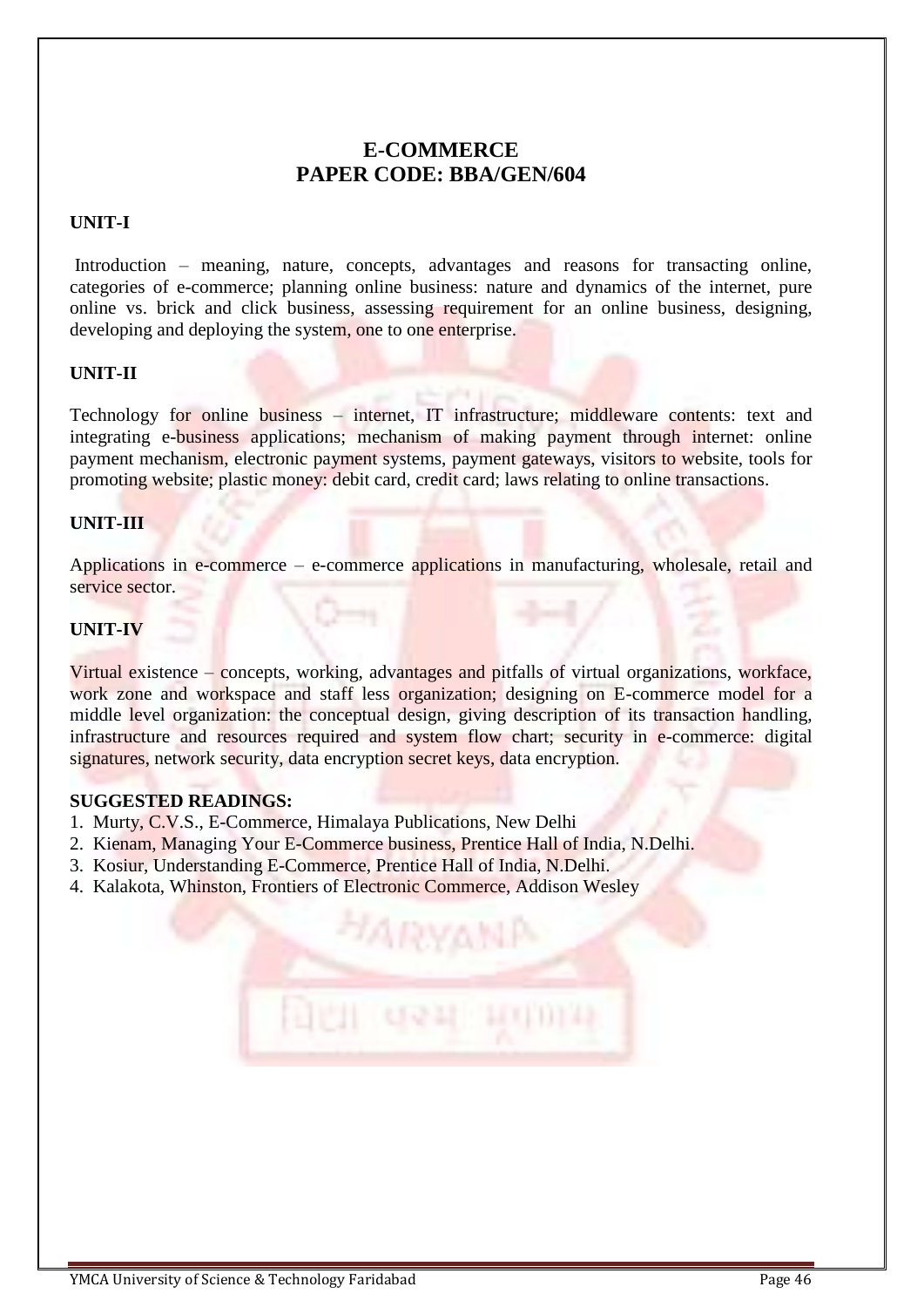# **CONSUMER PROTECTION PAPER CODE: BBA/GEN/605**

#### **UNIT-I**

Concept and types of consumer, need for consumer protection; approaches to consumer protection; consumer buying motives; doctrines of caveat emptor and caveat venditor; concept of consumer's sovereignty; basic consumer rights.

#### **UNIT-II**

Measures for consumer protection in India; basic provisions of the Consumer Protection Act.(CPA)1986; organizational set up for consumer protection under CPA; procedure of filing a complaint; relief available.

#### **UNIT-III**

Competition Act – Provisions relating to consumer protection; Role of voluntary consumer organizations; formation and registration of a voluntary consumer organization, business selfregulation, consumer awareness – role of media and government.

#### **UNIT**-**IV**

Recent developments in consumer protection movement; consumer information and knowledge as means of protection; sources of consumer information, ethical marketing as an instrument of consumer protection, Role of Advertising Standard Council of India in consumer protection.

**JARIDAHAD** 

HARYANA

चिद्या परम मुग्राम

- 1. Aaker and Day (eds.), Consumerism: Search for the Consumer Interest
- 2. Gulshan, Consumer Protection and Satisfaction: Legal and Managerial Dimensions
- 3. Aggarwal, Consumer Protection in India
- 4. Verma Y.S. and C. Sharma, Consumerism in India, Anamika Prakashan, Delhi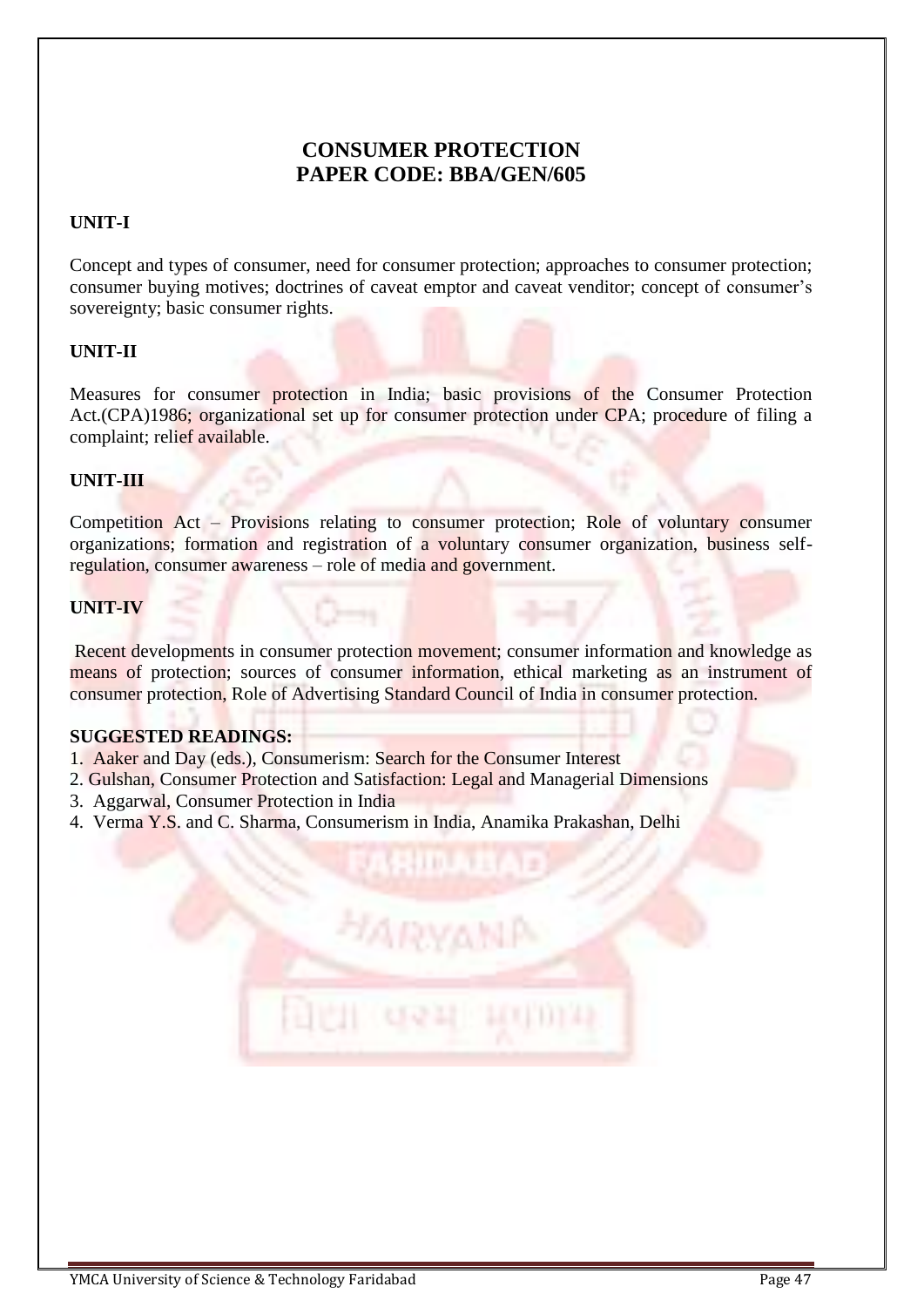# **ENVIRONMENTAL STUDIES PAPER CODE: BBA/GEN/606**

#### **UNIT-I**

The multidisciplinary nature of environmental studies. Definition, scope and importance, Need for public awareness.

#### **UNIT-II**

Natural Resources:Renewable and non renewable resources: a) Natural resources and associated problems.Forest resources: Use and over-exploitation, deforestation, case studies, Timber extraction, mining, dams and their effects on forests and tribal people. Water resources: Use and over-utilization of surface and ground water, floods, drought, conflicts over water, dam's benefits and problems. Mineral Resources: Use and exploitation, environmental effects of extracting and using mineral resources, case studies. Food Resources: World food problems, changes caused by agriculture and over grazing, effects of modern agriculture, fertilizers- pesticides problems, water logging, salinity, case studies. Energy Resources: Growing energy needs, renewable and nonrenewable energy sources, use of alternate energy sources, case studies. Land Resources: Land as a resource, land degradation, man induces land slides, soil erosion, and desertification.

b) Role of individual in conservation of natural resources.

c) Equitable use of resources for sustainable life styles.

#### **UNIT-III**

Eco Systems: Concept of an eco system. Structure and function of an eco system. Producers, consumers, decomposers. Energy flow in the eco systems. Ecological succession. Food chains, food webs and ecological pyramids. Introduction, types, characteristic features, structure and function of the following eco systems: Forest ecosystem, Grass land ecosystem Desert ecosystem. Aquatic eco systems (ponds, streams, lakes, rivers, oceans, estuaries)

#### **UNIT-IV**

Biodiversity and it's Conservation: Introduction-Definition: genetics, species and ecosystem diversity. Biogeographically classification of India. Value of biodiversity: consumptive use, productive use, social, ethical, aesthetic and option values. Biodiversity at global, national and local level. India as a mega diversity nation. Hot-spots of biodiversity. Threats to biodiversity: habitats loss, poaching of wild life, man wildlife conflicts. Endangered and endemic spaces of India. Conservation of biodiversity: in-situ and ex-situ conservation of biodiversity.

#### **UNIT- V: Environmental Pollution**

Definition Causes, effects and control measures of: a. Air pollution b. Water pollution c. Soil pollution d. Marine pollution e. Noise pollution f. Thermal pollution g. Nuclear hazards Solid waste Management: Causes, effects and control measures of urban and industrial wastes Role of an individual in prevention of pollution Pollution case studies Disaster management: Floods, earth quake, cyclone and land slides

#### **UNIT- VI: Social issues and the Environment**

Form unsustainable to sustainable development. Urban problems related to energy. Water conservation, rain water harvesting, water shed management. Resettlement and rehabilitation of people; its problems and concerns, case studies. Environmental ethics: issues and possible solutions. Climate change, global warming, acid rain, ozone layer depletion, nuclear accidents and holocaust, case studies. Waste land reclamation. Consumerism and waste products. Environment protection Act. Air (prevention and control of pollution) Act. Water (prevention and control of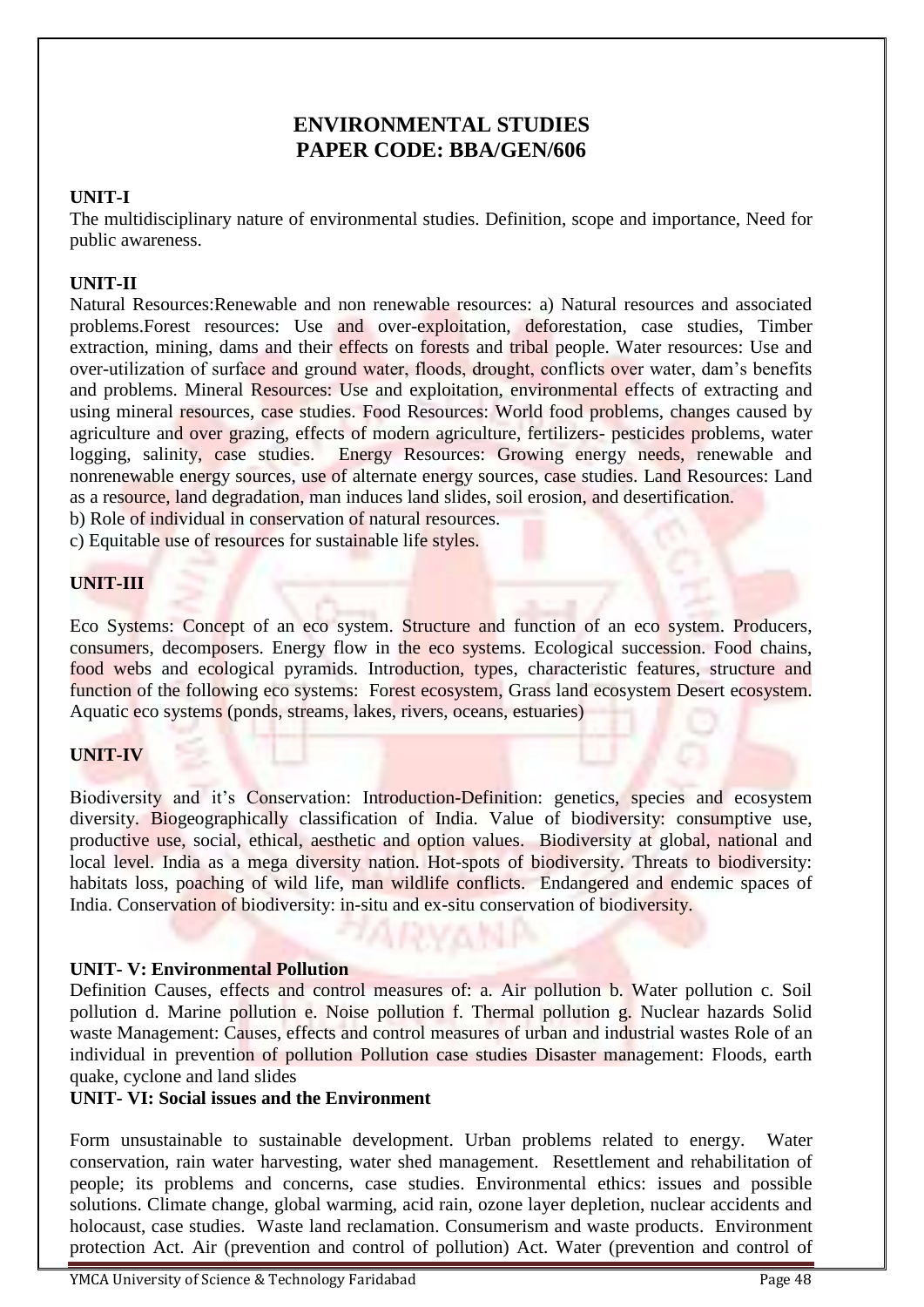pollution) Act. Wildlife protection act. Forest conservation act. Issues involved in enforcement of environmental legislations. Public awareness.

#### **UNIT -VII:**

Human population and the environment: Population growth and variation among nations. Population explosion- family welfare program. Environment and human health. Human rights. Value education. HIV / AIDS. Women and child welfare. Role of information technology in environment and human health. Case studies

#### **UNIT- VIII:**

Field work : Visit to a local area to document environment assets river / forest / grassland / hill / mountain. Visit to a local polluted site-urban/rural/industrial/agricultural. Study of common plants, insects, birds. Study of simple ecosystems-pond, river, hills lopes, etc (field work equal to 5 lecture works)

#### **Suggested Readings:**

- 1. Textbook of Environmental studies, Erach Bharucha, UGC
- 2. Fundamental concepts in Environmental Studies, D D Mishra, S Chand & Co Ltd

![](_page_48_Picture_8.jpeg)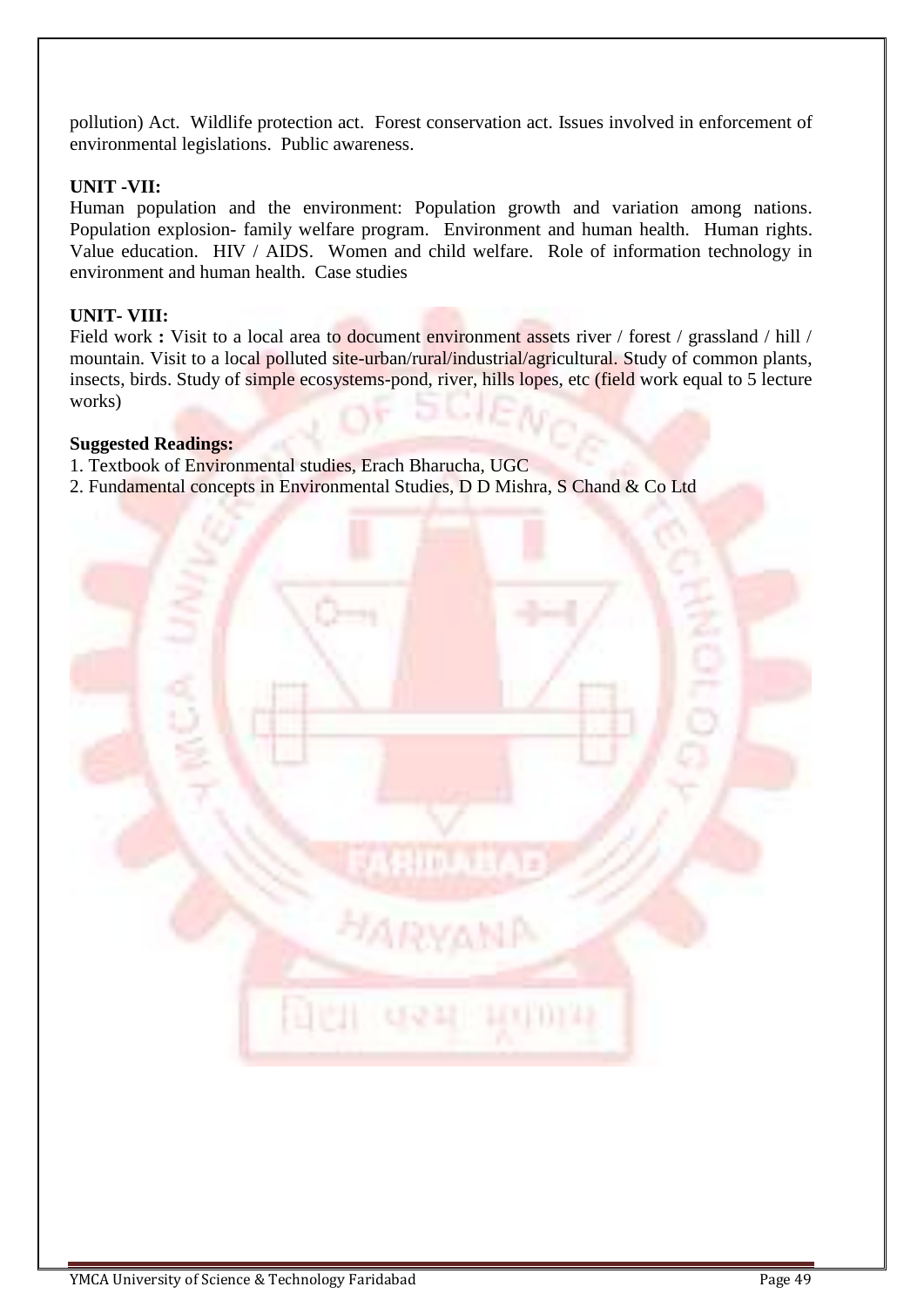![](_page_49_Picture_0.jpeg)